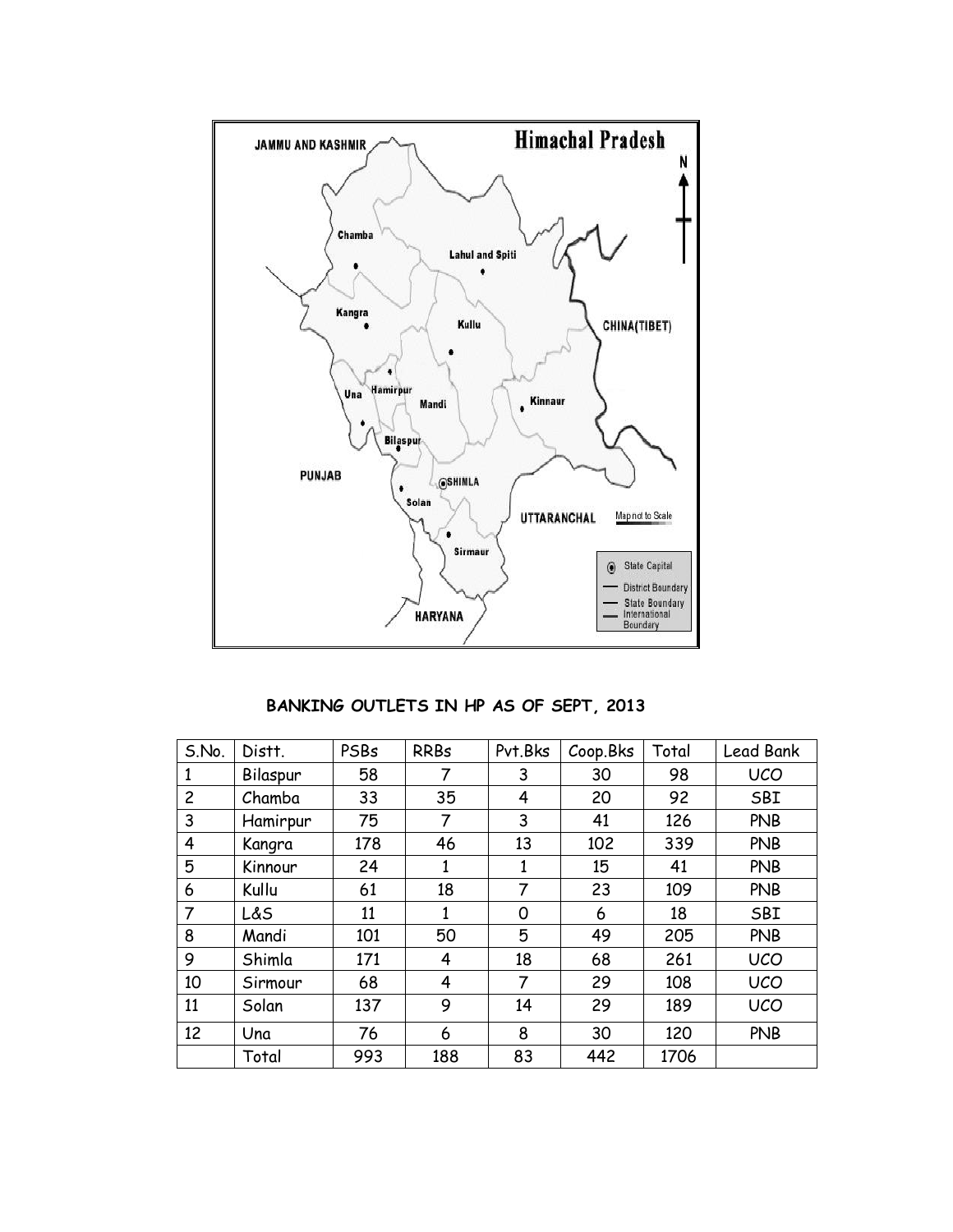#### **HIMACHAL PRADESH AT A GLANCE CONVENOR – UCO BANK**

(Brief Profile of the State)

GENERAL :

| S.No           | <b>Item</b>                | Unit     | Particulars |
|----------------|----------------------------|----------|-------------|
| $\mathbf{1}$   | Area(2011 Census)          | Sq. Kms. | 55673       |
| $\overline{c}$ | <b>Districts</b>           | Nos.     | 12          |
| 3              | <b>Sub Divisions</b>       | Nos.     | 53          |
| 4              | Tehsils                    | Nos.     | 83          |
| 5              | Sub-Tehsils                | Nos.     | 34          |
| 6              | <b>Blocks</b>              | Nos.     | 77          |
| 7              | Gram, Panchayats           | Nos.     | 3243        |
| 8              | Total villages(2001)       | Nos.     | 20118       |
| 9              | <b>Inhabited Villages</b>  | Nos.     | 17495       |
| 10             | Un-habited villages        | Nos.     | 2623        |
| 11             | Population (2011)          | lakh     | 68.57       |
| 12             | <b>Rural Population</b>    | Lakh     | 61.68       |
| 13             | <b>Urban Population</b>    | lakh     | 6.89        |
| 14             | Male population            | Lakh     | 34.74       |
| 15             | Female population          | Lakh     | 33.83       |
| 16             | Literacy (2011)            | %age     | 83.78       |
| 17             | of<br>Nos.<br>Agricultural | Nos.     | 933383      |
|                | operational Holdings       |          |             |
| 18             | No. of households<br>Total | Nos.     | 1476581     |
| 19             | Rural Households           | Nos.     | 1310538     |
| 20             | Urban Households           | Nos.     | 166043      |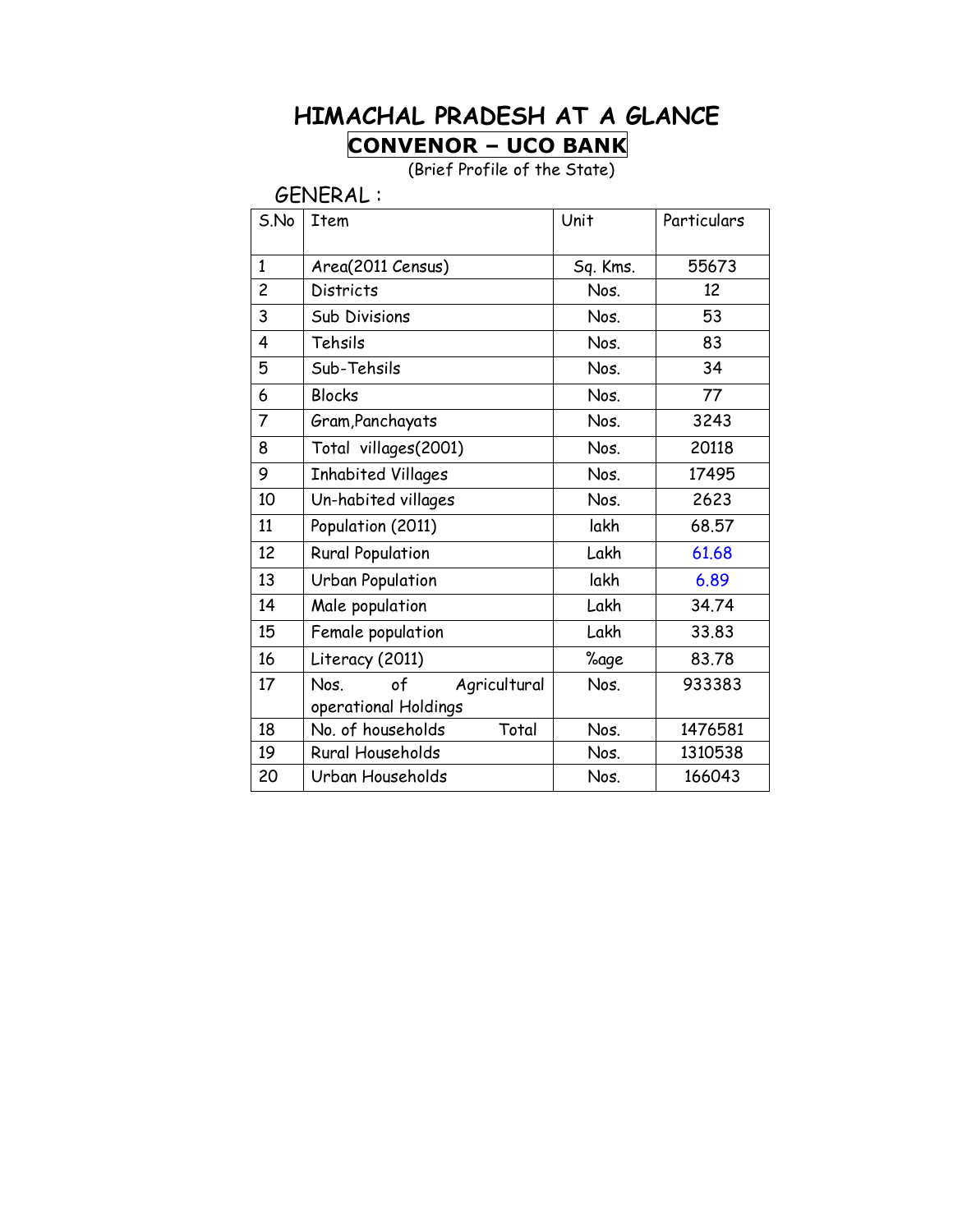|                | POSITION AS OF SEPTEMBER, 2013 |                 |            |                |  |  |
|----------------|--------------------------------|-----------------|------------|----------------|--|--|
|                | <b>Items</b>                   |                 | Unit       | Position as of |  |  |
|                |                                |                 |            | Sept, 2013     |  |  |
| $\mathbf{1}$   | Banks                          | PSBs            | Nos.       | 22             |  |  |
|                |                                | <b>RRBs</b>     | Nos.       | 1              |  |  |
|                |                                | Coop. Banks     | Nos.       | 4              |  |  |
|                |                                | Pvt. Sector Bks | Nos.       | 7              |  |  |
|                |                                | Total           | Nos.       | 34             |  |  |
| $\overline{c}$ | Branch net work                | PSB             | Nos.       | 993            |  |  |
|                |                                | <b>RRBs</b>     | Nos.       | 188            |  |  |
|                |                                | Coop. Banks     | Nos.       | 442            |  |  |
|                |                                | Pvt. Sector Bks | Nos.       | 83             |  |  |
|                |                                | Total           | Nos.       | 1706           |  |  |
| 3              | Area wise Branches             | Rural           | Nos.       | 1367           |  |  |
|                |                                | Semi Urban      | Nos.       | 253            |  |  |
|                |                                | Urban           | Nos.       | 86             |  |  |
|                |                                | Total           | Nos.       | 1706           |  |  |
| 4              | Per branch population          | Rural           | Nos.       | 4512           |  |  |
|                | as per 2011 Census             | Urban           | Nos.       | 2032           |  |  |
|                |                                | Total           | Nos.       | 4019           |  |  |
| 5              | Deposits                       | PSBs            | Rs. Crores | 45392          |  |  |
|                |                                | <b>RRB</b>      | Rs. Crores | 2276           |  |  |
|                |                                | Coop.           | Rs. Crores | 12613          |  |  |
|                |                                | Pvt Sector      | Rs. Crores | 3178           |  |  |
|                |                                | Total           | Rs. Crores | 63459          |  |  |
| 6              | Advances                       | PSBs            | Rs. Crores | 16927          |  |  |
|                |                                | <b>RRB</b>      | Rs. Crores | 932            |  |  |
|                |                                | Coop.           | Rs. Crores | 6387           |  |  |
|                |                                | Pvt Sector      | Rs. Crores | 1844           |  |  |
|                |                                | Total           | Rs. Crores | 26090          |  |  |
| 7              | <b>Business Vol</b>            | PSBs            | Rs. Crores | 62319          |  |  |
|                |                                | <b>RRB</b>      | Rs. Crores | 3208           |  |  |
|                |                                | Coop.           | Rs. Crores | 19000          |  |  |
|                |                                | Pvt Sector      | Rs. Crores | 5022           |  |  |
|                |                                | Total           | Rs. Crores | 89549          |  |  |
| 8              | Mkt.share                      | PSBs            | Percentage | 69.59          |  |  |
|                |                                | <b>RRB</b>      | Percentage | 3.58           |  |  |
|                |                                | Coop.           | Percentage | 21.22          |  |  |
|                |                                | Pvt Sector      | Percentage | 5.61           |  |  |
|                |                                | Total           | Percentag  | 100            |  |  |
|                |                                |                 | e          |                |  |  |
| 9              | <b>ATMs</b>                    | <b>PSB</b>      | Nos.       | 803            |  |  |
|                |                                | <b>RRBs</b>     | Nos.       | 0              |  |  |
|                |                                | Coop. Banks     | Nos.       | 83             |  |  |
|                |                                | Pvt. Sector Bks | Nos.       | 170            |  |  |
|                |                                | Total           | Nos.       | 1056           |  |  |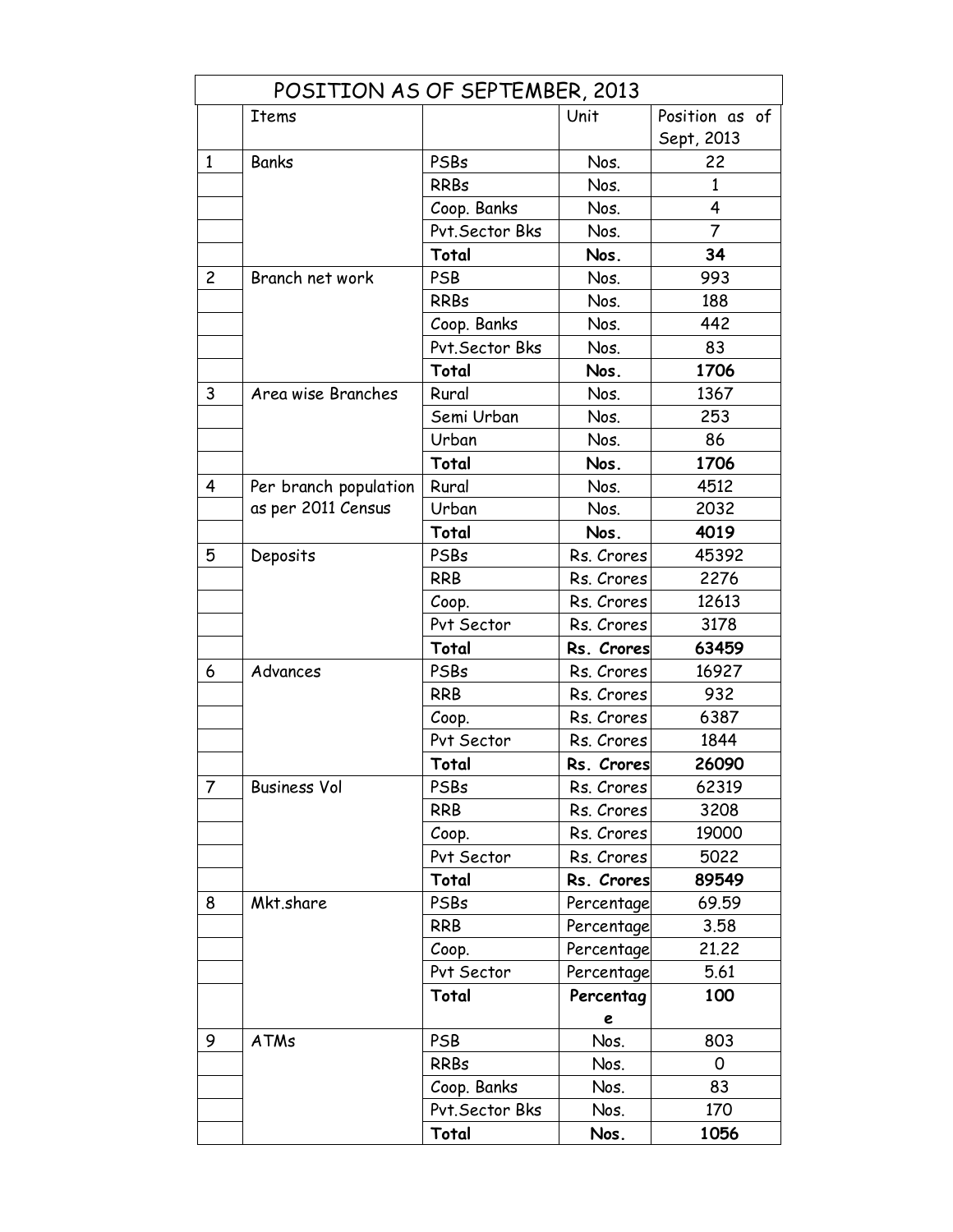#### **STATE LEVEL BANKERS' COMMITTEE HIMACHAL PRADESH**

#### **COMPARATIVE BANKING KEY INDICATORS AS OF SEPT, 2013**

| (Amount in Crores) |  |  |  |
|--------------------|--|--|--|

| S.No.          | <b>Item</b>                                                            | 30.9.2011 | 30.9.2012 | 30.9.2013 | Variation & %age of<br>growth over SEPT,<br>2012 |          |
|----------------|------------------------------------------------------------------------|-----------|-----------|-----------|--------------------------------------------------|----------|
| $\mathbf{1}$   | Deposit PPD                                                            |           |           |           | <b>ABSOLUTE</b>                                  | %AGE     |
|                | Rural                                                                  | 26586.06  | 29742.87  | 36257.43  | 6514.56                                          | 21.90    |
|                | Urban/SU                                                               | 18459.51  | 23657.6   | 27201.43  | 3543.83                                          | 14.98    |
|                | Total                                                                  | 45045.57  | 53400.47  | 63458.86  | 10058.39                                         | 18.84    |
| $\overline{2}$ | Advances (O/S)                                                         |           |           |           |                                                  |          |
|                | Rural                                                                  | 10364.41  | 11438.91  | 16129.88  | 4690.97                                          | 41.01    |
|                | Urban/SU                                                               | 10693.03  | 9835.52   | 9960.16   | 124.64                                           | 1.27     |
|                | Total                                                                  | 21057.44  | 21274.43  | 26090.04  | 4815.61                                          | 22.64    |
| 3              | Investment<br>made<br>by Banks in State<br>Govt.<br>Securtigies/Bonds. | 359.57    | 6531.58   | 2260.49   | $-4271.09$                                       | $-65.39$ |
| 4              | CD RATIO as per<br>Thorat Committee                                    | 67.54%    | 69.29%    | 60.20%    | $-9.09$                                          | $-13.12$ |
| 5              | Priority<br>Sector<br>Advances<br>(O/S)<br>of which under:             | 12642.79  | 15265.49  | 17794.11  | 2528.62                                          | 16.56    |
|                | Agriculture<br>I)                                                      | 3801.89   | 4758.68   | 4803.27   | 44.59                                            | 0.94     |
|                | <b>MSE</b><br>ii)                                                      | 5216.49   | 7430.69   | 8563.30   | 1132.61                                          | 15.24    |
|                | iii) OPS                                                               | 3624.41   | 3076.12   | 4427.54   | 1351.42                                          | 43.93    |
| 6              | Section<br>Weaker<br>Advs.                                             | 3664.87   | 4405.58   | 5119.20   | 713.62                                           | 16.20    |
| $\overline{7}$ | <b>DRI Advances</b>                                                    | 6.45      | 9.62      | 14.19     | 4.57                                             | 47.51    |
| 8              | Priority<br><b>Non</b><br>Sec.Adv.                                     | 8414.63   | 6008.93   | 8295.93   | 2287.00                                          | 38.06    |
| 9              | No. of Branches                                                        | 1510      | 1614      | 1706      | 92                                               | 5.70     |
| 10             | Advances<br>to<br>Women                                                | 1157.02   | 1808.51   | 1823.18   | 14.67                                            | 0.81     |
| 11             | Credit<br>to<br>Minorities                                             | 408.92    | 571.37    | 660.28    | 88.91                                            | 15.56    |
| 12             | Advances to SCs                                                        | 1827.01   | 2225.00   | 2452.9    | 227.90                                           | 10.24    |
| 13             | Advances to STs                                                        | 623.87    | 848.79    | 837.65    | $-11.14$                                         | $-1.31$  |
| 14             | Advances<br>under<br>Govt.sponsored<br>programme                       | 802.63    | 954.96    | 920.33    | $-34.63$                                         | $-3.63$  |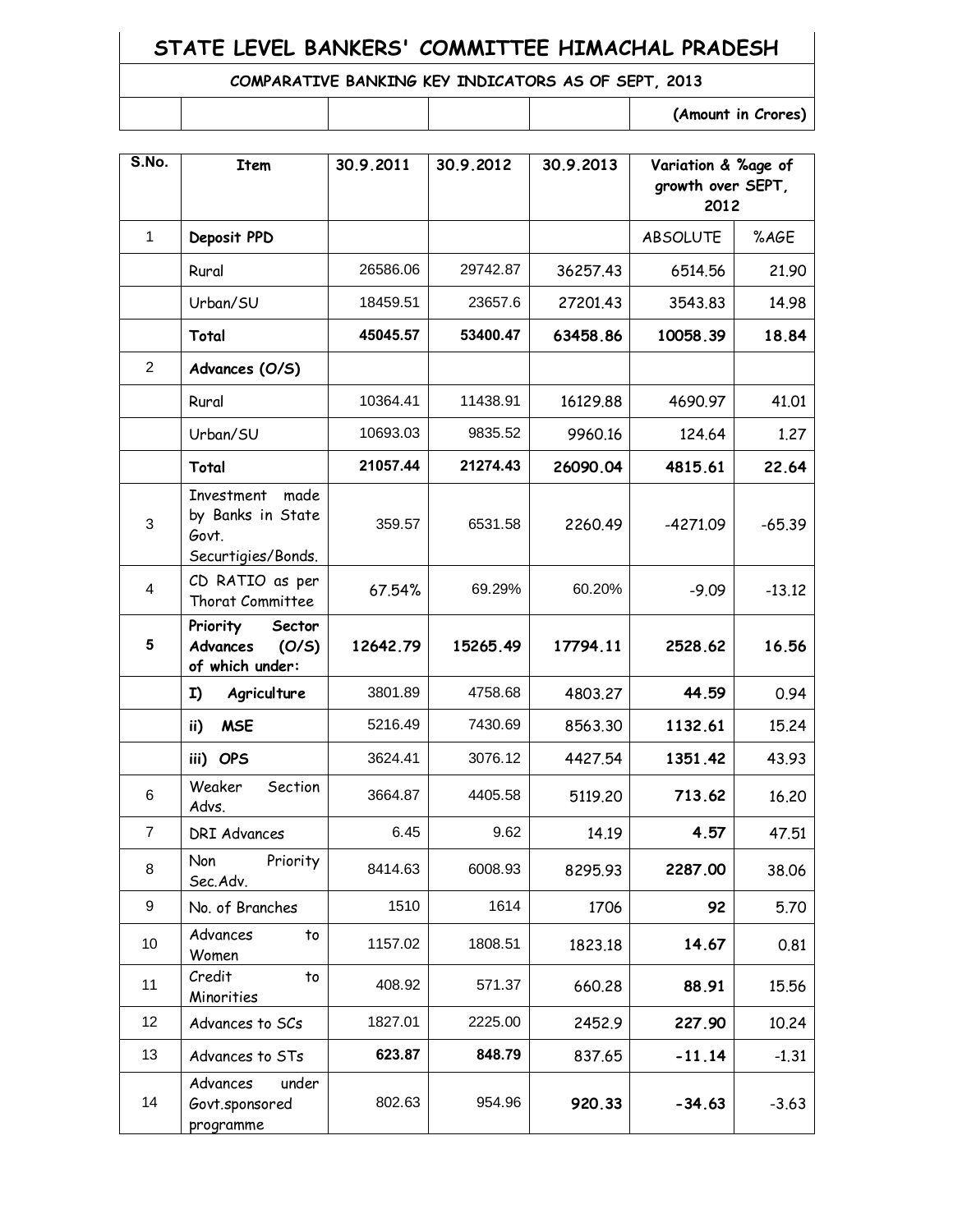| Sr No.         | Sector                                                    | %age of<br>advances as<br>on 30.9.2011 | %age of<br>advances as on<br>30.9.2012 | %age of<br>advances as<br>on<br>30.9.2013 | <b>National</b><br>Parameter |
|----------------|-----------------------------------------------------------|----------------------------------------|----------------------------------------|-------------------------------------------|------------------------------|
| $\mathbf{1}$   | Priority<br>sector<br>advances                            | 60.04%                                 | 71.76%                                 | 68.20%                                    | 40%                          |
| 2.             | Agriculture<br>advances                                   | 18.05%                                 | 22.37%                                 | 18.41%                                    | 18%                          |
| 3.             | <b>MSE</b><br>Advances(PSC)                               | 41.26%                                 | 48.68%                                 | 48.12%                                    |                              |
| 4.             | Other<br>Priority<br>Sectors(PSC)                         | 28.67%                                 | 20.11%                                 | 24.88%                                    |                              |
| 5.             | <b>Advances</b><br>to<br>weaker sections                  | 17.40%                                 | 20.71%                                 | 19.62%                                    | 10%                          |
| 6.             | <b>DRI Advances</b><br>to total advs. of<br>previous year | 0.07%                                  | 0.05%                                  | 0.05%                                     | 1%                           |
| $\overline{7}$ | <b>Advances</b><br>to<br>women                            | 5.49%                                  | 8.50%                                  | 6.99%                                     | 5%                           |
| 8              | C.D. Ratio                                                | 67.54%                                 | 69.29%                                 | 60.20%                                    | 60%                          |
| 9              | <b>Advances</b><br>to<br>S/Cs (PSC)                       | 14.45%                                 | 14.57%                                 | 13.78%                                    |                              |
| 10             | <b>Advances</b><br>to<br>S/Ts (PSC)                       | 4.93%                                  | 5.56%                                  | 4.71%                                     |                              |
| 11             | <b>Advances</b><br>to<br>Minorities(PSC)                  | 3.23%                                  | 3.74%                                  | 3.71%                                     |                              |

## **STATE LEVEL BANKERS' COMMITTEE HIMACHAL PRADESH**

 **HIMACHAL PRADESH**

**\*Credit Deposit Ratio of the State of HP as of SEPT, 2013 = 60.20 %**

Components taken for calculation of Credit Deposit Ratio (CDR) as per Thorat Committee Recommendations as of September, 2013 (Amount in Crores)

| i)   | Advances from Banks (within State)           |                          | 26090.40 |
|------|----------------------------------------------|--------------------------|----------|
| ii)  | Advances from Banks (outside the State)      | $\overline{\phantom{a}}$ | 8301.90  |
| iii) | RIDF (Bal. outstanding as of Sept, 2013)     | $\overline{\phantom{a}}$ | 1552.79  |
| iv)  | Investment made by Banks in Govt loans/Bonds |                          |          |
|      | Securities.                                  |                          | 2260.49  |
|      | TOTAL (Credit Component)                     | $\blacksquare$           | 38205.22 |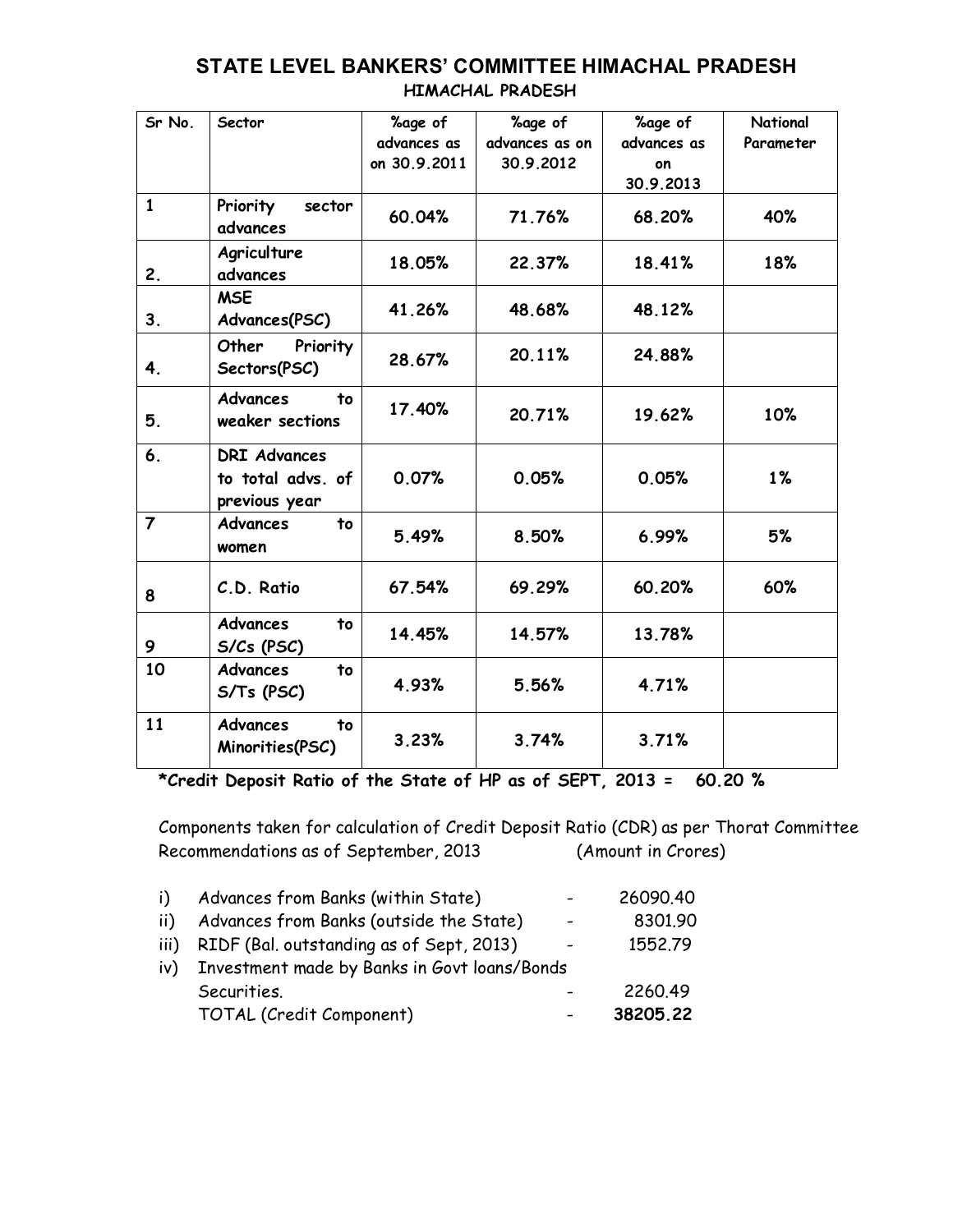# **STATE LEVEL BANKERS' COMMITTEE**

## **HIMACHAL PRADESH**

## **CONVENOR – UCO BANK**

## 130th MEETING

### **(REVIEW – SEPTEMBER, 2013 QUARTER)**

|              | $\sqrt{P}$ DATE: $27^{TH}$ December, 2013 | VENUE: HOTEL HOLIDAY HOME |
|--------------|-------------------------------------------|---------------------------|
| <b>TIME:</b> | 11.00 AM                                  | <b>SHIMLA - 171001</b>    |

| <b>AGENDA</b><br>NO. | LIST OF ITEMS                                                                                                                                 | <b>PAGE</b><br>NO. |
|----------------------|-----------------------------------------------------------------------------------------------------------------------------------------------|--------------------|
| 1                    | Confirmation of Minutes of Last SLBC                                                                                                          | 1                  |
| $\overline{2}$       | Action Taken Report on the Issues raised in 129 <sup>h</sup> SLBC Meeting<br>held on 28.9.2013                                                | $\overline{c}$     |
| 3                    | Review of progress under DBT/DBTL                                                                                                             | $3 - 6$            |
| 4                    | Review of Progress under RBi Roadmap 2013-16 extension of<br>Banking Services upto September, 2013                                            | $7 - 11$           |
| 5                    | Review of performance under Annual Credit Plan 2013-14 for the<br>quarter ended Sept, 2013.                                                   | $12 - 31$          |
| 6                    | Review of Banking Statistical Data and Position of National<br>Parameters as of Sept, 2013                                                    | 32-49              |
| $\overline{7}$       | Review of Performance under major Centrally Sponsored Schemes<br>viz., NRLM, SGSY, PMEGP, IAY/RAY, RRY, NULM, SJSRY & WCC<br>as of Sept, 2013 | 50-55              |
| 8                    | Review of Recovery Performance as of Sept, 2013                                                                                               | $56 - 62$          |
| 9                    | Review of Performance under Non-Sponsored Programme i.e. KCC,<br>SHG, Education loan, Housing Finance etc. as of Sept, 2013                   | 63-68              |
| 10                   | Misc. and Fresh Issues                                                                                                                        | 69-71              |
|                      | ANINIEVI IDEC                                                                                                                                 |                    |

| <b>ANNEXURES</b> |                                      |  |  |  |
|------------------|--------------------------------------|--|--|--|
|                  | Guidelines on Rajiv Rinn Yojana(RRY) |  |  |  |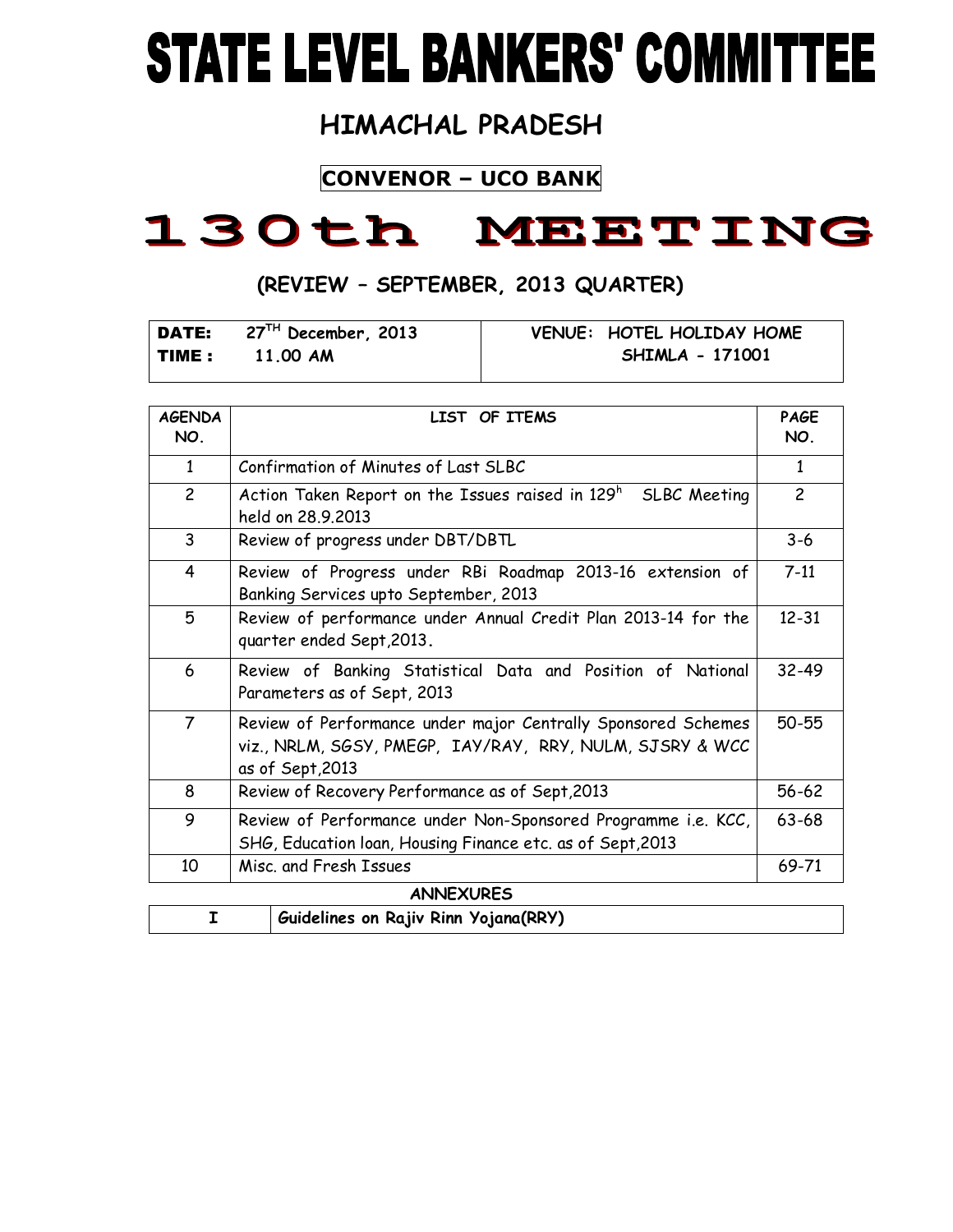|                |        | , , , , , , , , , , , , , , , |                                     |              |           |
|----------------|--------|-------------------------------|-------------------------------------|--------------|-----------|
| S.No.          | Agenda | Subject                       | Particulars                         | Table        | Page      |
|                | item   |                               |                                     | No.          | No.       |
|                | No.    |                               |                                     |              |           |
| 1              | 5      | <b>ACP</b>                    | Purposewise Tgt/Ach. at a glance    | $ACP-I$      | $16 - 17$ |
|                |        |                               | Distt./Schemewise ach.              | ACP-II       | $18 - 21$ |
|                |        |                               | Distt./Bank/Sectorwise Performance  | ACP-         | $22 - 25$ |
|                |        |                               |                                     | III          |           |
|                |        |                               | Bankwise/Sectorwise performance     | ACP-IV       | 26        |
|                |        |                               | Bankwise/Sectorwise Performance     | ACP-V        | $27 - 29$ |
|                |        |                               | Distt. Wise Performance             | ACP-VI       | 30        |
|                |        |                               | Bankwise Dis. Of Crop Loan          | ACP-         | 31        |
|                |        |                               |                                     | VII          |           |
| $\overline{c}$ | 6      | <b>Banking</b>                | Distt. Wise Branch network          | $NP-1$       | 38        |
|                |        | <b>Statistics</b>             |                                     |              |           |
|                |        |                               | Banking outreach in HP              | $NP-2$       | 39        |
|                |        |                               | Distt. Wise Deposits                | $NP-3$       | 40        |
|                |        |                               | Deposit Mix                         | $NP-4$       | 41        |
|                |        |                               | Distt.wise Advances                 | $NP-5$       | 42        |
|                |        |                               | <b>Advances Mix</b>                 | $NP-6$       | 43        |
|                |        |                               | PS Advances - details               | $NP-7$       | 44-45     |
|                |        |                               | <b>Bankwise National parameters</b> | $NP-9$       | 46-47     |
|                |        |                               | Bank/Distt, Wise CD Ratio           | <b>NP-10</b> | 48        |
|                |        |                               | Investment Portfolio of Banks       | $NP-11$      | 49        |
|                |        |                               |                                     |              |           |
| 3              | 8      | Recovery                      | Sectorwise Recovery Performance     | REC-1        | 59        |
|                |        |                               | Recovery Govt. sponsored programmes | REC-2        | 60        |
|                |        |                               | Position of Certificate Cases       | REC-3        | 61        |
|                |        |                               | NPAs of Banks                       | REC-4        | 62        |
| 4              | 9      | <b>Non</b>                    | Progress under KCC/SHG/GCC          | NSP-1        | 66        |
|                |        | Sponsored                     |                                     |              |           |
|                |        |                               | under<br>JLG/Basic<br>Progress      | NSP-2        | 67        |
|                |        |                               | Accounts/Migrate/Street Vendors     |              |           |
|                |        |                               | Progress under Housing/Education    | NSP-3        | 68        |
|                |        |                               | loans/WCC                           |              |           |

#### INDEX LIST OF TABLES FOR SEPT, 2013 QUARTER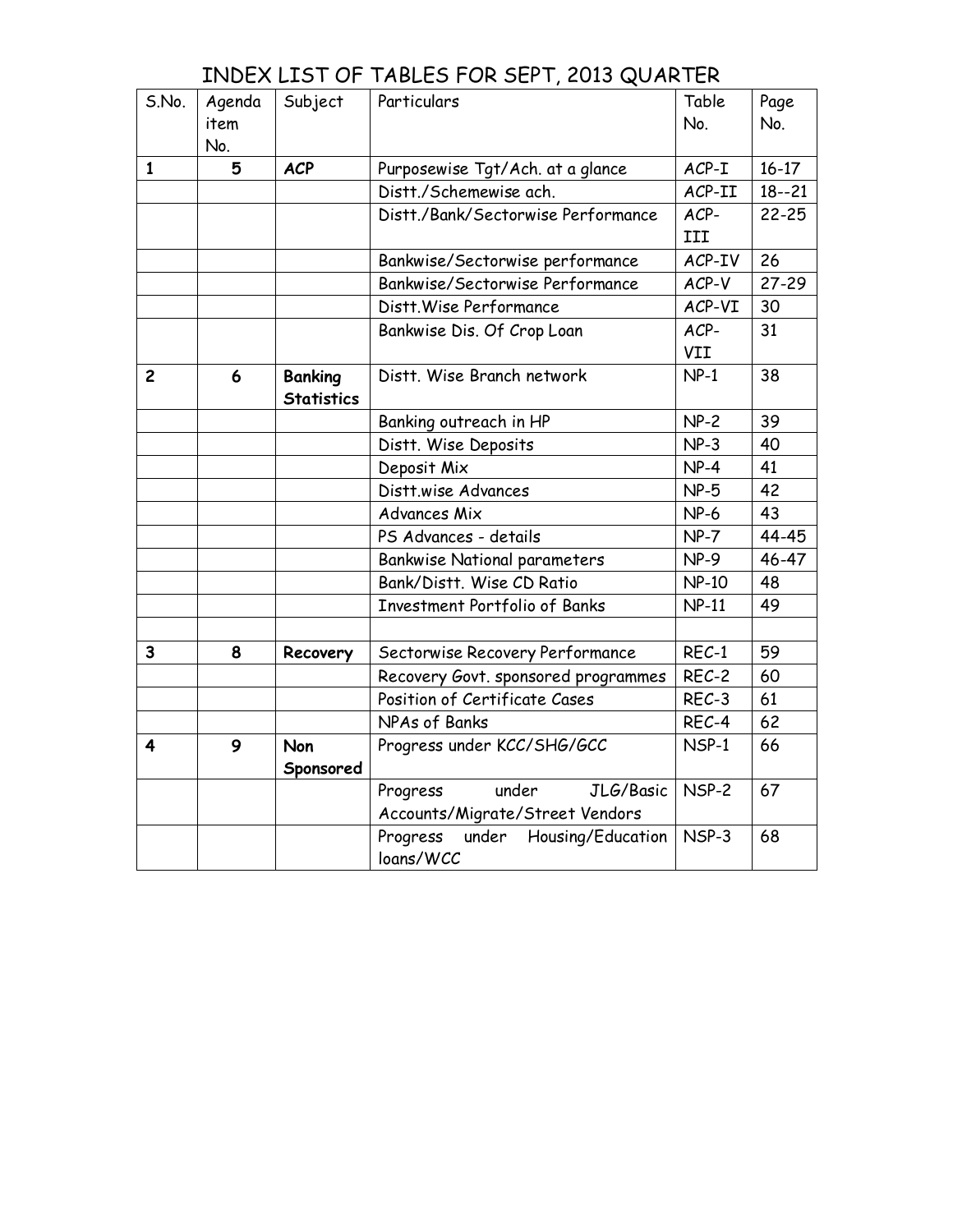

**AGENDA NOTE FOR 130th STATE LEVEL BANKERS' COMMITTEE MEETING OF HIMACHAL PRADESH TO BE HELD ON 27th DECEMBER 2013 AT HOTEL HOLIDAY HOME, SHIMLA.**

## **AGENDA ITEM NO.1**

Confirmation of Minutes of the last  $129^{TH}$  SLBC meeting held on 28.9.2013

The minutes of the  $129<sup>th</sup>$  meeting of State Level Bankers' Committee, Himachal Pradesh held on 28.9.2013 has been circulated to the members vide Convenor Bank letter No. GM/SLBC/2013-14/129 Dated 19.10.2013.

Since no adverse comments received by the Convenor Bank from any quarter, the House is requested to approve the same.

The Members may note that follow up action on ATR points of the last meeting has been appropriately placed with the main agenda items prepared for comprehensive discussions on the latest status in order to avoid duplicacy.

∞∞∞∞∞xxxx∞∞∞∞∞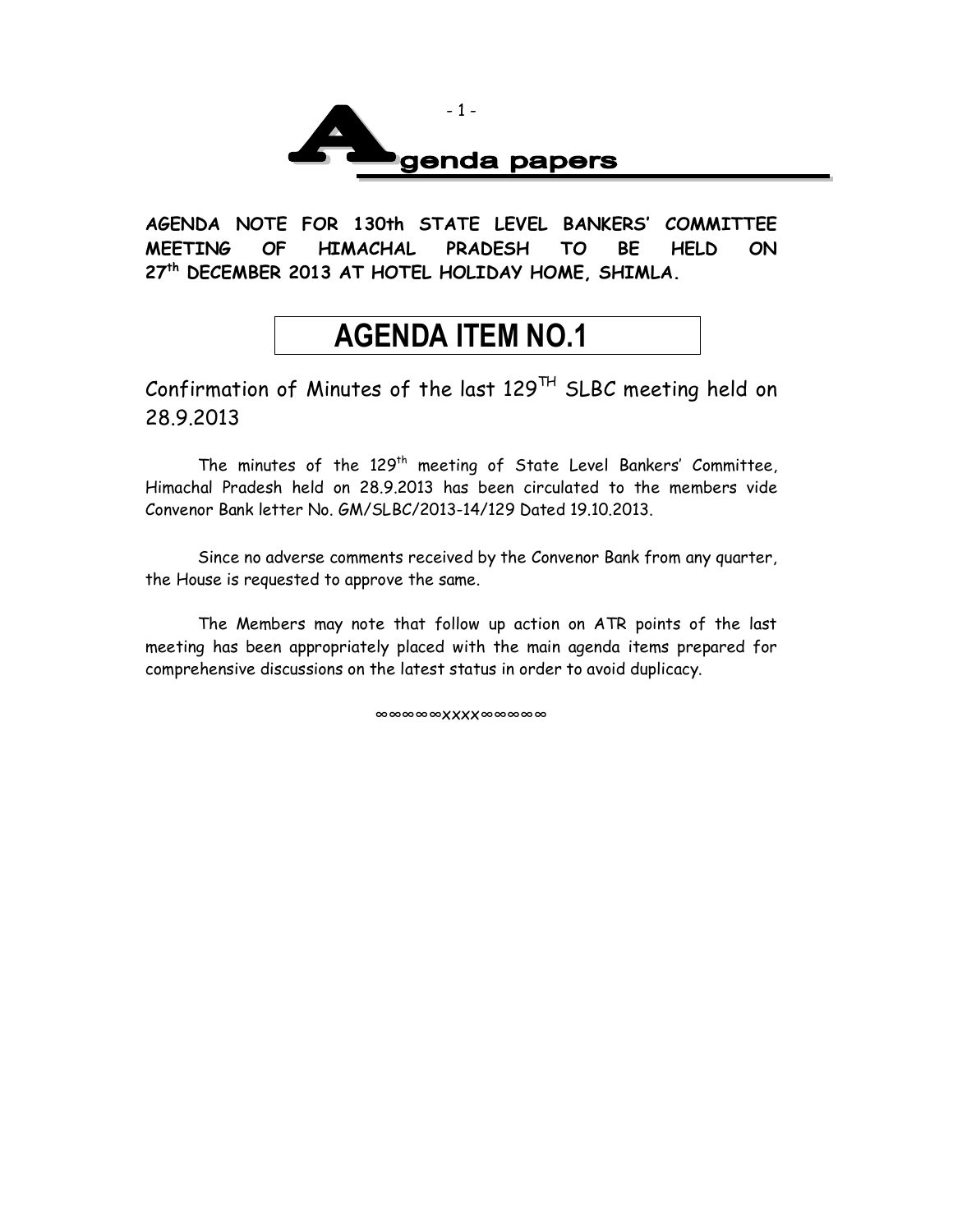## AGENDA ITEM NO.2

#### **Action Taken Report (ATR) on the action points emerged during the 129th HP SLBC meeting held on 28.9.2013**

| Action         | 3198.1110811119 110101011 20.7.2010<br><b>Action Point Emerged</b> | <b>REMARKS</b>                                                                                                                                                                                                                                                                                                                                                                             |                                                                  |         |                                                                                                                                                                                                                                                                              |  |
|----------------|--------------------------------------------------------------------|--------------------------------------------------------------------------------------------------------------------------------------------------------------------------------------------------------------------------------------------------------------------------------------------------------------------------------------------------------------------------------------------|------------------------------------------------------------------|---------|------------------------------------------------------------------------------------------------------------------------------------------------------------------------------------------------------------------------------------------------------------------------------|--|
| Point No.      |                                                                    |                                                                                                                                                                                                                                                                                                                                                                                            |                                                                  |         |                                                                                                                                                                                                                                                                              |  |
| $\mathbf{1}$   | Implementation<br>of                                               |                                                                                                                                                                                                                                                                                                                                                                                            |                                                                  |         | The item has been taken up in main agenda item 3                                                                                                                                                                                                                             |  |
|                | Direct<br>Benefit                                                  |                                                                                                                                                                                                                                                                                                                                                                                            |                                                                  |         | for review of progress under DBT/DBTL by banks                                                                                                                                                                                                                               |  |
|                | (DBT)<br>by<br>Transfer                                            |                                                                                                                                                                                                                                                                                                                                                                                            | in the State of Himachal Pradesh.                                |         |                                                                                                                                                                                                                                                                              |  |
|                | banks for 32 Centrally                                             |                                                                                                                                                                                                                                                                                                                                                                                            |                                                                  |         |                                                                                                                                                                                                                                                                              |  |
|                | selected<br>sponsored                                              |                                                                                                                                                                                                                                                                                                                                                                                            |                                                                  |         |                                                                                                                                                                                                                                                                              |  |
|                | schemes of GOI.                                                    |                                                                                                                                                                                                                                                                                                                                                                                            |                                                                  |         |                                                                                                                                                                                                                                                                              |  |
| $\overline{c}$ | Holding<br>of<br>sub                                               |                                                                                                                                                                                                                                                                                                                                                                                            |                                                                  |         | The position of District-wise Credit Deposit Ratio                                                                                                                                                                                                                           |  |
|                | committee meetings of                                              | (CDR) as of Sept, 2013 based on the Deposit and                                                                                                                                                                                                                                                                                                                                            |                                                                  |         |                                                                                                                                                                                                                                                                              |  |
|                | <b>DCC</b><br>constituted<br>for                                   | Advances data reported by Banks is as under:                                                                                                                                                                                                                                                                                                                                               |                                                                  |         |                                                                                                                                                                                                                                                                              |  |
|                | the<br>of<br>purpose                                               |                                                                                                                                                                                                                                                                                                                                                                                            |                                                                  |         |                                                                                                                                                                                                                                                                              |  |
|                | CD<br>improvement<br>in                                            | Bilaspur                                                                                                                                                                                                                                                                                                                                                                                   | (26.89%)                                                         | L&S     | (27.92%)                                                                                                                                                                                                                                                                     |  |
|                | 40%<br>Ratio<br>above                                              | Chamba                                                                                                                                                                                                                                                                                                                                                                                     | (40.81%)                                                         | Mandi   | (30.40%)                                                                                                                                                                                                                                                                     |  |
|                | minimum<br>level                                                   | Hamirpur                                                                                                                                                                                                                                                                                                                                                                                   | (21.68%)                                                         | Shimla  | (34.82%)                                                                                                                                                                                                                                                                     |  |
|                | prescribed by RBI and                                              | Kangra                                                                                                                                                                                                                                                                                                                                                                                     | (30.92%)                                                         | Sirmour | (77.05%)                                                                                                                                                                                                                                                                     |  |
|                | preparation of special                                             | Kinnour                                                                                                                                                                                                                                                                                                                                                                                    | $(168.88\%)$                                                     | Solan   | (91.84%)                                                                                                                                                                                                                                                                     |  |
|                | plan thereof.                                                      | Kullu                                                                                                                                                                                                                                                                                                                                                                                      | (47.14%)                                                         | Una     | $(35.32\%).$                                                                                                                                                                                                                                                                 |  |
|                |                                                                    | There are seven districts having CD Ratio less than<br>40% in terms of Domestic Deposit and Advances<br>reported by banks During the period under review<br>District Chamba has crossed the minimum 40%<br>level.<br>The LDMs of remaining districts are again advised<br>to continuously hold the sub committee of DLCC to<br>bring improvement in the CD Ratio as per RBI<br>quidelines. |                                                                  |         |                                                                                                                                                                                                                                                                              |  |
| 4              | Sub committee of SLBC<br>on SHG Bank linkage in<br>HP              | The Department of Rural Development hold two<br>high level meetings on NRLM during the intervening<br>period. Details are incorporated in Agenda Item<br>No.7 of this booklet                                                                                                                                                                                                              |                                                                  |         |                                                                                                                                                                                                                                                                              |  |
| 5              | On-line access of Land                                             |                                                                                                                                                                                                                                                                                                                                                                                            |                                                                  |         | Despite repeated follow up the Convenor Bank did                                                                                                                                                                                                                             |  |
|                | Records to Banks                                                   | Bhoomi                                                                                                                                                                                                                                                                                                                                                                                     | Bank Integrated Model from<br>DIT is ready to hold the workshop. |         | not receive any feedback subject material on<br><b>SLBC</b><br>Karnataka and other corners. The State Revenue<br>Deptt. is yet to communicate about necessity if<br>any, required, to bring amendments in the existing<br>law for adoption of project in the State. However, |  |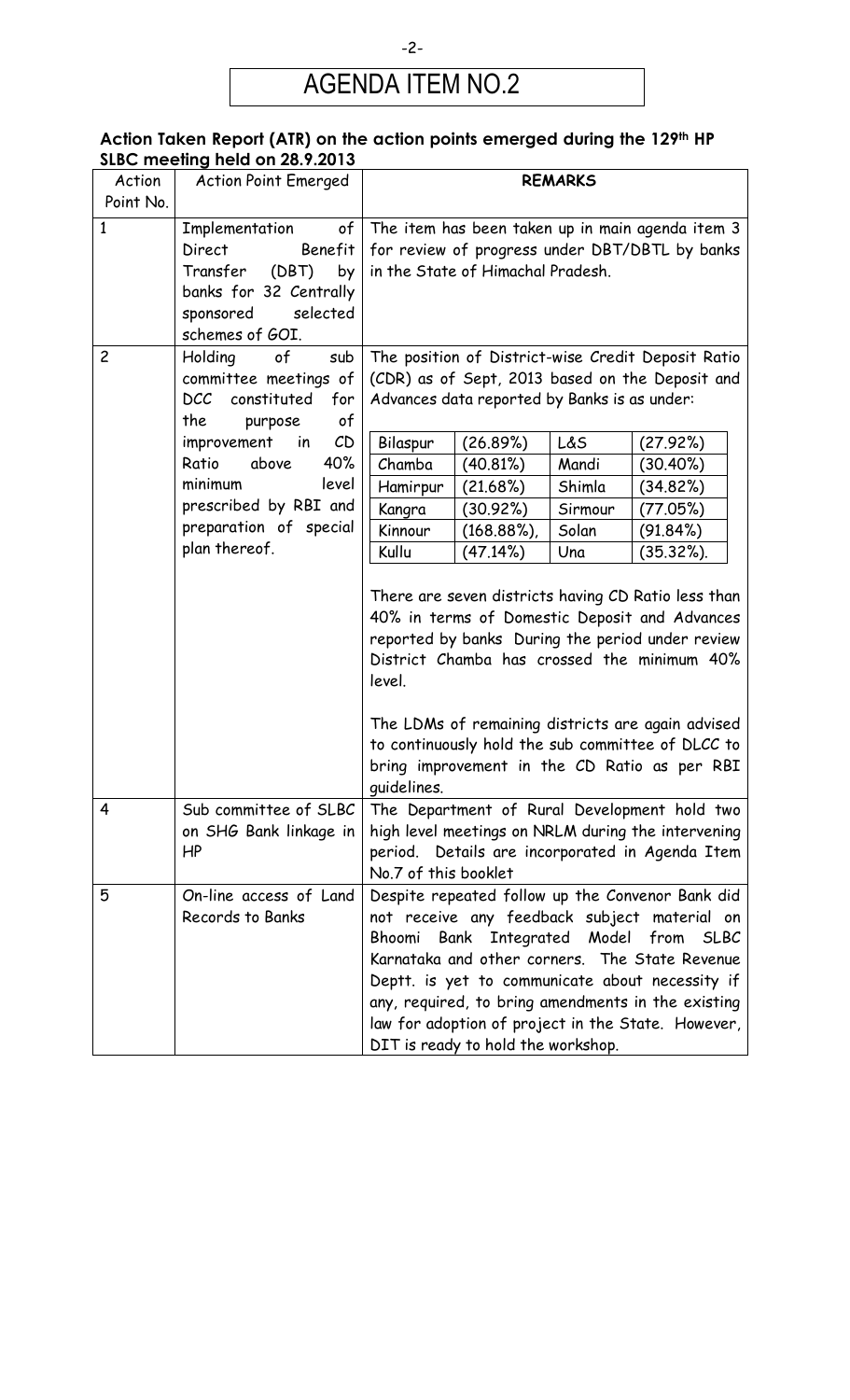## **AGENDA ITEM NO.-3**

**Review of Progress under Direct Benefit Transfer (DBT) and Director Benefit Transfer on LPG (DBTL):**

#### **3.1 PROGRESS UNDER DIRECT BENEFIT TRANSFER (DBT)**

**The State is one of the enriched State across the country where 10 out of 12 districts (except Kinnour and L&S) are selected for implementation of DBT/DBTL Scheme of Govt. of India, identified under phase I and phase-II programmes.**

**So far 19720 successful DBT transactions amounting to Rs. 15.07 Crores has been carried out by banks under 16 schemes using Aadhaar/NPCI platform where amount of subsidy/scholarships has directly been transferred in beneficiary's bank account.**

**At present 6 public sector banks viz. SBOP (6951 DBT transactions), UCO (6297), UBI (5296) BOB (1113), SBI (59) and PNB(4) has played a sponsored bank role involved under DBT. The data reveals that maximum 10529 DBT transactions took place in district Hamirpur. The schemewise DBT details as of 18.11.2013 as received from UIDAI is given below for the information of the House:**

| <b>Scheme-wise Total</b>      | <b>DBT</b>          | <b>Amount</b>  | <b>Sponsor bank</b>          |
|-------------------------------|---------------------|----------------|------------------------------|
|                               | <b>Transactions</b> |                |                              |
| <b>SVUCY</b>                  | 806                 | 8,060,000.00   | <b>State Bank of Patiala</b> |
| <b>JSY</b>                    | $\overline{4}$      | 2,800.00       | <b>Punjab National Bank</b>  |
| <b>IGMSY</b>                  | 5,296               | 8,591,720.00   | <b>Union Bank</b>            |
| Post Matric OBC               | 1,598               | 12,880,074.00  | <b>State Bank of Patiala</b> |
| Post Matric SC                | 3,544               | 74,646,674.00  | <b>State Bank of Patiala</b> |
| Post Matric ST                | 367                 | 21,230,228.00  | <b>State Bank of Patiala</b> |
| Pre Matric Minority           | 755                 | 1,928,485.00   | <b>Bank of Broda</b>         |
| <b>Top Class Education SC</b> | 44                  | 2,131,341.00   | <b>State Bank of India</b>   |
| <b>Top Class Education ST</b> | 15                  | 1,653,451.00   |                              |
| Dr. Ambedkar Medhavi          |                     |                | <b>State Bank of Patiala</b> |
| Chhatravrity Yojna            | 636                 | 6,360,000.00   |                              |
| <b>MARIT CUM MINE</b>         | 21                  | 539,333.00     | <b>UCO Bank</b>              |
| <b>NSAP</b>                   | 6,251               | 11,875,500.00  | <b>UCO Bank</b>              |
| POST MATRIC                   |                     |                | <b>UCO Bank</b>              |
| <b>MINORITY</b>               | 13                  | 58,965.00      |                              |
| <b>SCHOLARSHIP</b>            |                     |                |                              |
| <b>SCHEMES OF UGC</b>         | 11                  | 104,000.00     |                              |
| <b>ICSSR FELLOWSHIP</b>       | 1                   | 8,903.00       |                              |
| <b>Unclean Occupation</b>     | 358                 | 662,300.00     | <b>Bank of Broda</b>         |
| <b>Total</b>                  | 19,720              | 150,733,774.00 |                              |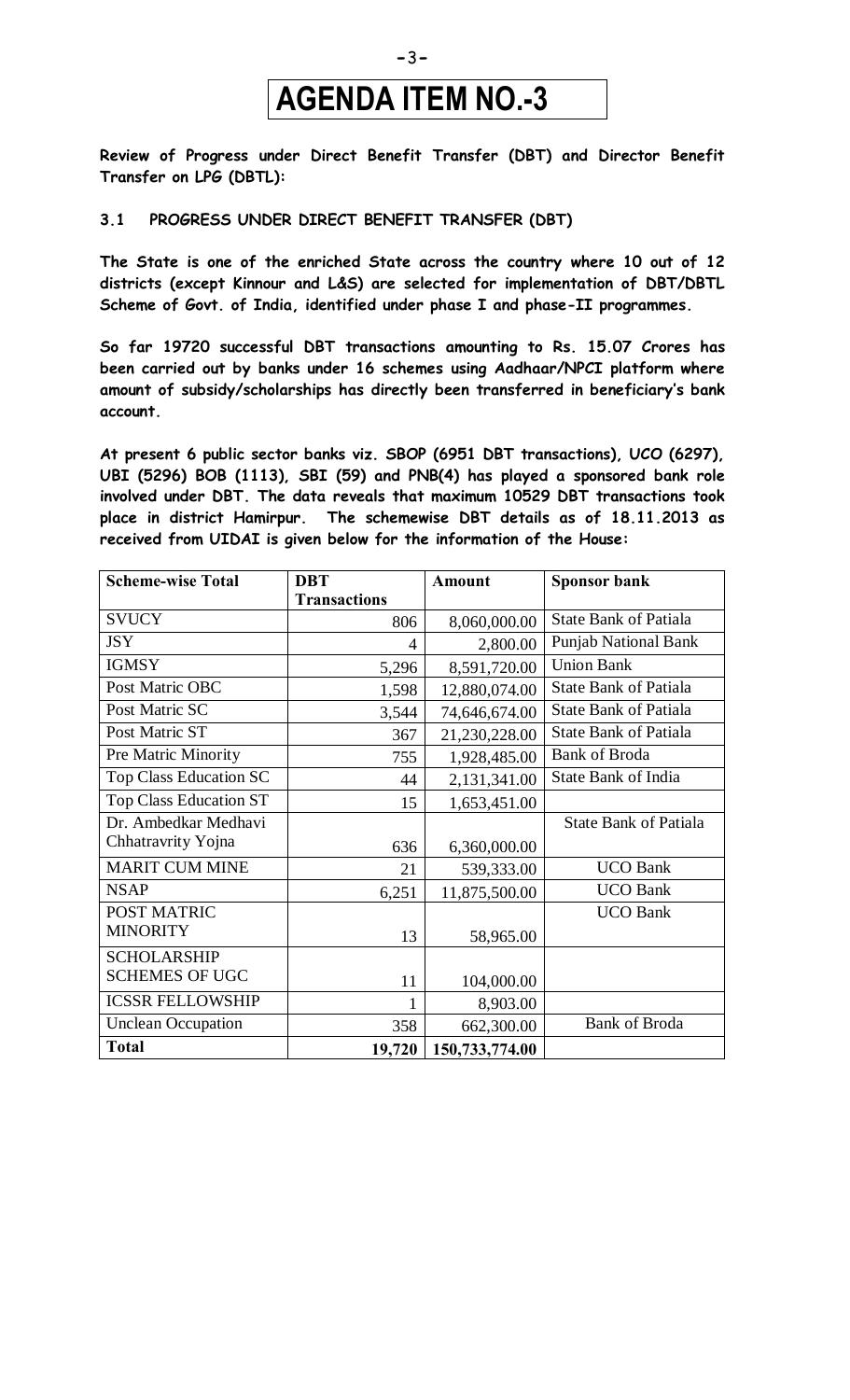**The House may deliberate and review the progress. The Director DIT is requested to apprise the house implementation constraints if any, faced and issue of any unresolved under DBT.** 

**REVISED STATUS FOR CONSTITUTION OF SUB SERVICE AREA(SSA)**

**Minisitry of Finance Department of Financial Services made an attempt for mapping of Gram Panchayat for coverage of DBT activities through branch outlet/BCAs/CSCs. The consolidated position as of October, 2013 pertaining to six districts of the State is as under:**

| S.<br>No.      | Name<br>οf   | Name of<br><b>District</b> | Name<br>of the      | <b>Number</b><br>of Sub                  | <b>Existing and Proposed Banking Coverage</b><br>Through (No. of SSAs and Panchayats) |                                                                                        |                                                                   |                                |  |  |  |
|----------------|--------------|----------------------------|---------------------|------------------------------------------|---------------------------------------------------------------------------------------|----------------------------------------------------------------------------------------|-------------------------------------------------------------------|--------------------------------|--|--|--|
|                | <b>State</b> |                            | Lead<br><b>Bank</b> | <b>Service</b><br><b>Areas</b><br>(SSAs) | No. of<br><b>SSAs</b><br>covered<br>by<br><b>Existing</b><br>Bank<br><b>Branch</b>    | No. of<br>SSAs<br>covered<br>by<br><b>Existing</b><br><b>Functional</b><br><b>BCAs</b> | <b>Functional</b><br><b>CSCs not</b><br>working as<br><b>BCAs</b> | <b>Proposed</b><br><b>BCAs</b> |  |  |  |
| 1              |              | <b>Bilaspur</b>            | <b>UCO</b>          | <b>151</b>                               | 43                                                                                    | 52                                                                                     | 49                                                                | 7                              |  |  |  |
| 2              |              | <b>Hamirpur</b>            | <b>PNB</b>          | 213                                      | 59                                                                                    | $\mathbf{0}$                                                                           | 115                                                               | 39                             |  |  |  |
| 3              |              | <b>Kullu</b>               | <b>PNB</b>          | 204                                      | 40                                                                                    | $\mathbf{0}$                                                                           | 124                                                               | 40                             |  |  |  |
| 4              | <b>HP</b>    | <b>Mandi</b>               | <b>PNB</b>          | 388                                      | 234                                                                                   | 40                                                                                     | $\mathbf{0}$                                                      | 114                            |  |  |  |
| $\overline{5}$ |              | <b>Solan</b>               | <b>UCO</b>          | 211                                      | 66                                                                                    | 60                                                                                     | 27                                                                | 58                             |  |  |  |
| 6              |              | Una                        | <b>PNB</b>          | 199                                      | 36                                                                                    | 6                                                                                      | 136                                                               | 21                             |  |  |  |

Mapping of Gram Panchayats for coverage through Branch/BCA/CSc date-13.11.2013

**The Mapping of Gram Panchayats in remaining six districts has already been completed where Gram Panchayat has been taken as a Unit to represent SSA. However, Banks has been given flexibility to club more than 1 Gram Panchayat to depute a single BCA in those areas where there is no other banking outlet or presence of any functional Lok Mitra Kendras keeping in view of geographical constraints and distance allowed by the Ministry.** 

#### **DEVELOPMENT OF MIS – REPORTING SYSTEM FOR CREATION OF SSAS AND MONITORING OF PROGRESS:**

**Department of Financial Services vide communication dated 11.12.2013 has informed about a new software developed by NIC wherein the data has to be entered/updated online by respective LDMs on a regular basis. The software was initially run in 10 districts as a pilot project and now roll out by all SLBCs across the country. Now entire exercise of mapping is done online by the respective LDMs.** 

**The aforesaid directives has been communicated to all LDMs in HP with the request to start implementation. The LDMs are requested to share their views on the software.**

**The Director, Deptt. of Financial Services, GOI, is requested to guide the bankers on the importance attached with the software.**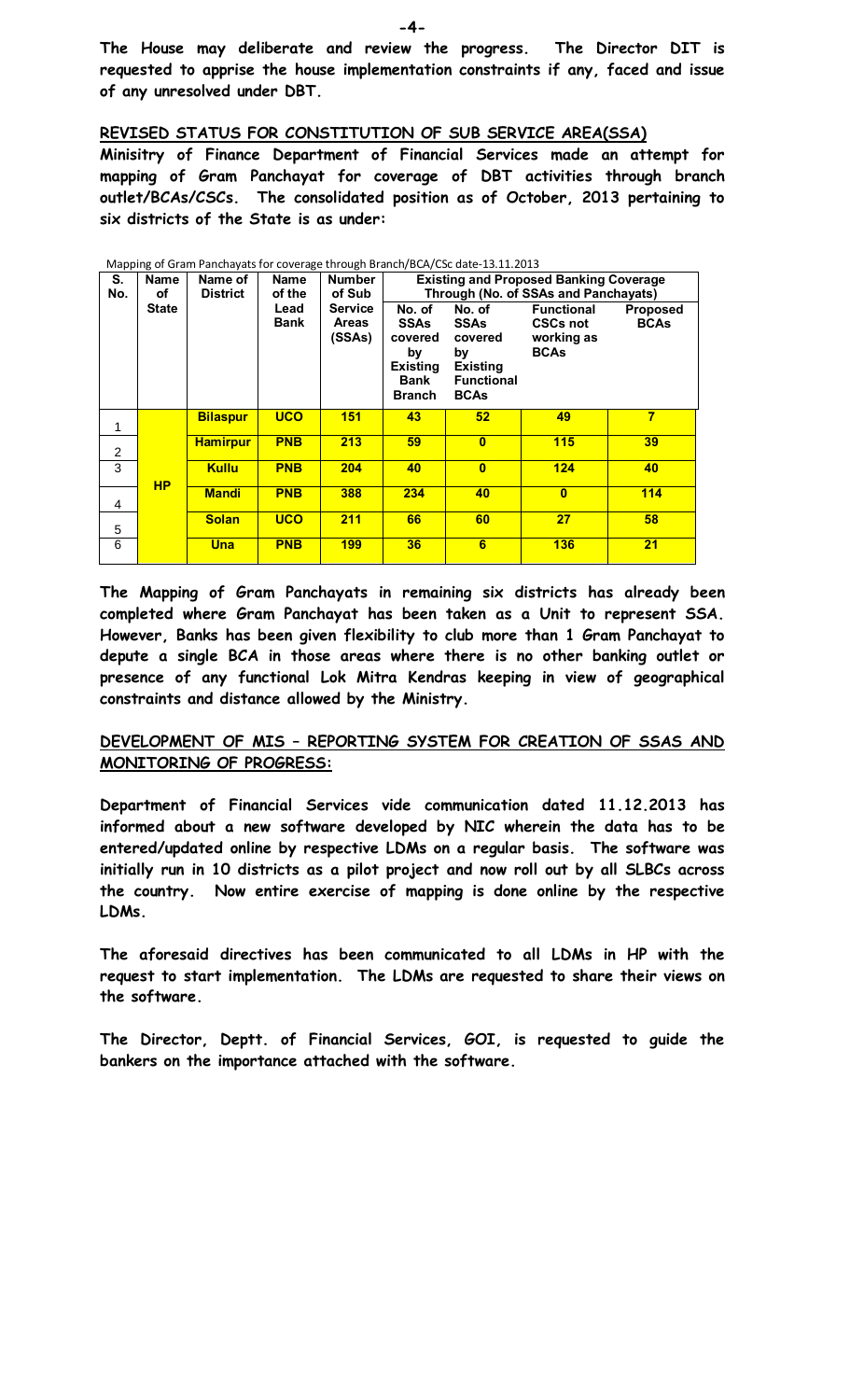#### **3.2 DIRECT BENEFIT TRANSFER ON LPG (DBTL):**

The House is aware that DBTL project of GOI has been operationalized in 10 districts of the State. The implementation of the scheme have now intensified with the active involvement of all agencies particularly Lead District Managers designated as nodal Officer at the district level and assigned challenging task for seeding of Aadhaar in the abnk accounts of LPG consumers. The progress achieved by banks upto 1.12.2013 is given for the information fo the House.

**-5-**

| .                       | 001 - 101 TU OI                              |                                                                | .                                                               |                                                                             |                                                  |                                                           |                                                           |
|-------------------------|----------------------------------------------|----------------------------------------------------------------|-----------------------------------------------------------------|-----------------------------------------------------------------------------|--------------------------------------------------|-----------------------------------------------------------|-----------------------------------------------------------|
| <b>District</b><br>Name | <b>Active</b><br><b>LPG</b><br>Consumer<br>s | <b>LPG</b><br>Aadhaar<br>Seeding<br>as of<br>Decembe<br>r 2013 | % LPG<br>Aadhaar<br>Seeding as<br>οf<br><b>December</b><br>2013 | <b>Bank</b><br>Aadhaar<br>Seeding as<br>on as of<br><b>December</b><br>2013 | % Bank Aadhaar<br>Seeding as of<br>December 2013 | %age of<br><b>Banks</b><br>seeding<br>over LPG<br>seeding | %age of Gap<br>between<br><b>LPG</b> seeding<br>and Banks |
| <b>Bilaspur</b>         | 59424                                        | 45415                                                          | 76                                                              | 38313                                                                       | 64                                               | 84                                                        | 12                                                        |
| Hamirpur                | 96875                                        | 78404                                                          | 81                                                              | 62853                                                                       | 65                                               | 80                                                        | 16                                                        |
| Mandi                   | 161745                                       | 114913                                                         | 71                                                              | 89940                                                                       | 56                                               | 78                                                        | 15                                                        |
| Una                     | 97376                                        | 77883                                                          | 80                                                              | 68392                                                                       | 70                                               | 87                                                        | 10                                                        |
| <b>TOTAL</b>            | 415420                                       | 316615                                                         | 76                                                              | 259498                                                                      | 62                                               | 82                                                        | 14                                                        |

**A. DBTL PROGRESS FOR DISTRICT SELECTED UNDER FIRST PHASE W.E.F. 1.6.2013 – POSITION AS OF 1.12.2013**

The progress data reveals that seeding of Aadhaar both by LPG dealers and banks have well stabilized in all priority districts where average 64% of Aadhaar data was captured against the total number of LPG consumer by various LPG dealers whereas only 62% Aadhaar data was seeded in the bank accounts. This mis-match have occurred may be due to non observation of GOI guidelines directed the LPG dealers to collect bank Aadhaar seeding form from their consumers and send the bank seeding form to concerned LDM for onward seeding of Aadhaar by banks. Many LPG consumers had directly approached the banks to get seeding of their Aadhaar in the bank account. The average 14% gap between LPG dealers and banks need to be minimized with joint efforts.

#### **B. DBTL PROGRESS FOR DISTRICT SELECTED UNDER PHAGE- II W.E.F. 1.9.2013 – POSITION AS OF 1.12.2013**

Under phase-II six districts of the State viz. Chamba, Kangra, Kullu, Shimla, Sirmour and Solan has selected to operationalize DBTL w.e.f. 1.9.2013. The overall position with regard to seeding of Aadhaar by LPG dealer and bank can be termed as satisfactory specially under the circumstances arising on the verdict given by Hon'ble Supreme Court.

**The data received from UIDAI reveals that level of Aadhaar seeding by LPG dealer and banks has improved and reached at a average of 54% against total number of LPG consumer but there is wide various with regard to Aadhaar seeding by banks. The districtwise data as of 1.12.2013 is given below for the information of the House:**

**-6-**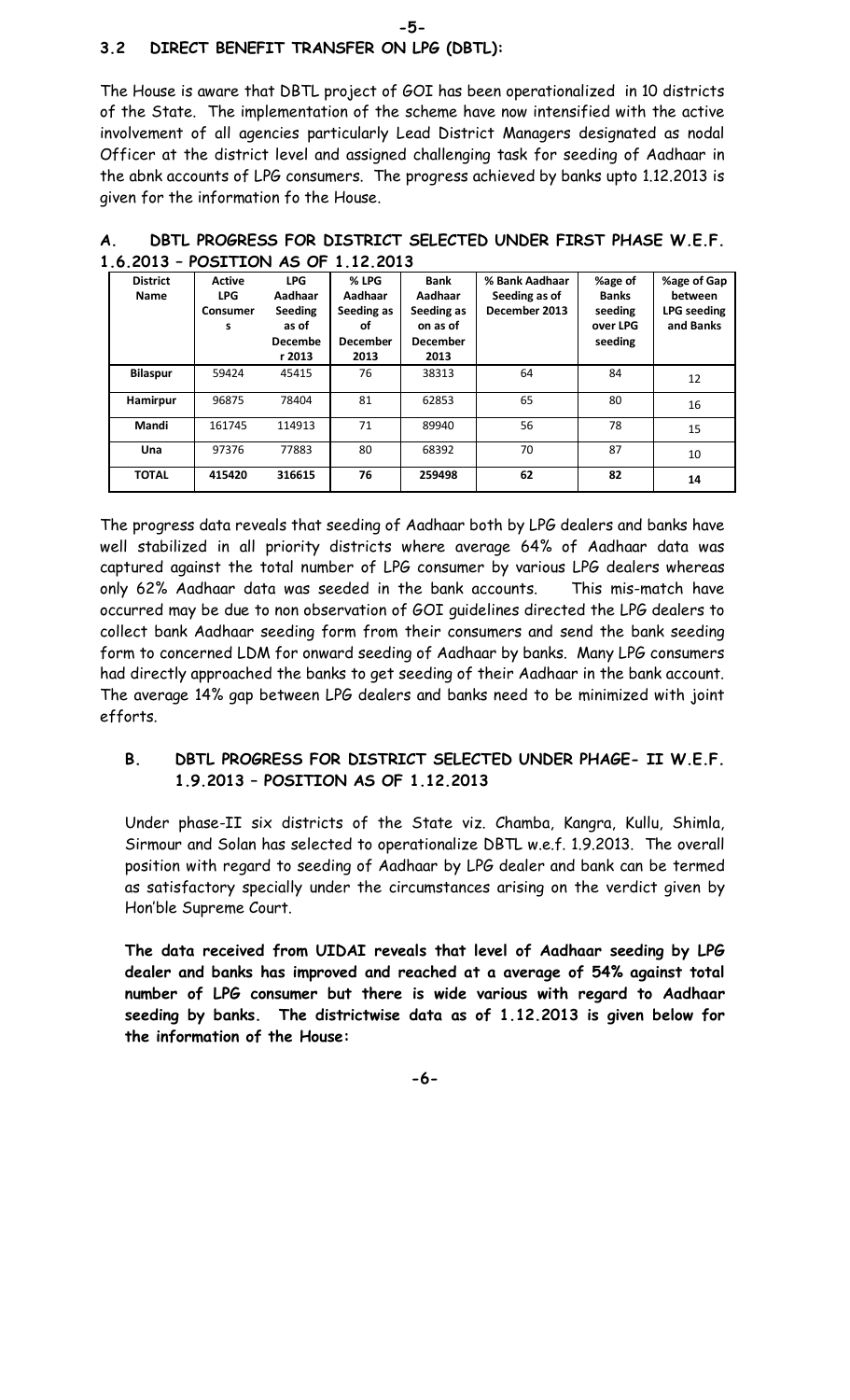| 1.9.2013 - POSITION AS OF 1.12.2013 |                                              |                                                                              |                                                                 |                                                                             |                                                  |                                                           |                                                           |  |  |  |  |
|-------------------------------------|----------------------------------------------|------------------------------------------------------------------------------|-----------------------------------------------------------------|-----------------------------------------------------------------------------|--------------------------------------------------|-----------------------------------------------------------|-----------------------------------------------------------|--|--|--|--|
| <b>District</b><br>Name             | <b>Active</b><br><b>LPG</b><br>Consumer<br>s | <b>LPG</b><br>Aadhaar<br><b>Seeding</b><br>as of<br><b>Decembe</b><br>r 2013 | % LPG<br>Aadhaar<br>Seeding as<br>οf<br><b>December</b><br>2013 | <b>Bank</b><br>Aadhaar<br>Seeding as<br>on as of<br><b>December</b><br>2013 | % Bank Aadhaar<br>Seeding as of<br>December 2013 | %age of<br><b>Banks</b><br>seeding<br>over LPG<br>seeding | %age of Gap<br>between<br><b>LPG</b> seeding<br>and Banks |  |  |  |  |
| Chamba                              | 40338                                        | 26520                                                                        | 66                                                              | 18921                                                                       | 47                                               | 71                                                        | 19                                                        |  |  |  |  |
| Kangra                              | 302039                                       | 166347                                                                       | 55                                                              | 132464                                                                      | 44                                               | 80                                                        | 11                                                        |  |  |  |  |
| Kullu                               | 80102                                        | 50355                                                                        | 63                                                              | 43810                                                                       | 55                                               | 87                                                        | 8                                                         |  |  |  |  |
| <b>Shimla</b>                       | 199713                                       | 82557                                                                        | 41                                                              | 59681                                                                       | 30                                               | 72                                                        | 11                                                        |  |  |  |  |
| <b>Sirmaur</b>                      | 62812                                        | 38192                                                                        | 61                                                              | 30513                                                                       | 49                                               | 72                                                        | 12                                                        |  |  |  |  |
| <b>Solan</b>                        | 125385                                       | 74883                                                                        | 60                                                              | 55637                                                                       | 44                                               | 74                                                        | 16                                                        |  |  |  |  |
| Total                               | 810389                                       | 438854                                                                       | 54                                                              | 341026                                                                      | 42                                               | 78                                                        | 12                                                        |  |  |  |  |

#### **DBTL PROGRESS FOR DISTRICT SELECTED UNDER SECOND PHASE W.E.F. 1.9.2013 – POSITION AS OF 1.12.2013**

Under Phase-II the position of district Shimla is ranked lowest on the bottom whereas the performance of Kullu district is maintained at the top in order. Data also reveals that district Chamba having 19% highest gap between banks seeding over LPG seeding.

In order to intensify the joint efforts particularly for district Shimla a special review meeting was convened on 10.12.2013 under the Chairmanship of General Manager of UCO Bank wherein all aspects responsible for low progress has been deliberated with banks. A decision has been taken to share the list of LPG consumers who have not yet given their Aadhaar to banks for seeding purpose to 12 banks situated at Shimla with the request to contact the LPG consumers personally over telephone. It has also decided to arrange a few awareness camps at the remote locations to educate the consumer about benefits of the scheme.

#### **CRITICAL POINTS UNDER DBTL FOR DELIBERATIONS:**

- 1. Banks has been advised to attain atleast 60% of Aadhaar seeding both by LPG dealer and Banks within stipulated time frame given by Deptt. of Financial Services, MOF,GOI aiming to roll out DBTL in 10 districts of the State.
- **2.** Intensify the attempt both by LPG dealers and banks to bring down existing gap still persist. Banks have been instructed to adopt personal contact mode and camp approach.
- **3.** Constitution of grievances cell/ helpline by Oil Marketing Companies at the district level to resolve Public inconvenience particularly for non transfer of subsidy in bank accounts where consumers have completed the formalities. The OMCs may be requested to refund the access amount already received at the time of delivery of LPG cylinders.
- **4.** One of the reason for low seeding with LPG Dealer and Bank is that some consumers have more than one LPG connection and are hesitating to get the Aadhaar seeded in both the cases. It is represented that some consumer require to have two connections at two locations on account of their migration from snow bound area for some period of the year. Under these circumstances if it suits the Govt. guidelines necessary clarification/instructions can be issued by concerned Department.

-7-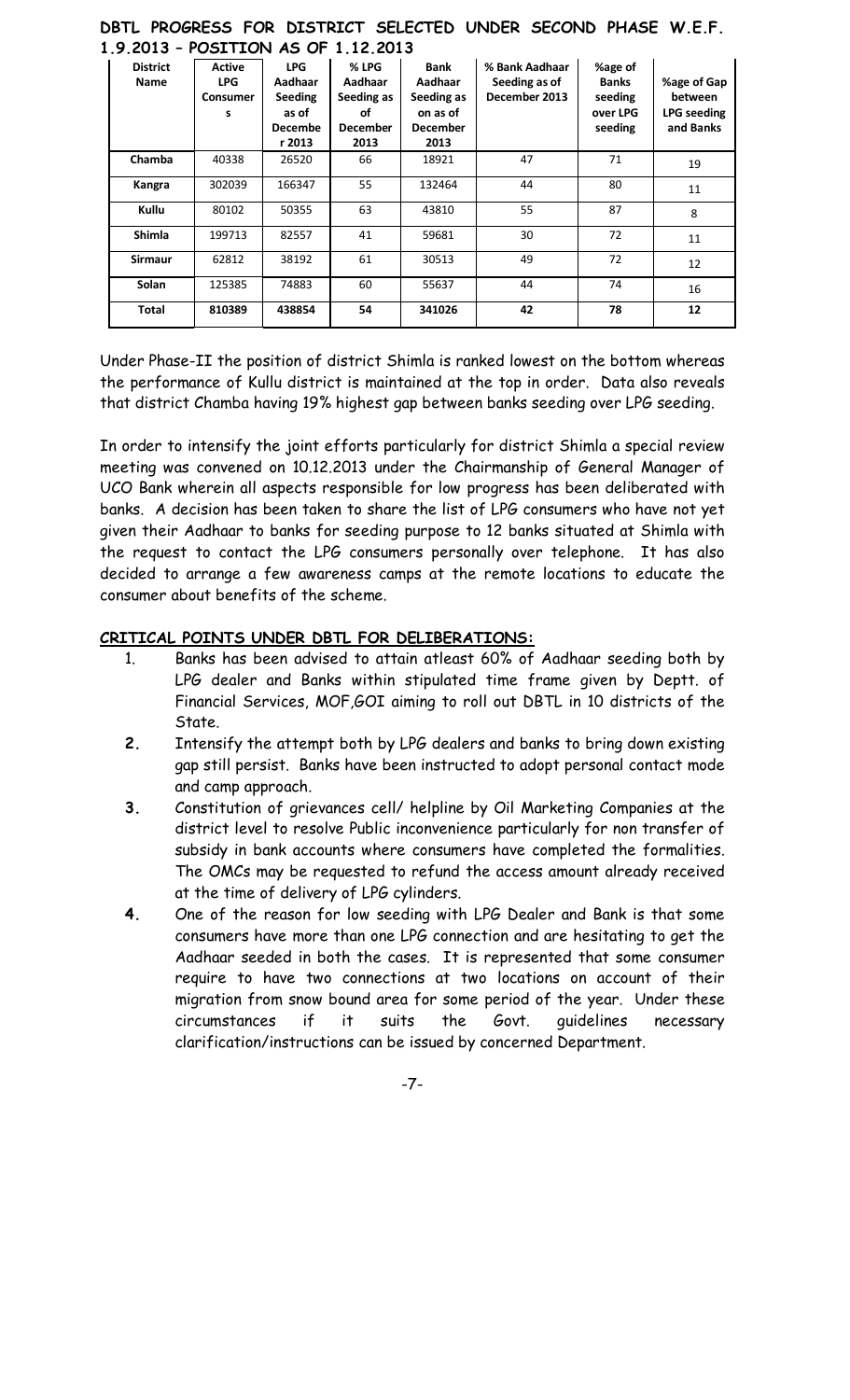## **AGENDA ITEM NO.-4**

#### **Review of progress under RBI Roadmap 2013-16 – Extension of Banking Services in all unbanked villages:**

**In the last SLBC revised roadmap for 16640 unbanked villages of the State has been approved under which 800 B&M/USB branches are to be opened by banks over a period of three years and 15840 unbanked villages will be covered by BC model.** 

**The feed back of progress received from banks and data submitted to RBI Shimla indicates that total 2725 unbanked villages were covered by various banks upto September, 2013 of which 9 new branches has been opened, 2709 unbanked villages has been covered with BC/BCAs and seven are covered by other mode. The districtwise/bankwise progress as of September, 2013 is reproduced as Annexure-B.**

**The member bank may note that RBI vide circular dated 22.8.2013 has clarified about the coverage of unbanked villages by bank under the proposed roadmap. It contains the views of Govt. of India that a village is considered to be covered when it has a bank branch or a fixed location BC outlet or a BC is visiting the village on pre-announced days. A village is not treated as covered when branch or BC outlets are available in some other villages where people are availing services. The proposed roadmap ensured that the Banking services reach remote and in accessible areas of the country. While expending penetration of banking, banks should not be depending only on the branchless models but they should also open sufficient number of rural branches in such a manner that there is one branch within a distance of 3-4 Kms to support about 8-10 BCs to provide support and supervision to BC operations like cash requirement, pass book printing, accounts opening, sanction of loans and customer grievances etc.** 

**The Member banks may note that 28 new branches are reported opened by various banks during the quarter ended September, 2013 and out of it only 9 were opened under the roadmap that indicates banks are still giving importance to business motive.** 

**The Convenor Bank did not receive the requisite information from LDMs sought for identification of places where new 800 B&M/USB are to be opened in the revised roadmap and information is not consolidated to communicate the same amongst Controlling Heads of Banks.** 

**The House may review the position about overlapping of BC engagement under DBT in terms of Sub Service Area (SSA) and proposed RBI roadmap.**

**-8-**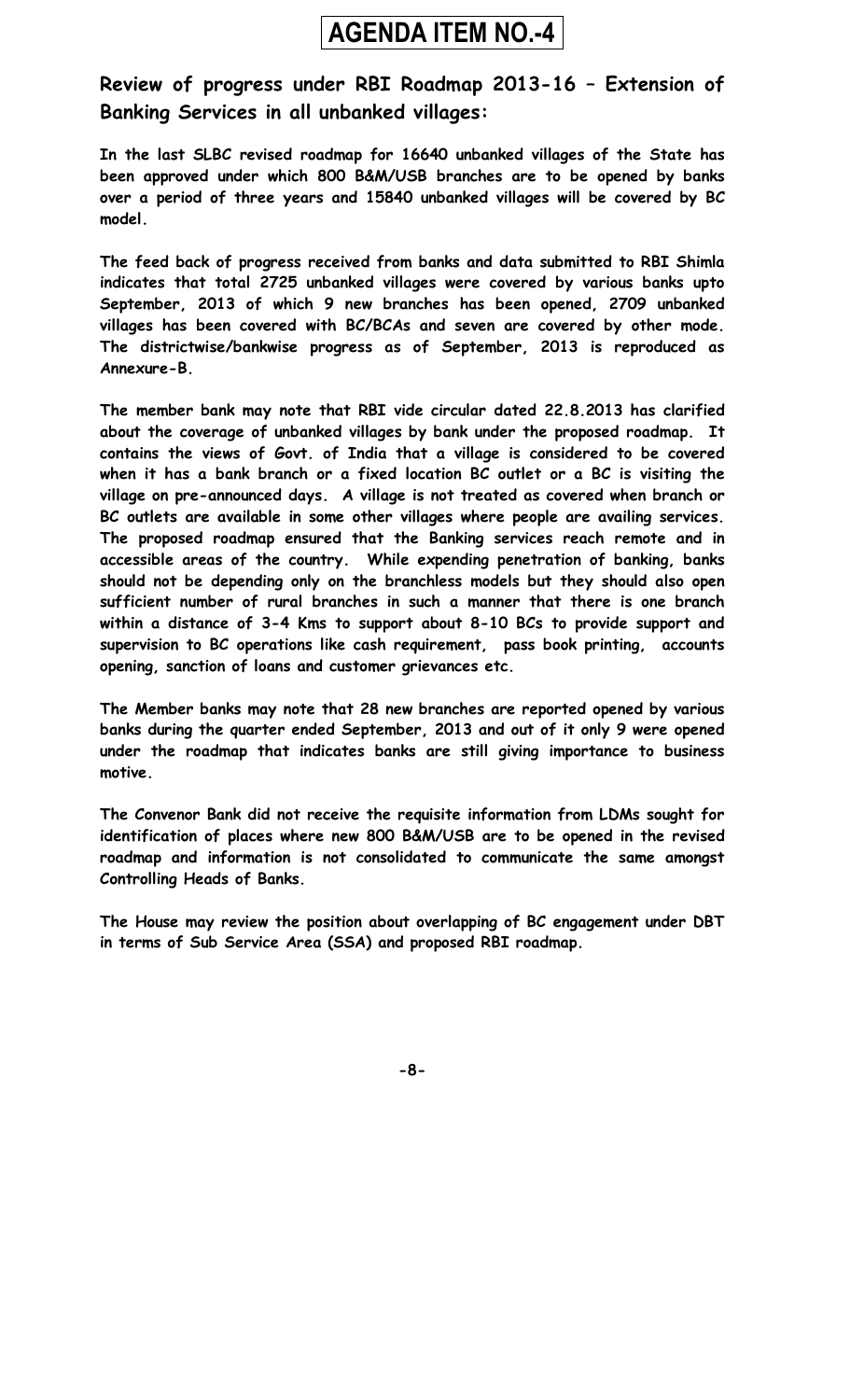|              | Financial Inclusion - Progress in opening of banking outlets in villages having population<br><b>below 2000</b> |                              |                         |                         |                                                           |                       |                           |                                      |                                                                                         |                  |                            |
|--------------|-----------------------------------------------------------------------------------------------------------------|------------------------------|-------------------------|-------------------------|-----------------------------------------------------------|-----------------------|---------------------------|--------------------------------------|-----------------------------------------------------------------------------------------|------------------|----------------------------|
|              |                                                                                                                 |                              |                         |                         | <b>CONVENOR : UCO BANK, SLBC - HP</b>                     |                       |                           |                                      |                                                                                         |                  |                            |
|              |                                                                                                                 |                              |                         |                         | Statement of Progress during the Quarter ended SEPT, 2013 |                       |                           |                                      |                                                                                         |                  |                            |
|              |                                                                                                                 |                              |                         |                         |                                                           |                       |                           |                                      |                                                                                         |                  |                            |
| S            | Name of State/UT: HIMACHAL PRADESH<br>Name of the                                                               | Name of                      | Number                  |                         |                                                           |                       |                           | Name of RBI Regional Office:_ SHIMLA | Out of roadmap prepared for less than 2000, no. of villages where banking outlet opened |                  |                            |
| $\bf{R}$     | <b>District</b>                                                                                                 | <b>Schedule</b><br>d         | of<br>allotted          |                         | upto the end of reporting quarter.                        |                       |                           |                                      |                                                                                         |                  |                            |
|              |                                                                                                                 | Commerc<br>ial Banks         | villages                | <b>Bran</b><br>ches     |                                                           |                       | BC                        |                                      |                                                                                         |                  | Grand                      |
|              |                                                                                                                 | selected<br>for              |                         |                         | Fixed<br>locations                                        | <b>Visit</b><br>every | <b>Visit</b><br>once in a | visits<br>more                       | <b>BCs</b> sub<br>total                                                                 | Other<br>mode    | <b>Total</b><br>$5 + 10 +$ |
|              |                                                                                                                 | allotment                    |                         |                         |                                                           | week                  | fortnight                 | than once<br>in a                    | $(6+7+8+9)$                                                                             |                  | 11                         |
|              |                                                                                                                 | of villages<br>with less     |                         |                         |                                                           |                       |                           | fortnight                            |                                                                                         |                  |                            |
|              |                                                                                                                 | 2000<br>populatio            |                         |                         |                                                           |                       |                           |                                      |                                                                                         |                  |                            |
| $\mathbf{1}$ | $\overline{2}$                                                                                                  | n<br>$\overline{\mathbf{3}}$ | $\overline{4}$          | $\overline{\mathbf{5}}$ | 6                                                         | $\overline{7}$        | 8                         | 9                                    | 10                                                                                      | 11               | 12                         |
|              |                                                                                                                 | <b>BOB</b>                   | 22                      |                         | $\overline{0}$                                            | $\mathbf{0}$          | $\mathbf{0}$              |                                      | 0                                                                                       | $\boldsymbol{0}$ | $\boldsymbol{0}$           |
|              |                                                                                                                 |                              |                         |                         |                                                           |                       |                           |                                      |                                                                                         |                  |                            |
| 1            | <b>BILASPUR</b>                                                                                                 | <b>BOI</b>                   | $\bf 8$                 |                         | $\overline{0}$                                            | $\mathbf{0}$          | $\mathbf{0}$              |                                      | 0                                                                                       |                  | $\boldsymbol{0}$           |
|              |                                                                                                                 | CB                           | 6                       |                         | $\overline{0}$                                            | $\overline{0}$        | $\overline{0}$            |                                      | $\mathbf 0$                                                                             |                  | $\boldsymbol{0}$           |
|              |                                                                                                                 | <b>CBI</b>                   | 6                       |                         | $\overline{0}$                                            | $\mathbf{0}$          | $\mathbf{0}$              |                                      | $\mathbf 0$                                                                             |                  | $\boldsymbol{0}$           |
|              |                                                                                                                 | <b>OBC</b>                   | 13                      |                         | $\mathbf{0}$                                              | $\overline{0}$        | $\overline{1}$            |                                      | $\mathbf{1}$                                                                            |                  | $\mathbf{1}$               |
|              |                                                                                                                 | <b>PNB</b>                   | 235                     |                         | $\overline{0}$                                            | $\mathbf{0}$          | $\overline{7}$            |                                      | $\overline{7}$                                                                          |                  | $\overline{7}$             |
|              |                                                                                                                 | <b>SBI</b>                   | 154                     |                         | $\overline{0}$                                            | $\mathbf{0}$          | 84                        |                                      | 84                                                                                      | $\boldsymbol{0}$ | 84                         |
|              |                                                                                                                 | <b>SBOP</b>                  | 158                     |                         | $\overline{0}$                                            | $\mathbf{0}$          | $\overline{4}$            |                                      | $\overline{4}$                                                                          |                  | $\overline{\mathbf{4}}$    |
|              |                                                                                                                 | <b>UCO</b>                   | 288                     |                         | $\overline{0}$                                            | $\mathbf{0}$          | 302                       |                                      | 302                                                                                     |                  | 302                        |
|              |                                                                                                                 | HGB                          | 33                      |                         | $\overline{0}$                                            | $\mathbf{0}$          | $\mathbf{0}$              |                                      | $\mathbf 0$                                                                             |                  | $\boldsymbol{0}$           |
|              |                                                                                                                 | <b>TOTAL</b>                 | 923                     | 0                       | 0                                                         | 0                     | 398                       | 0                                    | 398                                                                                     | 0                | 398                        |
|              |                                                                                                                 |                              |                         |                         |                                                           |                       |                           |                                      |                                                                                         |                  | $\boldsymbol{0}$           |
| 2            | <b>CHAMBA</b>                                                                                                   | <b>SBI</b>                   | 345                     |                         | $\boldsymbol{0}$                                          | $\boldsymbol{0}$      | 10                        |                                      | 10                                                                                      | $\boldsymbol{0}$ | 10                         |
|              |                                                                                                                 | <b>PNB</b>                   | 117                     |                         | $\overline{0}$                                            | $\overline{0}$        | $8\,$                     |                                      | 8                                                                                       |                  | 8                          |
|              |                                                                                                                 | <b>SBOP</b>                  | $\mathbf{2}$            |                         | $\overline{0}$                                            | $\overline{0}$        | $\mathbf{0}$              |                                      | $\mathbf 0$                                                                             |                  | $\boldsymbol{0}$           |
|              |                                                                                                                 | <b>UCO</b>                   | 34                      |                         | $\overline{0}$                                            | $\mathbf{0}$          | $\mathbf{0}$              |                                      | 0                                                                                       |                  | $\boldsymbol{0}$           |
|              |                                                                                                                 | <b>CBI</b>                   | $\overline{2}$          |                         | $\overline{0}$                                            | $\mathbf{0}$          | $\mathbf{0}$              |                                      | 0                                                                                       |                  | $\bf{0}$                   |
|              |                                                                                                                 | PGB                          | 569                     |                         | $\overline{0}$                                            | $\mathbf{0}$          | $\mathbf{0}$              |                                      | 0                                                                                       |                  | $\bf{0}$                   |
|              |                                                                                                                 | <b>TOTAL</b>                 | 1069                    | 0                       | 0                                                         | 0                     | 18                        | 0                                    | 18                                                                                      | 0                | 18                         |
|              |                                                                                                                 |                              |                         |                         |                                                           |                       |                           |                                      |                                                                                         |                  | $\boldsymbol{0}$           |
| 3            | <b>HAMIRPUR</b>                                                                                                 | $\mathbf{A}\mathbf{B}$       | 26                      |                         | $\overline{0}$                                            | $\overline{0}$        | $\overline{0}$            |                                      | $\mathbf 0$                                                                             | $\overline{3}$   | $\mathbf{3}$               |
|              |                                                                                                                 | <b>CB</b>                    | 27                      |                         | $\overline{0}$                                            | $\overline{0}$        | $\mathbf{0}$              |                                      | 0                                                                                       |                  | $\boldsymbol{0}$           |
|              |                                                                                                                 | <b>CBI</b>                   | 68                      |                         | $\overline{0}$                                            | $\mathbf{0}$          | $\boldsymbol{0}$          |                                      | $\mathsf 0$                                                                             |                  | $\boldsymbol{0}$           |
|              |                                                                                                                 | <b>OBC</b>                   | 33                      |                         | $\overline{0}$                                            | $\mathbf{0}$          | $\mathbf{1}$              |                                      | $\mathbf{1}$                                                                            |                  | $\mathbf{1}$               |
|              |                                                                                                                 | <b>PNB</b>                   | 925                     |                         | $\overline{0}$                                            | $\mathbf{0}$          | 328                       |                                      | 328                                                                                     |                  | 328                        |
|              |                                                                                                                 | <b>UCO</b>                   | 221                     |                         | $\overline{0}$                                            | $\mathbf{0}$          | 63                        |                                      | 63                                                                                      |                  | 63                         |
|              |                                                                                                                 | <b>SBI</b>                   | 230                     |                         | $\overline{0}$                                            | $\overline{0}$        | 60                        |                                      | 60                                                                                      | $\overline{0}$   | 60                         |
|              |                                                                                                                 | <b>SBOP</b>                  | 67                      |                         | $\overline{0}$                                            | $\mathbf{0}$          | $\mathbf{0}$              |                                      | $\mathbf 0$                                                                             |                  | $\boldsymbol{0}$           |
|              |                                                                                                                 | HGB                          | $\overline{\mathbf{4}}$ |                         | $\overline{0}$                                            | $\overline{0}$        | $\mathbf{0}$              |                                      | $\mathbf 0$                                                                             |                  | $\bf{0}$                   |
|              |                                                                                                                 | <b>TOTAL</b>                 | 1601                    | 0                       | 0                                                         | 0                     | 452                       | 0                                    | 452                                                                                     | 3                | 455                        |
|              |                                                                                                                 |                              |                         |                         |                                                           |                       |                           |                                      |                                                                                         |                  | $\boldsymbol{0}$           |
| 4            | <b>KANGRA</b>                                                                                                   | $\mathbf{A}\mathbf{B}$       | 17                      |                         | $\overline{0}$                                            | $\overline{0}$        | $\mathbf{0}$              |                                      | $\mathbf 0$                                                                             |                  | $\boldsymbol{0}$           |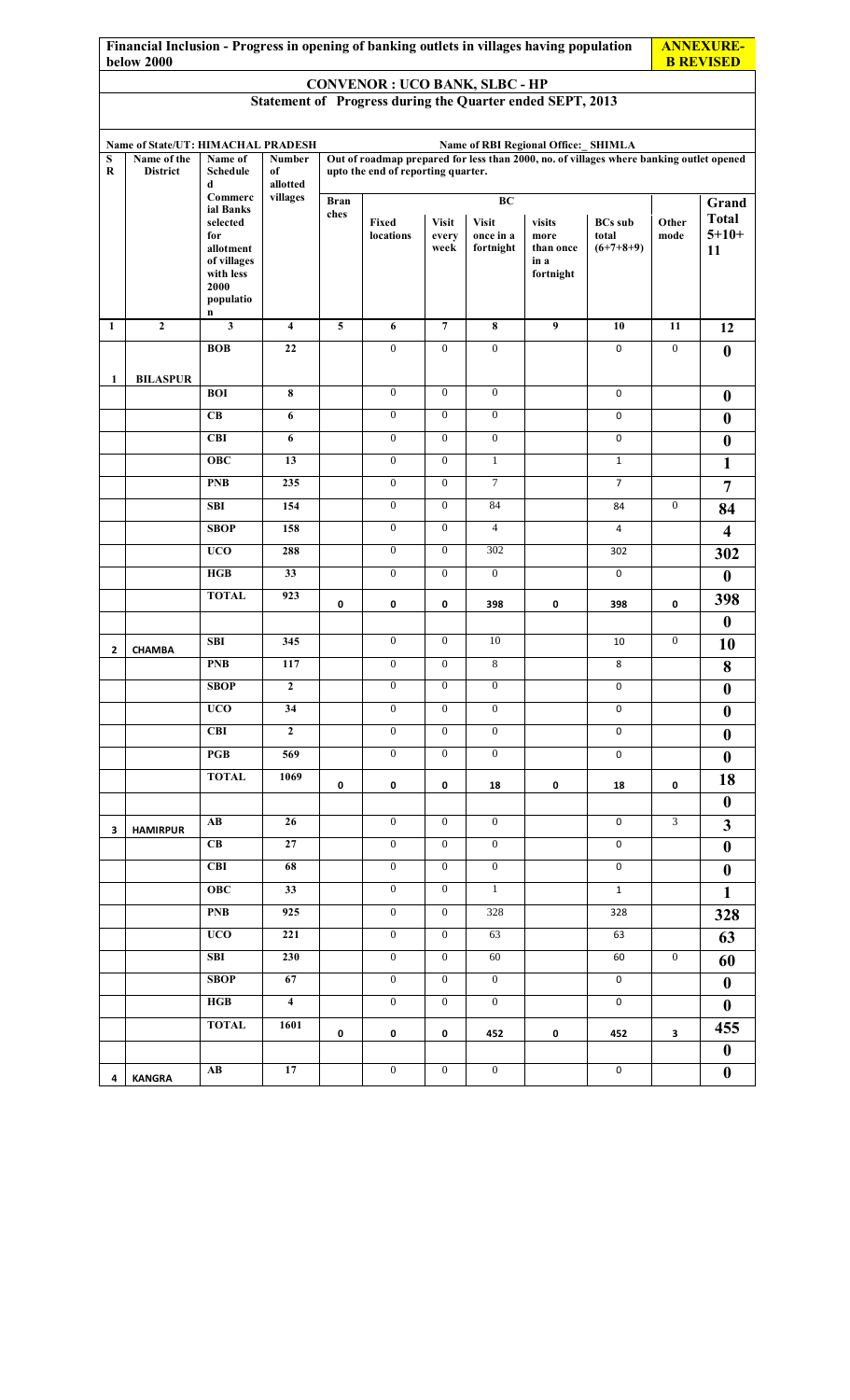|   |                | <b>BOB</b>                  | 5                       |              | $\mathbf{0}$     | $\mathbf{0}$     | $\boldsymbol{0}$ |             | $\mathbf 0$    |                | $\boldsymbol{0}$ |
|---|----------------|-----------------------------|-------------------------|--------------|------------------|------------------|------------------|-------------|----------------|----------------|------------------|
|   |                | <b>BOI</b>                  | 8                       |              | $\overline{0}$   | $\mathbf{0}$     | $\overline{0}$   |             | $\mathbf 0$    |                | $\boldsymbol{0}$ |
|   |                | CB                          | 60                      |              | $\overline{0}$   | $\mathbf{0}$     | $\mathbf{0}$     |             | $\mathbf 0$    |                | $\boldsymbol{0}$ |
|   |                | <b>CBI</b>                  | 146                     |              | $\boldsymbol{0}$ | $\mathbf{0}$     | $\boldsymbol{0}$ |             | $\mathbf 0$    |                | $\bf{0}$         |
|   |                | <b>IDBI</b>                 | $\overline{\mathbf{8}}$ |              | $\overline{0}$   | $\overline{0}$   | $\overline{0}$   |             | $\mathbf 0$    |                | $\boldsymbol{0}$ |
|   |                | <b>OBC</b>                  | $\overline{6}$          |              | $\mathbf{0}$     | $\mathbf{0}$     | $\overline{2}$   |             | $\overline{2}$ |                | $\overline{2}$   |
|   |                | <b>PNB</b>                  | 1303                    | $\mathbf{1}$ | $\overline{0}$   | $\mathbf{0}$     | 334              |             | 334            |                | 335              |
|   |                | <b>SBI</b>                  | 905                     |              | $\mathbf{0}$     | $\overline{0}$   | 31               |             | 31             | $\overline{0}$ | 31               |
|   |                | SBOP                        | 135                     |              | $\mathbf{0}$     | $\mathbf{0}$     | $\overline{0}$   |             | $\mathbf 0$    |                | $\boldsymbol{0}$ |
|   |                | <b>SYNDIC</b><br><b>ATE</b> | 15                      |              | $\overline{0}$   | $\mathbf{0}$     | $\mathbf{0}$     |             | $\mathbf 0$    |                | $\boldsymbol{0}$ |
|   |                | UBI                         | 58                      |              | $\overline{0}$   | $\overline{0}$   | $\overline{0}$   |             | $\mathbf 0$    |                | $\boldsymbol{0}$ |
|   |                | <b>UCO</b>                  | 191                     |              | $\overline{0}$   | $\mathbf{0}$     | $\mathbf{0}$     |             | $\mathbf 0$    |                | $\boldsymbol{0}$ |
|   |                | <b>VIJAY</b>                | 6                       |              | $\boldsymbol{0}$ | $\mathbf{0}$     | $\mathbf{0}$     |             | $\mathsf 0$    |                | $\boldsymbol{0}$ |
|   |                | HGB                         | 865                     |              | $\overline{0}$   | $\overline{0}$   | $\overline{0}$   |             | 0              |                | $\boldsymbol{0}$ |
|   |                | <b>HDFC</b>                 | $\overline{4}$          |              | $\overline{0}$   | $\overline{0}$   | $\overline{0}$   |             | $\mathbf 0$    |                | $\boldsymbol{0}$ |
|   |                | <b>ICICI</b>                | $\overline{2}$          |              | $\overline{0}$   | $\mathbf{0}$     | $\overline{0}$   |             | $\mathbf 0$    |                | $\boldsymbol{0}$ |
|   |                | J&k                         | $\mathbf{2}$            |              | $\boldsymbol{0}$ | $\mathbf{0}$     | $\overline{0}$   |             | $\mathbf 0$    |                | $\boldsymbol{0}$ |
|   |                | <b>TOTAL</b>                | 3736                    | $\mathbf{1}$ | 0                | 0                | 367              | $\pmb{0}$   | 367            | 0              | 368              |
|   |                |                             |                         |              |                  |                  |                  |             |                |                | $\boldsymbol{0}$ |
| 5 | KULLU          | <b>ANDHR</b><br>A           | 6                       |              | $\mathbf{0}$     | $\mathbf{0}$     | $\boldsymbol{0}$ |             | $\mathbf 0$    |                | $\boldsymbol{0}$ |
|   |                | <b>BOB</b>                  | 3 <sup>1</sup>          |              | $\mathbf{0}$     | $\mathbf{0}$     | $\mathbf{0}$     |             | 0              |                | $\boldsymbol{0}$ |
|   |                | BOI                         | 12                      |              | $\boldsymbol{0}$ | $\mathbf{0}$     | $\overline{9}$   |             | $\overline{9}$ |                | $\boldsymbol{9}$ |
|   |                | CB                          | $\overline{\bf 8}$      |              | $\overline{0}$   | $\overline{0}$   | $\overline{0}$   |             | $\mathbf 0$    |                | $\boldsymbol{0}$ |
|   |                | <b>CBI</b>                  | 44                      |              | $\mathbf{0}$     | $\mathbf{0}$     | $\mathbf{0}$     |             | $\mathbf 0$    | 1              | $\mathbf{1}$     |
|   |                | <b>CORP</b><br>BK           | $\overline{2}$          |              | $\overline{0}$   | $\mathbf{0}$     | $\mathbf{0}$     |             | $\mathbf 0$    |                | $\boldsymbol{0}$ |
|   |                | <b>OBC</b>                  | $7\overline{ }$         |              | $\overline{0}$   | $\mathbf{0}$     | $\tau$           |             | $\overline{7}$ |                | $\overline{7}$   |
|   |                | $\bf{IB}$                   | 13                      |              | $\boldsymbol{0}$ | $\overline{0}$   | $\overline{0}$   |             | $\overline{0}$ |                | $\boldsymbol{0}$ |
|   |                | <b>PNB</b>                  | 895                     |              | $\boldsymbol{0}$ | $\overline{0}$   | 297              |             | 297            |                | 297              |
|   |                | SYN.<br><b>BANK</b>         | $\overline{7}$          |              | $\overline{0}$   | $\overline{0}$   | $\overline{0}$   |             | $\mathbf 0$    |                | $\boldsymbol{0}$ |
|   |                | $\overline{UCO}$            | 56                      |              | $\mathbf{0}$     | $\boldsymbol{0}$ | $\mathbf{0}$     |             | $\mathbf 0$    |                | $\boldsymbol{0}$ |
|   |                | <b>UBI</b>                  | 16                      |              | $\overline{0}$   | $\overline{0}$   | 16               |             | 16             |                | 16               |
|   |                | <b>SBI</b>                  | 757                     |              | $\boldsymbol{0}$ | $\overline{0}$   | $\overline{9}$   |             | $\overline{9}$ | $\mathbf{0}$   | $\boldsymbol{9}$ |
|   |                | <b>SBOP</b>                 | 186                     |              | $\boldsymbol{0}$ | $\overline{0}$   | $\overline{0}$   |             | $\mathbf 0$    |                | $\boldsymbol{0}$ |
|   |                | KCCB                        | 77                      |              |                  |                  |                  |             |                |                |                  |
|   |                | HGB                         | 1029                    | $\mathbf{1}$ | $\boldsymbol{0}$ | $\mathbf{0}$     | $\overline{0}$   |             | $\mathsf 0$    |                | $\mathbf{1}$     |
|   |                | <b>TOTAL</b>                | 3118                    | $\mathbf{1}$ | $\mathbf 0$      | $\pmb{0}$        | 338              | 0           | 338            | $\mathbf{1}$   | 340              |
|   |                |                             |                         |              |                  |                  |                  |             |                |                | $\boldsymbol{0}$ |
| 6 | <b>KINNOUR</b> | <b>UCO</b>                  | 84                      |              | $\overline{0}$   | $\overline{0}$   | $\overline{0}$   |             | $\mathbf 0$    |                | $\boldsymbol{0}$ |
|   |                | <b>SBI</b>                  | 63                      |              | $\overline{0}$   | $\mathbf{0}$     | $\overline{0}$   |             | $\mathbf 0$    | $\overline{0}$ | $\boldsymbol{0}$ |
|   |                | <b>PNB</b>                  | 48                      |              | $\boldsymbol{0}$ | $\boldsymbol{0}$ | $\overline{0}$   |             | $\mathbf 0$    |                | $\boldsymbol{0}$ |
|   |                | <b>UBI</b>                  | $\overline{7}$          |              | $\overline{0}$   | $\overline{0}$   | $\overline{0}$   |             | $\mathbf 0$    |                | $\boldsymbol{0}$ |
|   |                | CBI                         | $\overline{5}$          |              | $\overline{0}$   | $\overline{0}$   | $\overline{0}$   |             | $\mathbf 0$    |                | $\boldsymbol{0}$ |
|   |                | HGB                         | $\overline{5}$          |              | $\overline{0}$   | $\boldsymbol{0}$ | $\overline{0}$   |             | $\mathbf 0$    |                | $\boldsymbol{0}$ |
|   |                | <b>TOTAL</b>                | ${\bf 212}$             | $\pmb{0}$    | $\pmb{0}$        | $\mathbf 0$      | $\pmb{0}$        | $\mathbf 0$ | $\pmb{0}$      | $\mathbf 0$    | $\boldsymbol{0}$ |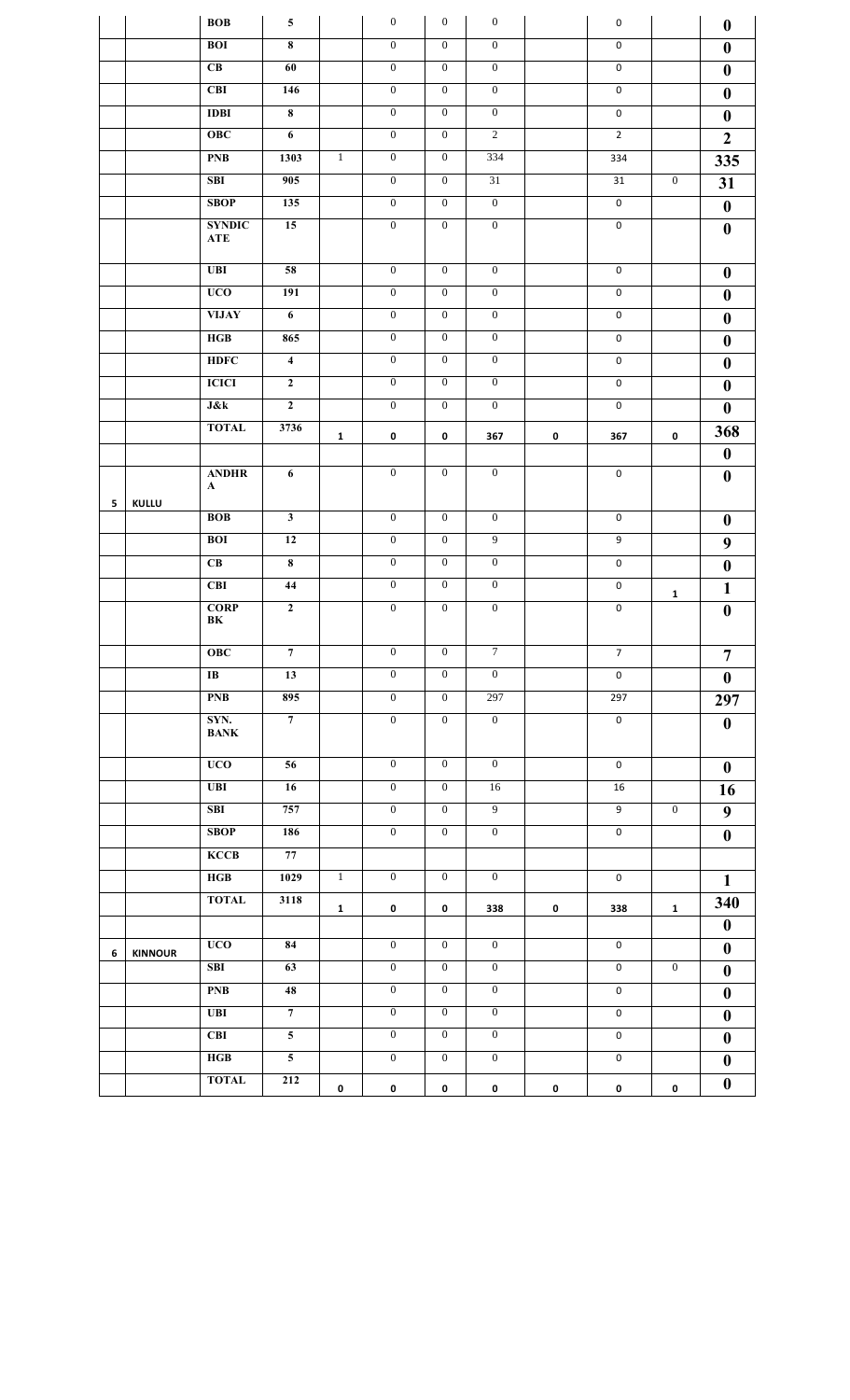|                   |                |                                     |                         |              |                  |                  |                  |             |                         |                  | $\boldsymbol{0}$        |
|-------------------|----------------|-------------------------------------|-------------------------|--------------|------------------|------------------|------------------|-------------|-------------------------|------------------|-------------------------|
| 7                 | <b>1&amp;S</b> | <b>SBI</b>                          | 204                     |              | $\mathbf{0}$     | $\overline{0}$   | $\overline{0}$   |             | $\pmb{0}$               | $\mathbf{0}$     | $\boldsymbol{0}$        |
|                   |                | <b>SBOP</b>                         | 17                      |              | $\mathbf{0}$     | $\mathbf{0}$     | $\mathbf{0}$     |             | $\mathsf 0$             |                  | $\boldsymbol{0}$        |
|                   |                | <b>PNB</b>                          | $\overline{7}$          |              | $\mathbf{0}$     | $\mathbf{0}$     | $\mathbf{0}$     |             | 0                       |                  | $\boldsymbol{0}$        |
|                   |                | <b>UCO</b>                          | $\overline{35}$         |              | $\overline{0}$   | $\overline{0}$   | $\overline{0}$   |             | $\mathbf 0$             |                  | $\boldsymbol{0}$        |
|                   |                | HGB                                 | 14                      |              | $\boldsymbol{0}$ | $\boldsymbol{0}$ | $\boldsymbol{0}$ |             | 0                       |                  | $\boldsymbol{0}$        |
|                   |                | <b>TOTAL</b>                        | 277                     | $\pmb{0}$    | $\boldsymbol{0}$ | $\pmb{0}$        | $\bf{0}$         | $\bf{0}$    | 0                       | $\boldsymbol{0}$ | $\boldsymbol{0}$        |
|                   |                |                                     |                         |              |                  |                  |                  |             |                         |                  | $\boldsymbol{0}$        |
| 8                 | <b>MANDI</b>   | <b>BOB</b>                          | $\mathbf{1}$            |              | $\boldsymbol{0}$ | $\mathbf{0}$     | $\mathbf{0}$     |             | $\mathsf{O}\phantom{0}$ |                  | $\boldsymbol{0}$        |
|                   |                | <b>BOI</b>                          | $\boldsymbol{6}$        | $\mathbf{1}$ | $\boldsymbol{0}$ | $\mathbf{0}$     | $\boldsymbol{0}$ |             | $\mathbf 0$             |                  | $\mathbf{1}$            |
|                   |                | $\overline{\mathbf{C}}$ anara<br>Bk | $5\phantom{.0}$         |              | $\mathbf{0}$     | $\mathbf{0}$     | $\mathbf{0}$     |             | $\mathbf 0$             |                  | $\boldsymbol{0}$        |
|                   |                | CBI                                 | $\overline{\mathbf{4}}$ |              | $\boldsymbol{0}$ | $\mathbf{0}$     | $\boldsymbol{0}$ |             | $\mathbf 0$             | $\mathbf{1}$     | $\mathbf{1}$            |
|                   |                | HGB                                 | 1491                    |              | $\overline{0}$   | $\mathbf{0}$     | $\mathbf{0}$     |             | 0                       |                  | $\boldsymbol{0}$        |
|                   |                | <b>IOB</b>                          | 14                      |              | $\overline{0}$   | $\overline{0}$   | $\overline{4}$   |             | 4                       |                  | $\overline{\mathbf{4}}$ |
|                   |                | <b>OBC</b>                          | $\overline{\mathbf{4}}$ |              | $\boldsymbol{0}$ | $\boldsymbol{0}$ | $\overline{2}$   |             | $\overline{2}$          |                  | $\boldsymbol{2}$        |
|                   |                | <b>PSB</b>                          | 10                      |              | $\mathbf{0}$     | $\mathbf{0}$     | $\mathbf{0}$     |             | $\mathbf 0$             |                  | $\boldsymbol{0}$        |
|                   |                | <b>PNB</b>                          | 961                     |              | $\mathbf{0}$     | $\mathbf{0}$     | 193              |             | 193                     |                  | 193                     |
|                   |                | SBI                                 | 84                      |              | $\boldsymbol{0}$ | $\mathbf{0}$     | 27               |             | 27                      | $\mathbf{0}$     | 27                      |
|                   |                | <b>SBOP</b>                         | 134                     |              | $\mathbf{0}$     | $\mathbf{0}$     | $\mathbf{0}$     |             | $\mathsf 0$             |                  | $\boldsymbol{0}$        |
|                   |                | <b>TOTAL</b>                        | 2714                    | $\mathbf{1}$ | 0                | 0                | 226              | 0           | 226                     | $\mathbf{1}$     | 228                     |
|                   |                |                                     |                         |              |                  |                  |                  |             |                         |                  | $\boldsymbol{0}$        |
| 9                 | <b>SHIMLA</b>  | <b>BOI</b>                          | 29                      |              | $\mathbf{0}$     | $\mathbf{0}$     | $\boldsymbol{0}$ |             | $\mathbf 0$             |                  | $\boldsymbol{0}$        |
|                   |                | IB                                  | 30                      |              | $\mathbf{0}$     | $\mathbf{0}$     | $\mathbf{0}$     |             | $\mathbf 0$             |                  | $\boldsymbol{0}$        |
|                   |                | <b>CBI</b>                          | 14                      |              | $\mathbf{0}$     | $\mathbf{0}$     | $\mathbf{0}$     |             | $\mathbf 0$             |                  | $\boldsymbol{0}$        |
|                   |                | $\mathbf{PSB}$                      | 73                      |              | $\boldsymbol{0}$ | $\boldsymbol{0}$ | $\boldsymbol{0}$ |             | $\mathsf 0$             |                  | $\boldsymbol{0}$        |
|                   |                | <b>PNB</b>                          | 582                     |              | $\boldsymbol{0}$ | $\mathbf{0}$     | $\boldsymbol{0}$ |             | $\mathsf 0$             |                  | $\boldsymbol{0}$        |
|                   |                | <b>SBI</b>                          | 573                     |              | $\boldsymbol{0}$ | $\boldsymbol{0}$ | $\sqrt{6}$       |             | 6                       | $\boldsymbol{0}$ | 6                       |
|                   |                | <b>SBOP</b>                         | 73                      |              | $\mathbf{0}$     | $\mathbf{0}$     | $\mathbf{0}$     |             | $\mathbf 0$             |                  | $\boldsymbol{0}$        |
|                   |                | <b>UBI</b>                          | 5 <sup>5</sup>          |              | $\mathbf{0}$     | $\overline{0}$   | $\mathbf{0}$     |             | $\mathbf 0$             |                  | $\boldsymbol{0}$        |
|                   |                | HGB                                 | $\mathbf{0}$            |              | $\overline{0}$   | $\overline{0}$   | $\overline{0}$   |             | $\mathbf 0$             |                  | $\boldsymbol{0}$        |
|                   |                | <b>UCO</b>                          | 1080                    |              | $\mathbf{0}$     | $\overline{0}$   | $\overline{0}$   |             | $\mathbf 0$             |                  | $\boldsymbol{0}$        |
|                   |                | <b>TOTAL</b>                        | 2459                    | $\pmb{0}$    | $\pmb{0}$        | $\pmb{0}$        | 6                | 0           | 6                       | 0                | 6                       |
|                   |                |                                     |                         |              |                  |                  |                  |             |                         |                  | $\boldsymbol{0}$        |
| $\mathbf{1}$<br>0 | <b>SIRMOUR</b> | <b>SBOP</b>                         | 81                      |              | $\mathbf{0}$     | $\mathbf{0}$     | 6                |             | $\,6\,$                 |                  | 6                       |
|                   |                | <b>UCO</b>                          | 333                     | $\mathbf{1}$ | $\overline{0}$   | $\mathbf{0}$     | $\overline{8}$   |             | 8                       |                  | $\boldsymbol{9}$        |
|                   |                | <b>SBI</b>                          | 288                     |              | $\overline{0}$   | $\mathbf{0}$     | 16               |             | 16                      | $\mathbf{0}$     | 16                      |
|                   |                | <b>PNB</b>                          | 110                     |              | $\mathbf{0}$     | $\mathbf{0}$     | $\mathbf{0}$     |             | 0                       |                  | $\boldsymbol{0}$        |
|                   |                | <b>CBI</b>                          | 27                      |              | $\boldsymbol{0}$ | $\mathbf{0}$     | $\overline{0}$   |             | $\mathbf 0$             | $\mathbf{1}$     | $\mathbf{1}$            |
|                   |                | <b>CORP</b><br><b>BANK</b>          | 10                      |              | $\overline{0}$   | $\overline{0}$   | $\overline{0}$   |             | $\mathbf 0$             |                  | $\boldsymbol{0}$        |
|                   |                | <b>UBI</b>                          | 14                      |              | $\mathbf{0}$     | $\mathbf{0}$     | $\boldsymbol{0}$ |             | 0                       |                  | $\bf{0}$                |
|                   |                | <b>OBC</b>                          | $\overline{\mathbf{8}}$ |              | $\overline{0}$   | $\mathbf{0}$     | $\overline{4}$   |             | $\overline{4}$          |                  | $\overline{\mathbf{4}}$ |
|                   |                | <b>BOB</b>                          | 28                      |              | $\mathbf{0}$     | $\mathbf{0}$     | $\mathbf{0}$     |             | $\mathbf 0$             |                  | $\boldsymbol{0}$        |
|                   |                | HGB                                 | $\mathbf{0}^-$          |              | $\overline{0}$   | $\mathbf{0}$     | $\mathbf{0}$     |             | $\mathsf{O}\phantom{0}$ |                  | $\boldsymbol{0}$        |
|                   |                | P &SB                               | 13                      |              | $\overline{0}$   | $\overline{0}$   | $\overline{0}$   |             | 0                       |                  | $\boldsymbol{0}$        |
|                   |                | <b>TOTAL</b>                        | 912                     | $\mathbf{1}$ | $\mathbf 0$      | $\mathbf 0$      | 34               | $\mathbf 0$ | 34                      | $\mathbf{1}$     | 36                      |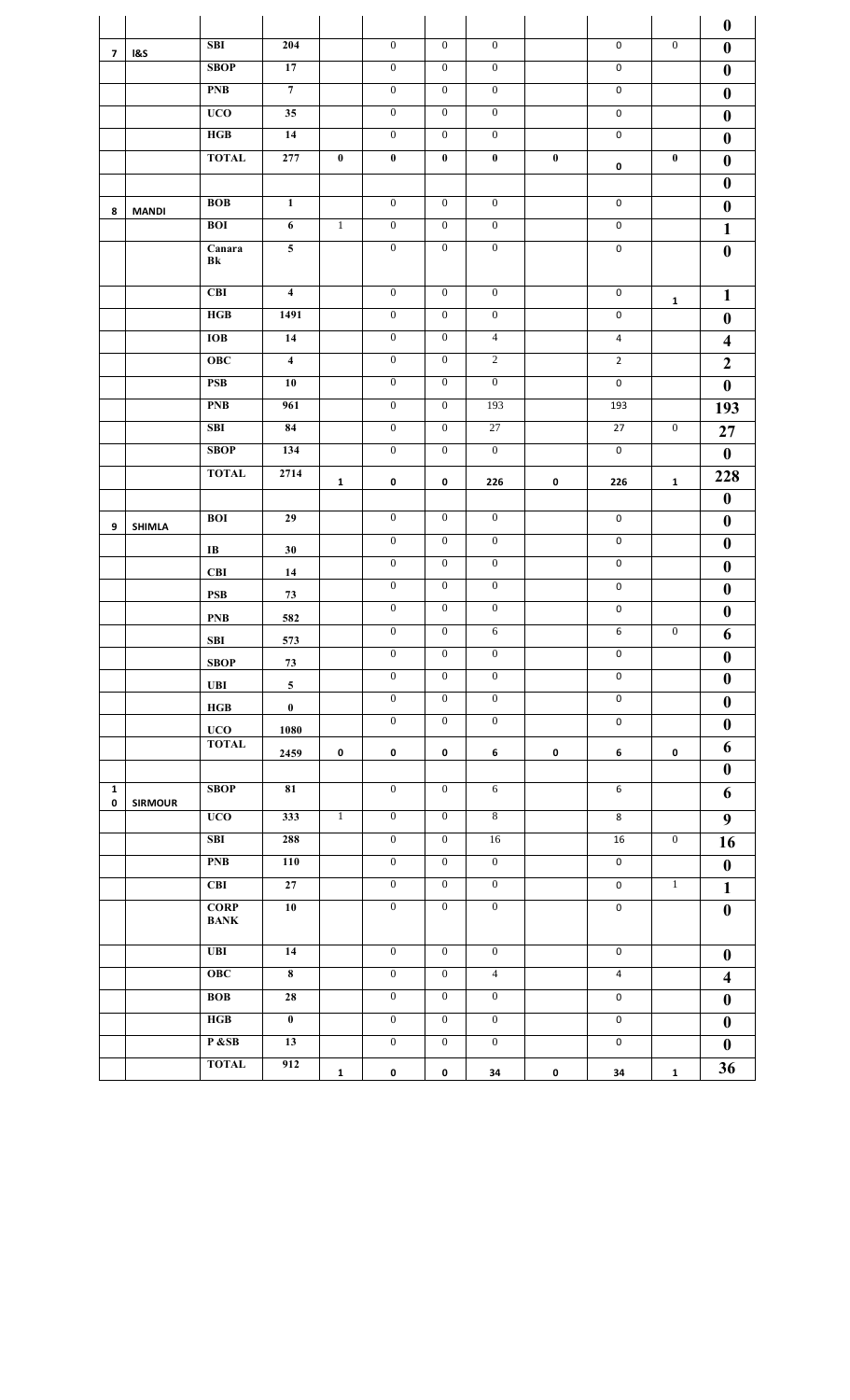|                              |              |                                         |                         |                |                  |                  |                  |          |                         |                  | $\boldsymbol{0}$ |
|------------------------------|--------------|-----------------------------------------|-------------------------|----------------|------------------|------------------|------------------|----------|-------------------------|------------------|------------------|
| $\mathbf{1}$<br>$\mathbf{1}$ | <b>SOLAN</b> | $\mathbf{A}\mathbf{B}$                  | 16                      |                | $\overline{0}$   | $\mathbf{0}$     | $\mathbf{0}$     |          | 0                       |                  | $\boldsymbol{0}$ |
|                              |              | <b>BOB</b>                              | 36                      |                | $\overline{0}$   | $\mathbf{0}$     | 13               |          | 13                      |                  | 13               |
|                              |              | <b>BOI</b>                              | 57                      |                | $\mathbf{0}$     | $\mathbf{0}$     | $\mathbf{0}$     |          | 0                       |                  | $\boldsymbol{0}$ |
|                              |              | $\overline{\text{CB}}$                  | 10                      |                | $\boldsymbol{0}$ | $\mathbf{0}$     | $\mathbf{0}$     |          | $\overline{\mathbf{0}}$ |                  | $\boldsymbol{0}$ |
|                              |              | <b>CBI</b>                              | 125                     |                | $\overline{0}$   | $\overline{0}$   | 87               |          | 87                      |                  | 87               |
|                              |              | <b>CORP B</b>                           | 18                      |                | $\mathbf{0}$     | $\overline{0}$   | 17               |          | 17                      |                  | 17               |
|                              |              | $\bf IB$                                | $\overline{\mathbf{3}}$ |                | $\mathbf{0}$     | $\mathbf{0}$     | $\overline{3}$   |          | $\overline{\mathbf{3}}$ |                  | $\mathbf{3}$     |
|                              |              | OBC                                     | 23                      |                | $\overline{0}$   | $\overline{0}$   | 12               |          | 12                      |                  | 12               |
|                              |              | <b>PSB</b>                              | 91                      |                | $\mathbf{0}$     | $\mathbf{0}$     | $\overline{0}$   |          | $\mathbf 0$             |                  | $\boldsymbol{0}$ |
|                              |              | <b>PNB</b>                              | 646                     |                | $\overline{0}$   | $\overline{0}$   | 100              |          | 100                     |                  | 100              |
|                              |              | <b>SBI</b>                              | 116                     |                | $\boldsymbol{0}$ | $\mathbf{0}$     | $\mathbf{0}$     |          | $\mathbf 0$             | $\boldsymbol{0}$ | $\boldsymbol{0}$ |
|                              |              | <b>SBOP</b>                             | 473                     | $\mathbf{1}$   | $\mathbf{0}$     | $\mathbf{0}$     | 282              |          | 282                     |                  | 283              |
|                              |              | <b>SYB</b>                              | $\overline{9}$          |                | $\overline{0}$   | $\overline{0}$   | $\overline{0}$   |          | $\mathbf 0$             |                  | $\boldsymbol{0}$ |
|                              |              | <b>UBI</b>                              | 12                      |                | $\overline{0}$   | $\overline{0}$   | 13               |          | 13                      |                  | 13               |
|                              |              | <b>UCO</b>                              | 696                     | $\mathbf{1}$   | $\boldsymbol{0}$ | $\boldsymbol{0}$ | 162              |          | 162                     |                  | 163              |
|                              |              | <b>TOTAL</b>                            | 2331                    | $\mathbf{2}$   | 0                | $\pmb{0}$        | 689              | 0        | 689                     | 0                | 691              |
|                              |              |                                         |                         |                |                  |                  |                  |          |                         |                  | $\boldsymbol{0}$ |
|                              |              |                                         |                         |                |                  |                  |                  |          |                         |                  | $\boldsymbol{0}$ |
| $\mathbf{1}$<br>$\mathbf{2}$ | <b>UNA</b>   | <b>BOB</b>                              | $\mathbf 1$             |                | $\overline{0}$   | $\mathbf{0}$     | $\mathbf{1}$     |          | $\mathbf{1}$            |                  | $\mathbf{1}$     |
|                              |              | <b>BOI</b>                              | $\overline{2}$          |                | $\mathbf{0}$     | $\mathbf{0}$     | $\mathbf{0}$     |          | $\pmb{0}$               |                  | $\boldsymbol{0}$ |
|                              |              | <b>BOM</b>                              | $\mathbf 1$             |                | $\overline{0}$   | $\mathbf{0}$     | $\mathbf{0}$     |          | $\pmb{0}$               |                  | $\boldsymbol{0}$ |
|                              |              | CB                                      | $\overline{\mathbf{3}}$ |                | $\overline{0}$   | $\mathbf{0}$     | $\mathbf{0}$     |          | 0                       |                  | $\boldsymbol{0}$ |
|                              |              | CBI                                     | 86                      | $\mathbf{1}$   | $\overline{0}$   | $\mathbf{0}$     | $\overline{0}$   |          | $\mathbf 0$             | $\mathbf{1}$     | $\boldsymbol{2}$ |
|                              |              | <b>CORP</b><br>BK                       | $\mathbf{2}$            |                | $\boldsymbol{0}$ | $\boldsymbol{0}$ | $\boldsymbol{0}$ |          | $\mathbf 0$             |                  | $\boldsymbol{0}$ |
|                              |              | $\bf IB$                                | $\mathbf{2}$            |                | $\boldsymbol{0}$ | $\mathbf{0}$     | $\sqrt{2}$       |          | $\overline{2}$          |                  | $\boldsymbol{2}$ |
|                              |              | <b>IDBI</b>                             | $\mathbf{1}$            |                | $\boldsymbol{0}$ | $\boldsymbol{0}$ | 1                |          | $\mathbf{1}$            |                  | $\mathbf{1}$     |
|                              |              | <b>OBC</b>                              | $\mathbf{1}$            |                | $\mathbf{0}$     | $\mathbf{0}$     | $\mathbf{0}$     |          | $\mathbf 0$             |                  | $\boldsymbol{0}$ |
|                              |              | <b>PNB</b>                              | 397                     |                | $\overline{0}$   | $\overline{0}$   | $\overline{95}$  |          | 95                      |                  | 95               |
|                              |              | <b>PSB</b>                              | 20                      |                | $\mathbf{0}$     | $\mathbf{0}$     | $\overline{0}$   |          | $\mathbf 0$             |                  | $\boldsymbol{0}$ |
|                              |              | <b>SBI</b>                              | 88                      |                | $\mathbf{0}$     | $\overline{0}$   | 5 <sup>5</sup>   |          | 5                       | $\mathbf{0}$     | 5                |
|                              |              | <b>SBOP</b>                             | 25                      |                | $\overline{0}$   | $\overline{0}$   | $\overline{27}$  |          | 27                      |                  | 27               |
|                              |              | <b>SYNDIC</b><br>${\bf ATE}$ ${\bf BK}$ | $\mathbf{1}$            |                | $\overline{0}$   | $\overline{0}$   | $\overline{0}$   |          | $\mathbf 0$             |                  | $\bf{0}$         |
|                              |              | <b>UBI</b>                              | $\mathbf{2}$            |                | $\overline{0}$   | $\overline{0}$   | $\overline{0}$   |          | $\mathbf 0$             |                  | $\boldsymbol{0}$ |
|                              |              | <b>UCO</b>                              | 66                      |                | $\mathbf{0}$     | $\overline{0}$   | 50               |          | 50                      |                  | 50               |
|                              |              | <b>KCCB</b>                             |                         | $\overline{2}$ |                  |                  |                  |          | $\mathbf 0$             |                  | $\overline{2}$   |
|                              |              | HGB                                     | $\mathbf{1}$            |                | $\overline{0}$   | $\mathbf{0}$     | $\overline{0}$   |          | $\mathbf 0$             |                  | $\boldsymbol{0}$ |
|                              |              | <b>TOTAL</b>                            | 699                     | $\mathbf{3}$   | $\pmb{0}$        | $\pmb{0}$        | 181              | 0        | 181                     | $\mathbf{1}$     | 185              |
|                              |              | <b>GRAND</b><br><b>TOTAL</b>            | 20051                   | 9              | $\mathbf 0$      | $\bf{0}$         | 2709             | $\bf{0}$ | 2709                    | $\boldsymbol{7}$ | 2725             |

**20051\* Total number of unbanked villages reduced to 16640 after exclusion of 2623 unhabited villages**

**LDMs had already advised to reduce the bankwise position accordingly.**

-12-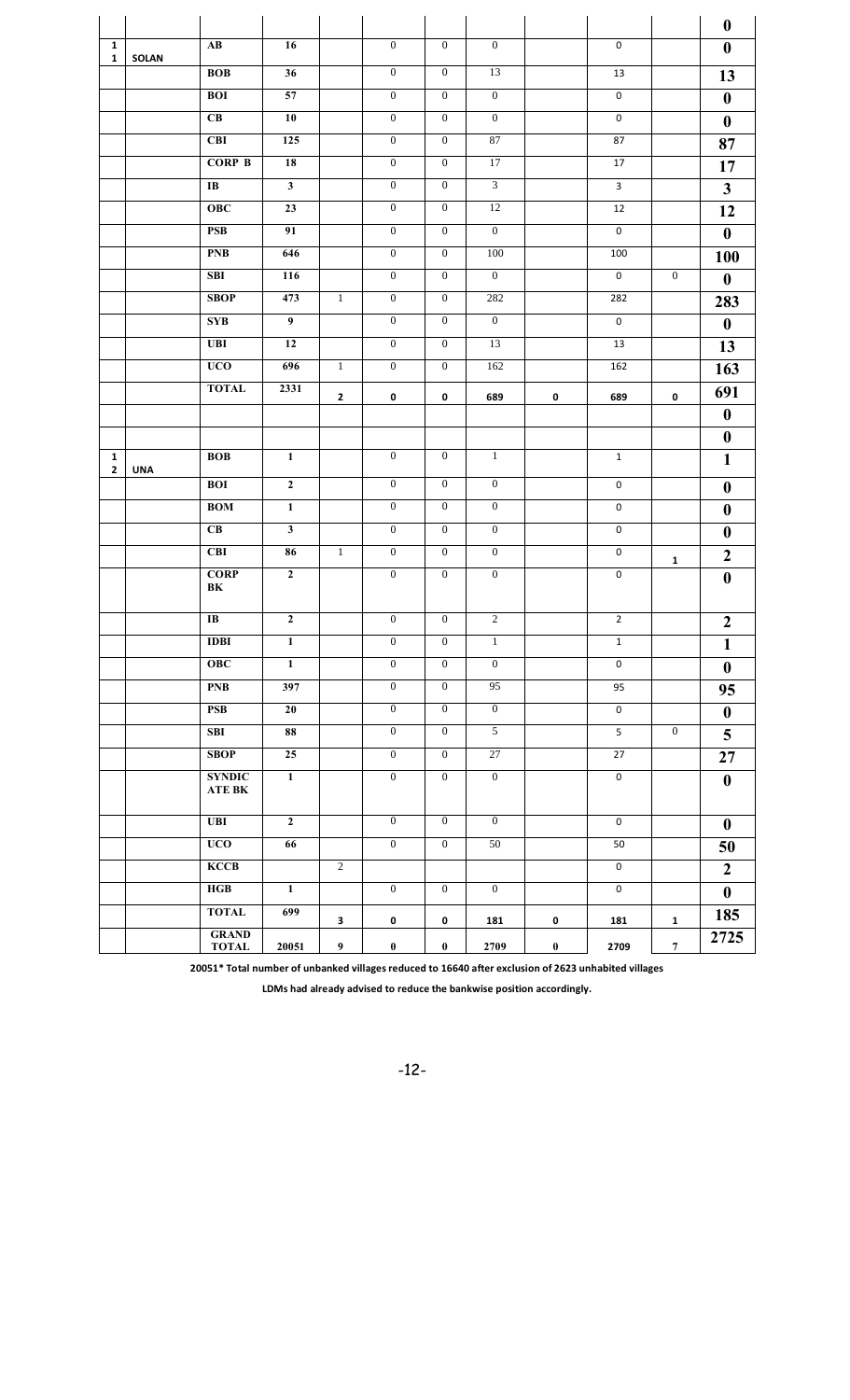

### **Review of Performance under Annual Credit Plan 2013-14 – Disbursement by Banks in the State of Himachal Pradesh as of Sept, 2013.**

Banks in the State has shown satisfactory performance on implementation of ACP 2013-14 witnessing overall disbursement to the tune of Rs. 5435.18 Crores against the half yearly target fixed at Rs.5196.54 Crores upto September, 2013 surpassing by 104.59% achievement. Under Agriculture Sector a fresh loan amounting to Rs. 1600.39 Crores were disbursed to 170242 farmers registering 87.48% targets, likewise under MSE Sector against the target of Rs. 1420.68 Crores, Banks have provided Rs. 1232.60 Crores registering 86.76% achievement whereas lowest achievement was recorded under Other Priority Sector advances disbursed only Rs. 831.42 Crores against the Sept, 2013 target of Rs. 1178.96 Crores. Total Priority Sector Advances achieved by 83% and highest achievement was reported under Non Priority Sector where Banks have disbursed Rs. 1770.77 Crores against the target of RS.767.45 Crores registering significant achievement of 230.73%.

The summary position of progress is as under

#### **PRORESS UNDER ANNUAL CREDIT PLAN 2013-14**

| S <sub>1</sub><br>No | Sector                       | Annual<br>Target<br>$2013 - 14$ | Targets<br>SEPT,<br>2013 | Achievement,<br><b>SEPT, 2013</b> |         | Ach.<br><b>%age</b><br>qtl<br>Over<br>tgts |
|----------------------|------------------------------|---------------------------------|--------------------------|-----------------------------------|---------|--------------------------------------------|
|                      |                              |                                 |                          | Fresh<br>Amount                   |         |                                            |
|                      |                              |                                 |                          | <b>Units</b>                      |         |                                            |
| $\mathbf{1}$         | Agriculture                  | 4065.44                         | 1829.45                  | 170242                            | 1600.39 | 87.48                                      |
| $\overline{c}$       | <b>MSE</b>                   | 3157.08                         | 1420.68                  | 26748                             | 1232.6  | 86.76                                      |
| $\overline{3}$       | Other Priority Sector        | 2619.92                         | 1178.96                  | 32889                             | 831.42  | 70.52                                      |
| A                    | <b>Total Priority Sector</b> | 9842.44                         | 4429.09                  | 229879                            | 3664.41 | 82.74                                      |
| $\overline{4}$       | Non Priority Sector          | 1705.44                         | 767.45                   | 38594                             | 1770.77 | 230.73                                     |
| B                    | Grand Total (A+B)            | 11547.88                        | 5196.54                  | 268473                            | 5435.18 | 104.59                                     |

#### **POSITION AS OF SEPT, 2013 AT A GLANCE (Amount in Crores)**

The Convenor Bank had conveyed to achieve a minimum of 45% of annual budget (2013- 14) upto September, 2013. The data given above reveals that the performance under the targets of Other Priority Sectors advances which primarily relates to housing finance, education, consumption & micro finance have not been achieved by showing a shortfall of about 29% followed by MSE Sector where we observed 13% gap in achievement. It is a good indicator that Demand for Non Priority Sector advances have picked up and attained a highest performance during the period under review.

#### **-13- GROUND LEVEL DISBURSEMENT UNDER ACP 2013-14 AS OF SEPT, 2013.**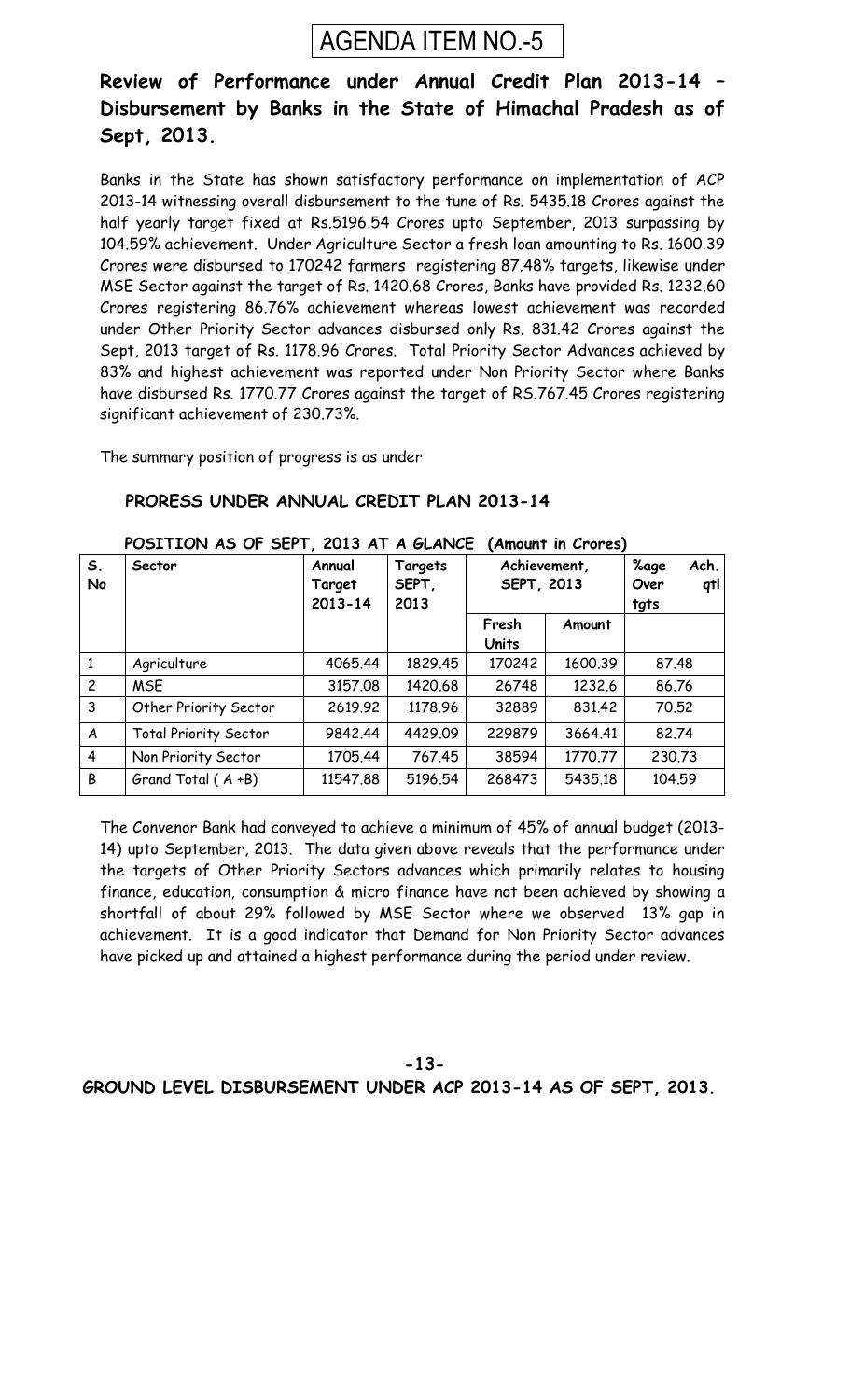|                       | Sector-wise performance                                                  |         |             | Agency wise Institutional Credit provided by Banks |         |              |
|-----------------------|--------------------------------------------------------------------------|---------|-------------|----------------------------------------------------|---------|--------------|
| No.                   |                                                                          | PSBs    | <b>RRBs</b> | Coop.                                              | Private | <b>TOTAL</b> |
|                       |                                                                          |         |             | <b>Banks</b>                                       | Banks   |              |
| $\mathbf{1}$          | AGRICULTURE SECTOR                                                       |         |             |                                                    |         |              |
| A                     | Annual Target 2013-14                                                    | 2609.47 | 340.54      | $\overline{1}004.5$                                | 110.91  | 4065.44      |
| B                     | Tgt. Sept, 2013                                                          | 1174.26 | 153.24      | 452.03                                             | 49.91   | 1829.45      |
| $\mathcal{C}_{0}$     | Ach. Sept, 2013                                                          | 1054.30 | 117.18      | 380.36                                             | 48.55   | 1600.39      |
| D                     | %age of gtrly Achs                                                       | 89.78   | 76.47       | 84.14                                              | 97.28   | 87.48        |
| $\overline{c}$        | <b>MSE SECTOR</b>                                                        |         |             |                                                    |         |              |
| A                     | Annual Target 2013-14                                                    | 2194.77 | 194.26      | 651.78                                             | 116.28  | 3157.09      |
| B                     | Tgt. Sept, 2013                                                          | 987.65  | 87.42       | 293.30                                             | 52.33   | 1420.69      |
| $\mathcal{C}_{0}^{2}$ | Ach. Sept, 2013                                                          | 763.04  | 68.20       | 337.07                                             | 64.29   | 1232.60      |
| D                     | %age of gtrly Achs                                                       | 77.26   | 78.02       | 114.92                                             | 122.86  | 86.76        |
| 3                     | OTHER PRIORITY SECTOR (Housing, Education, Consumption, Micro Fin. Etc.) |         |             |                                                    |         |              |
| A                     | Annual Target 2013-14                                                    | 1725.23 | 147.26      | 650.01                                             | 97.51   | 2620.01      |
| B                     | Tgt. Sept, 2013                                                          | 776.35  | 66.27       | 292.50                                             | 43.88   | 1179.00      |
| $\mathcal{C}_{0}^{2}$ | Ach. Sept, 2013                                                          | 496.75  | 48.06       | 262.08                                             | 24.53   | 831.42       |
| D                     | %age of qtrly Achs                                                       | 63.99   | 72.52       | 89.60                                              | 55.90   | 70.52        |
| 4                     | NON PRIORITY SECTOR                                                      |         |             |                                                    |         |              |
| A                     | Annual Target 2013-14                                                    | 1171.30 | 85.80       | 369.13                                             | 79.22   | 1705.45      |
| B                     | Tgt. Sept, 2013                                                          | 527.09  | 38.61       | 166.11                                             | 35.65   | 767.45       |
| $\mathcal{C}_{0}$     | Ach. Sept, 2013                                                          | 786.17  | 33.19       | 805.1                                              | 146.30  | 1770.76      |
| D                     | %age of gtrly Achs                                                       | 149.15  | 85.96       | 484.68                                             | 410.39  | 230.73       |
| 5                     | TOTAL FOR ALL SECTORS (1To 4)                                            |         |             |                                                    |         |              |
| $\boldsymbol{A}$      | Annual Target 2013-14                                                    | 7700.77 | 767.86      | 2675.44                                            | 403.92  | 11547.99     |
| B                     | Tgt. Sept, 2013                                                          | 3465.35 | 345.54      | 1203.95                                            | 181.71  | 5196.55      |
| $\mathcal C$          | Ach. Sept, 2013                                                          | 3100.26 | 266.63      | 1784.61                                            | 283.67  | 5435.17      |
| D                     | %age of gtrly Achs                                                       | 89.46   | 77.16       | 148.23                                             | 156.11  | 104.59       |

 **(Amount in Crores)**

The ground level disbursement data for the second quarter ended Sept, 2013 shows that Cooperative Banks and Pvt. Sector Banks have well geared up the disbursement and shown comparatively better performance in terms of achievement of target set under ACP 2013-14. However Public Sector Banks have retained the highest disbursement in terms of fresh disbursement of credit under ACP.

|               | CROP LOAN PROVIDED BY: |            |            |        |       |         |
|---------------|------------------------|------------|------------|--------|-------|---------|
|               |                        | <b>PSB</b> | <b>RRB</b> | Coop.  | Pvt   | Total   |
| A             | Annual Target 2013-14  | 1486.02    | 204.26     | 573.85 | 55.47 | 2319.60 |
| B             | Tgt. Sept, 2013        | 668.71     | 91.92      | 258.23 | 24.96 | 1043.82 |
| $\mathcal{C}$ | Ach. Sept, 2013        | 734.12     | 70.5       | 300.00 | 23.83 | 1128.45 |
| $\mathsf D$   | %age of qtry Achs      | 109.78     | 76.70      | 116.17 | 95.47 | 108.11  |

**GROUND LEVEL DISBURSMENT OF CROP LOAN AS OF SEPT, 2013**

The flow of crop loans provided by banks upto the half year ended Sept, 2013 surpassed the targeted goal where the performance of both Cooperative and Public Sector Banks is significant.

**-14-**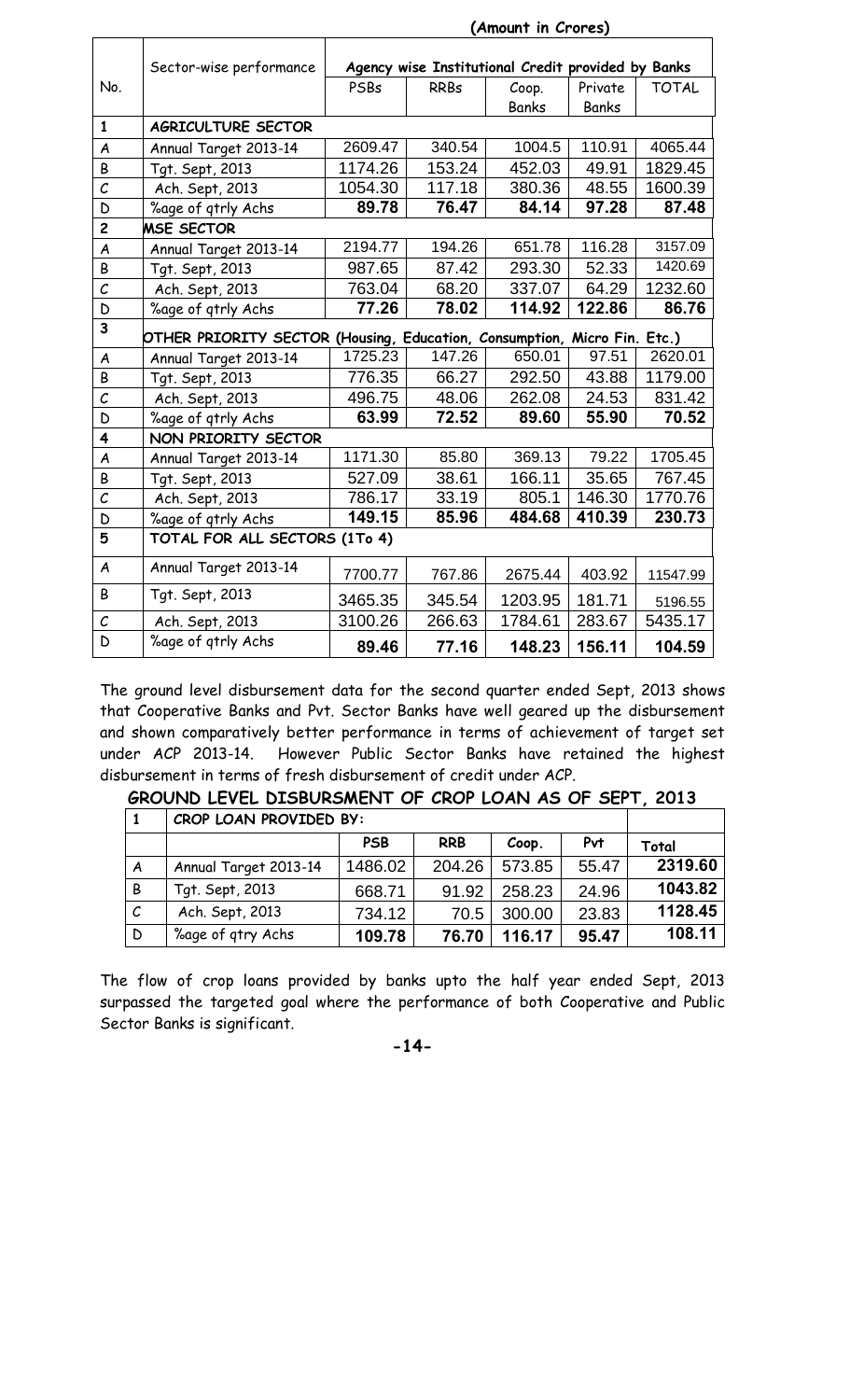| LUIJ            |             |           |           |              |        |  |  |  |  |  |  |
|-----------------|-------------|-----------|-----------|--------------|--------|--|--|--|--|--|--|
| Name of         | %age Ach    | %age Ach  | %age Ach  | %age Ach     | Total  |  |  |  |  |  |  |
| the             | under       | under MSE | under OPS | under NPS    |        |  |  |  |  |  |  |
| <b>District</b> | Agriculture | over Sept | over      | over SeptTgt |        |  |  |  |  |  |  |
|                 | over Sept   | Tgt       | SEptTgt   |              |        |  |  |  |  |  |  |
|                 | Tgt         |           |           |              |        |  |  |  |  |  |  |
| Bilaspur        | 116.47      | 48.58     | 116.24    | 188.93       | 100.92 |  |  |  |  |  |  |
| Chamba          | 65.36       | 60.32     | 161.08    | 135.39       | 93.01  |  |  |  |  |  |  |
| Hamirpur        | 97.66       | 72.84     | 75.83     | 85.30        | 84.49  |  |  |  |  |  |  |
| Kangra          | 92.01       | 120.28    | 61.11     | 430.94       | 125.87 |  |  |  |  |  |  |
| Kinnaur         | 98.21       | 73.24     | 86.87     | 389.56       | 106.22 |  |  |  |  |  |  |
| Kullu           | 133.42      | 87.30     | 191.88    | 86.44        | 121.68 |  |  |  |  |  |  |
| <b>L&amp;S</b>  | 126.46      | 109.78    | 49.27     | 78.16        | 106.83 |  |  |  |  |  |  |
| Mandi           | 104.66      | 104.68    | 58.58     | 121.64       | 97.33  |  |  |  |  |  |  |
| Shimla          | 75.27       | 57.63     | 37.51     | 275.69       | 97.06  |  |  |  |  |  |  |
| Sirmaur         | 57.62       | 93.04     | 79.54     | 449.70       | 133.85 |  |  |  |  |  |  |
| Solan           | 50.26       | 67.16     | 96.17     | 102.18       | 74.07  |  |  |  |  |  |  |
| Una             | 97.91       | 102.21    | 140.31    | 177.87       | 114.15 |  |  |  |  |  |  |
| <b>STATE</b>    | 87.48       | 86.76     | 70.52     | 230.73       | 104.59 |  |  |  |  |  |  |

#### **DISTRICTWISE ACHIEVEMENT OF ACP FOR THE QTR.ENDED SEPT, 2013**

The Convenor Bank would like to inform that a system has been adopted to collect Bankwise performance on ACP directly from all the LDMs of the State and consolidation is done at SLBC level aiming to ensure that performance of Banks which are reflected at the district level should be replicate at the State level.

The districtwise data of ACP for the quarter ended Sept, 2013 as shown above indicates that the performance of Solan & Hamirpur district was the lowest in the State. Concerned LDMs are requested to identify the grey areas and find out the reasons responsible for low credit offtake.

The Controlling Heads of Banks are requested to issue a fresh instructions to all their LDMs to ensure submission of ACP progress data in the revised MIS format as advised by RBI vide their circular RBI 2012-13/450 dated 19.3.2013. LDMs are advised to start submission of quarterly progress data in the prescribed revised format as the data have to be placed before Local Board of RBI for review on quarterly basis.

#### POINTS FOR DISCUSSION:

- Flow of Bank Credit for various investment credit activities (term loan) under Agriculture sector as projected by NABARD in their PLP has not picked up in line with the targets set under ACP 2012.13.
- · The NABARD is requested to consider Districtwise ground level credit flow performance of banks while finalizing new targets meant for 2014-15 and also highlight the efforts required by bank to fill the gap between target and achievement.
- · There is a need that a separate target may be derived from post RIDF benefited areas so that banks may focus attention to augment increase of credit flow for economic acceleration now.

-15-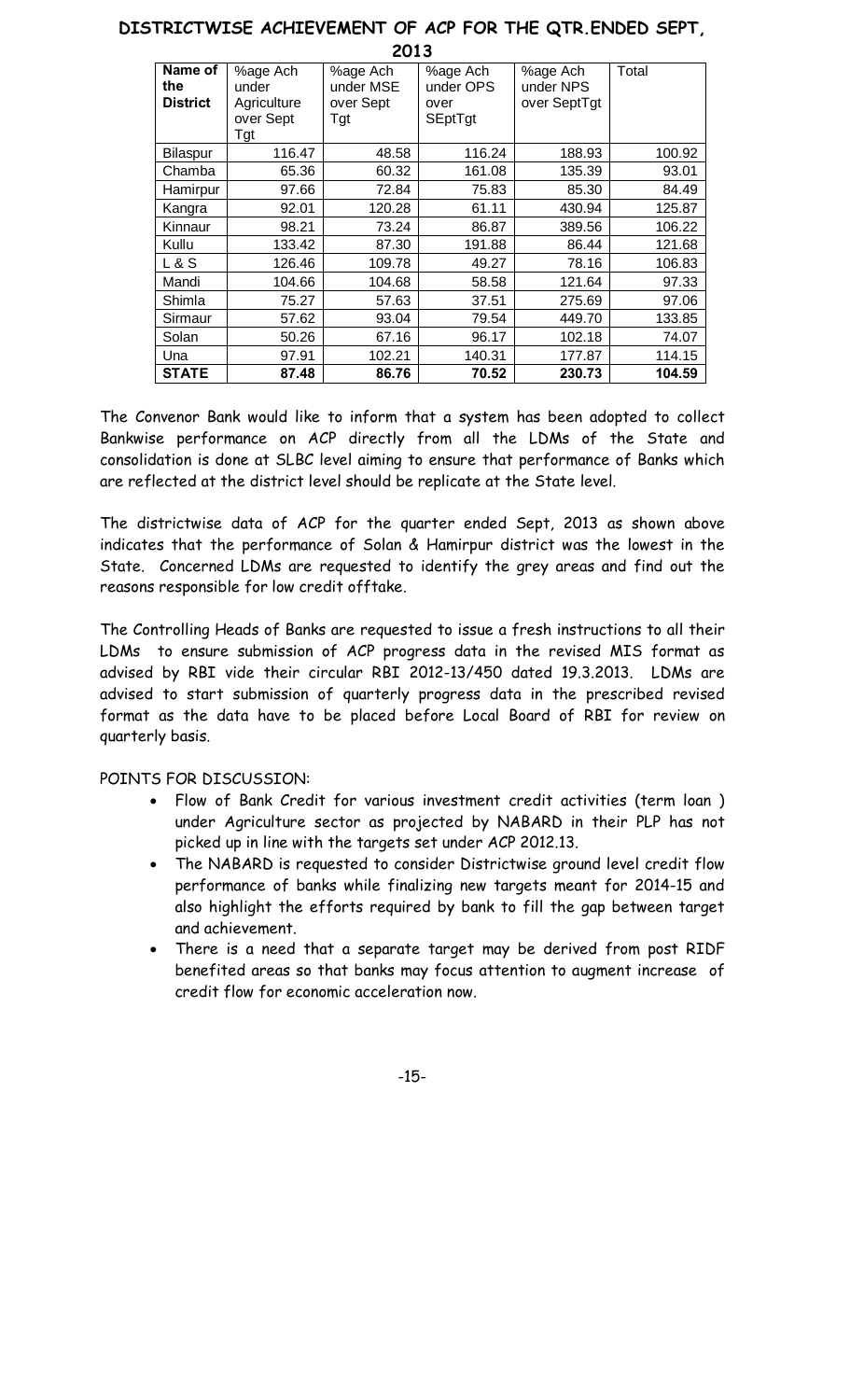- · The overall performance under OPS is not improving and noticed a reverse trend in terms of fresh disbursement of credit under ACP. It is fact that re-classification of various activities under MSME sector only Housing Finance is the prime activity to upgrade the performance under OPS.
- · The upper financial limit prescribed for Micro Finance presently fixed upto Rs.50000/- may be increased to Rs.10.00 lacs in view of implementation of NRLM/NULM schemes.

The House is requested to deliberate on the achievement made by banks under ACP upto September, 2013. The NABARD is requested to apprise the bankers about the potentials worked out for next PLP 2014-15.

| Table No. | Page No.  | Contents                                              |
|-----------|-----------|-------------------------------------------------------|
| $ACP-I$   | $16 - 17$ | Purposewise Tqt. & Ach. Under ACP as of Sept, 2013.   |
| ACP-II    | $18 - 21$ | Districtwise/Schemewise physical and Financial Ach.   |
|           |           | for Sept, 2013                                        |
| ACP-III   | $22 - 25$ | Bankwise/Districtwise/Sectorwise advances for Sept,   |
|           |           | 2013                                                  |
| ACP-IV    | 26        | Bankwise Broadsector wise Financial achievement as of |
|           |           | Sept, 2013.                                           |
| ACP-V     | $27 - 29$ | Bankwise/Sectorwise targets and achievement as of     |
|           |           | Sept, 2013.                                           |
| ACP-VI    | 30        | Districtwise Sectorwise performance under ACP as of   |
|           |           | Sept, 2013.                                           |
| ACP-VII   | 31        | Bankwise Districtwise disbursement of Crop Loan as of |
|           |           | Sept, 2013.                                           |

#### List of Tables on Annual Credit Plan

∞∞∞∞xxxx∞∞∞∞∞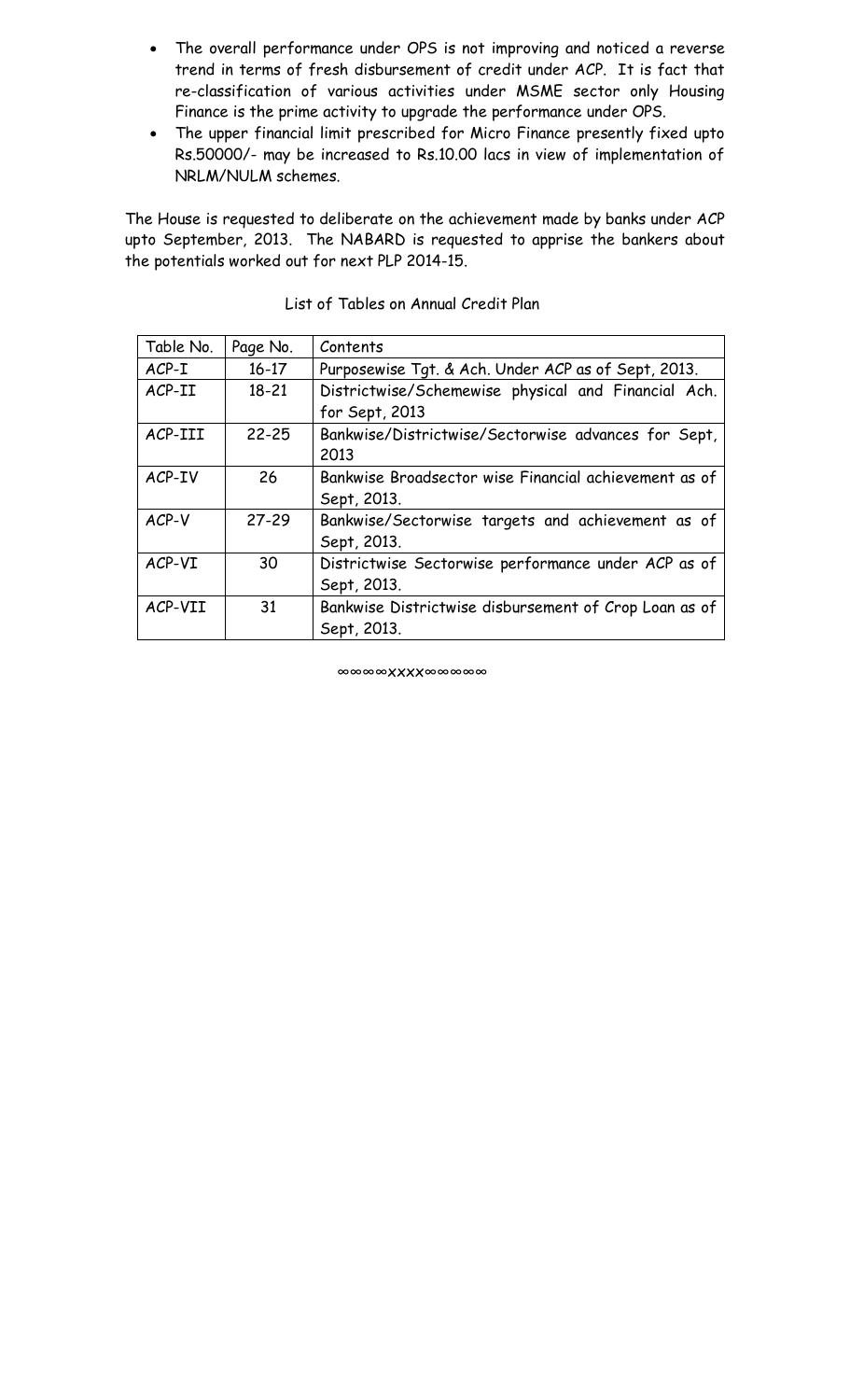## AGENDA ITEM NO.6

#### **REVIEW OF STATISTICAL BANKING DATA AS OF SEPT, 2013 6.1 COMPARATIVE BANKING KEY INDICATORS AS OF SEPT, 2013**

| ◡.▴<br>S.No.   | COM ANAILLE DAINLING NET<br><b>Item</b>                                   | 30.9.2011 | 30.9.2012 | <b>INVISATORY AS OF</b><br>30.9.2013 | נגטא , ו וטכ<br>Variation & %age of |          |
|----------------|---------------------------------------------------------------------------|-----------|-----------|--------------------------------------|-------------------------------------|----------|
|                |                                                                           |           |           |                                      | growth over SEPT,                   |          |
|                |                                                                           |           |           |                                      | 2012                                |          |
| 1              | Deposit PPD                                                               |           |           |                                      | <b>ABSOLUTE</b>                     | %AGE     |
|                | Rural                                                                     | 26586.06  | 29742.87  | 36257.43                             | 6514.56                             | 21.90    |
|                | Urban/SU                                                                  | 18459.51  | 23657.6   | 27201.43                             | 3543.83                             | 14.98    |
|                | Total                                                                     | 45045.57  | 53400.47  | 63458.86                             | 10058.39                            | 18.84    |
| $\overline{2}$ | Advances (O/S)                                                            |           |           |                                      |                                     |          |
|                | Rural                                                                     | 10364.41  | 11438.91  | 16129.88                             | 4690.97                             | 41.01    |
|                | Urban/SU                                                                  | 10693.03  | 9835.52   | 9960.16                              | 124.64                              | 1.27     |
|                | Total                                                                     | 21057.44  | 21274.43  | 26090.04                             | 4815.61                             | 22.64    |
| 3              | Investment<br>made<br>by<br>in State Govt.<br>Banks<br>Securtigies/Bonds. | 359.57    | 6531.58   | 2260.49                              | -4271.09                            | $-65.39$ |
| 4              | CD RATIO as per Thorat<br>Committee                                       | 67.54%    | 69.29%    | 60.20%                               | $-9.09$                             | $-13.12$ |
| 5              | Priority<br>Sector<br>Advances<br>(O/S)<br>of<br>which under:             | 12642.79  | 15265.49  | 17794.11                             | 2528.62                             | 16.56    |
|                | Agriculture<br>I)                                                         | 3801.89   | 4758.68   | 4803.27                              | 44.59                               | 0.94     |
|                | <b>MSE</b><br>ii)                                                         | 5216.49   | 7430.69   | 8563.30                              | 1132.61                             | 15.24    |
|                | iii) OPS                                                                  | 3624.41   | 3076.12   | 4427.54                              | 1351.42                             | 43.93    |
| 6              | Weaker Section Advs.                                                      | 3664.87   | 4405.58   | 5119.20                              | 713.62                              | 16,20    |
| $\overline{7}$ | <b>DRI Advances</b>                                                       | 6.45      | 9.62      | 14.19                                | 4.57                                | 47.51    |
| 8              | Non Priority Sec.Adv.                                                     | 8414.63   | 6008.93   | 8295.93                              | 2287.00                             | 38.06    |
| 9              | No. of Branches                                                           | 1510      | 1614      | 1706                                 | 92                                  | 5.70     |
| 10             | Advances to Women                                                         | 1157.02   | 1808.51   | 1823.18                              | 14.67                               | 0.81     |
| 11             | Credit to Minorities                                                      | 408.92    | 571.37    | 660.28                               | 88.91                               | 15.56    |
| 12             | Advances to SCs                                                           | 1827.01   | 2225.00   | 2452.9                               | 227.90                              | 10.24    |
| 13             | Advances to STs                                                           | 623.87    | 848.79    | 837.65                               | $-11.14$                            | $-1.31$  |
| 14             | under<br>Advances<br>Govt.sponsored<br>programme                          | 802.63    | 954.96    | 920.33                               | $-34.63$                            | $-3.63$  |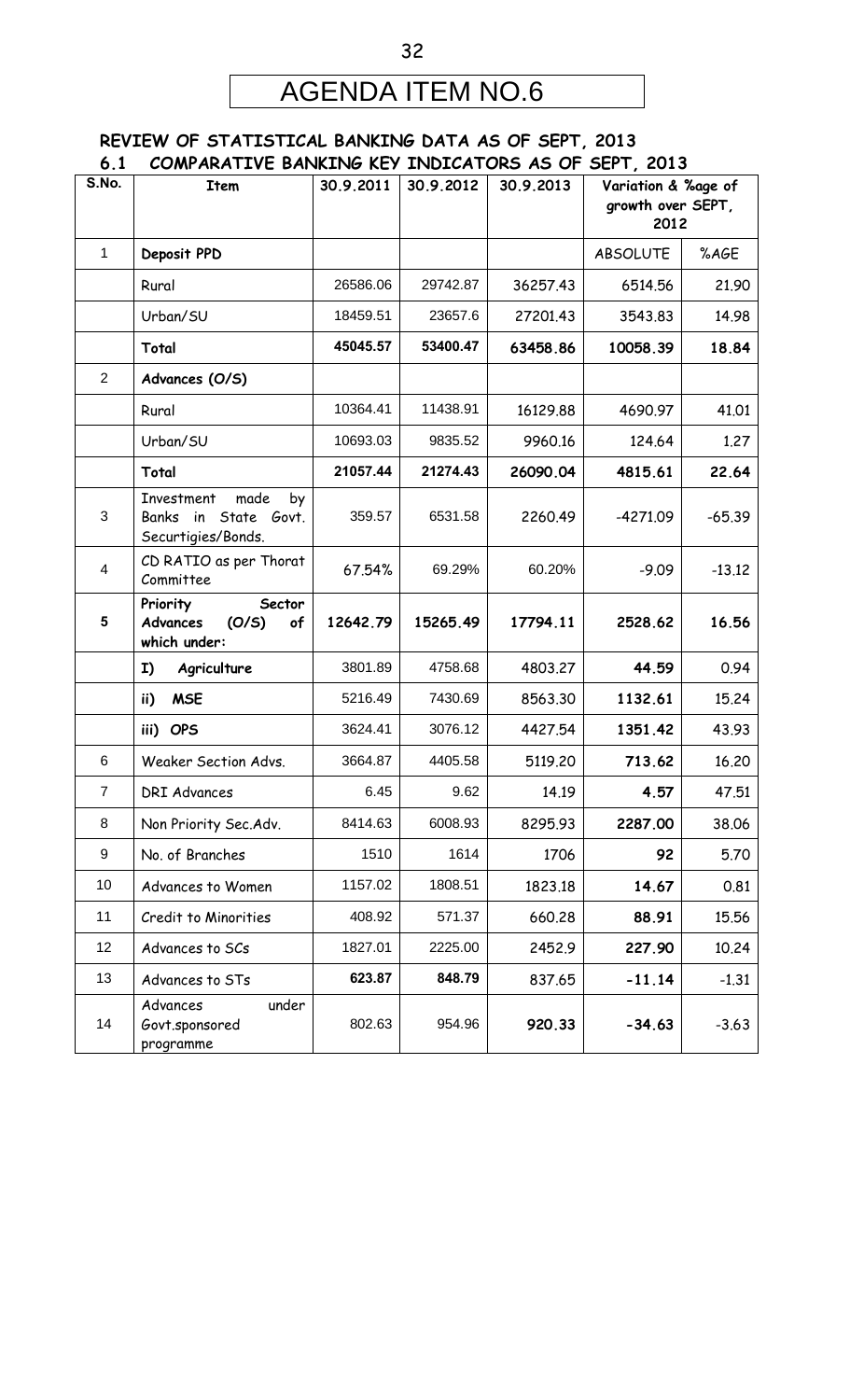#### **3.D. Review of Banking Sector Performance on Key parameters in Himachal Pradesh as of Sept 2013. ( Please refer to Table no- NP-3-11 page 40-49)**

The data collected from Banks indicates that there is a positive growth in Bank's Deposits, Advances & PS Advances as of Sept, 2013 in comparison with corresponding figure of Sept, 2012. However, there is a sharp decline in Investment Portfolio of banks as a result CD Ratio of the State calculated in terms of Thorat Committee guidelines reduced to 60.20% as of September, 2013 from 69.29% as of September, 2012.

It is a good indication that growth of advances witnessed at about 23% as of September, 2013 whereas 19% annual growth in deposits registered as compared to the figures of September, 2012.

The Sectoral component under Priority Sector i.e. Agriculture/MSE/OPS, the outstandings of the banks has increased . Banks in the State have surpassed the five important parameters except DRI.

| Sr             | Sector                                                    | <b>%age of</b> | <b>%age of</b> | %age of     | National |
|----------------|-----------------------------------------------------------|----------------|----------------|-------------|----------|
| No.            |                                                           | advances as    | advances as on | advances as | Paramete |
|                |                                                           | on 30.9.2011   | 30.9.2012      | on          | r        |
|                |                                                           |                |                | 30.9.2013   |          |
| $\mathbf{1}$   | Priority sector advances                                  | 60.04%         | 71.76%         | 68.20%      | 40%      |
| 2.             | Agriculture advances                                      | 18.05%         | 22.37%         | 18.41%      | 18%      |
| 3.             | <b>MSE Advances(PSC)</b>                                  | 41.26%         | 48.68%         | 48.12%      |          |
| 4.             | Priority<br>Other<br>Sectors(PSC)                         | 28.67%         | 20.11%         | 24.88%      |          |
| 5.             | <b>Advances</b><br>weaker<br>to<br>sections               | 17.40%         | 20.71%         | 19.62%      | 10%      |
| 6.             | <b>DRI Advances</b><br>to total advs. Of previous<br>year | 0.07%          | 0.05%          | 0.05%       | $1\%$    |
| $\overline{7}$ | Advances to women                                         | 5.49%          | 8.50%          | 6.99%       | 5%       |
| 8              | C.D. Ratio                                                | 67.54%         | 69.29%         | 60.20%      | 60%      |
| 9              | Advances to S/Cs (PSC)                                    | 14.45%         | 14.57%         | 13.78%      |          |
| 10             | Advances to S/Ts (PSC)                                    | 4.93%          | 5.56%          | 4.71%       |          |
| 11             | <b>Advances</b><br>to<br>Minorities(PSC)                  | 3.23%          | 3.74%          | 3.71%       |          |

#### **POSITION OF NATIONAL PARAMETERS AS OF SEPT, 2013 IN HIMACHAL PRADESH**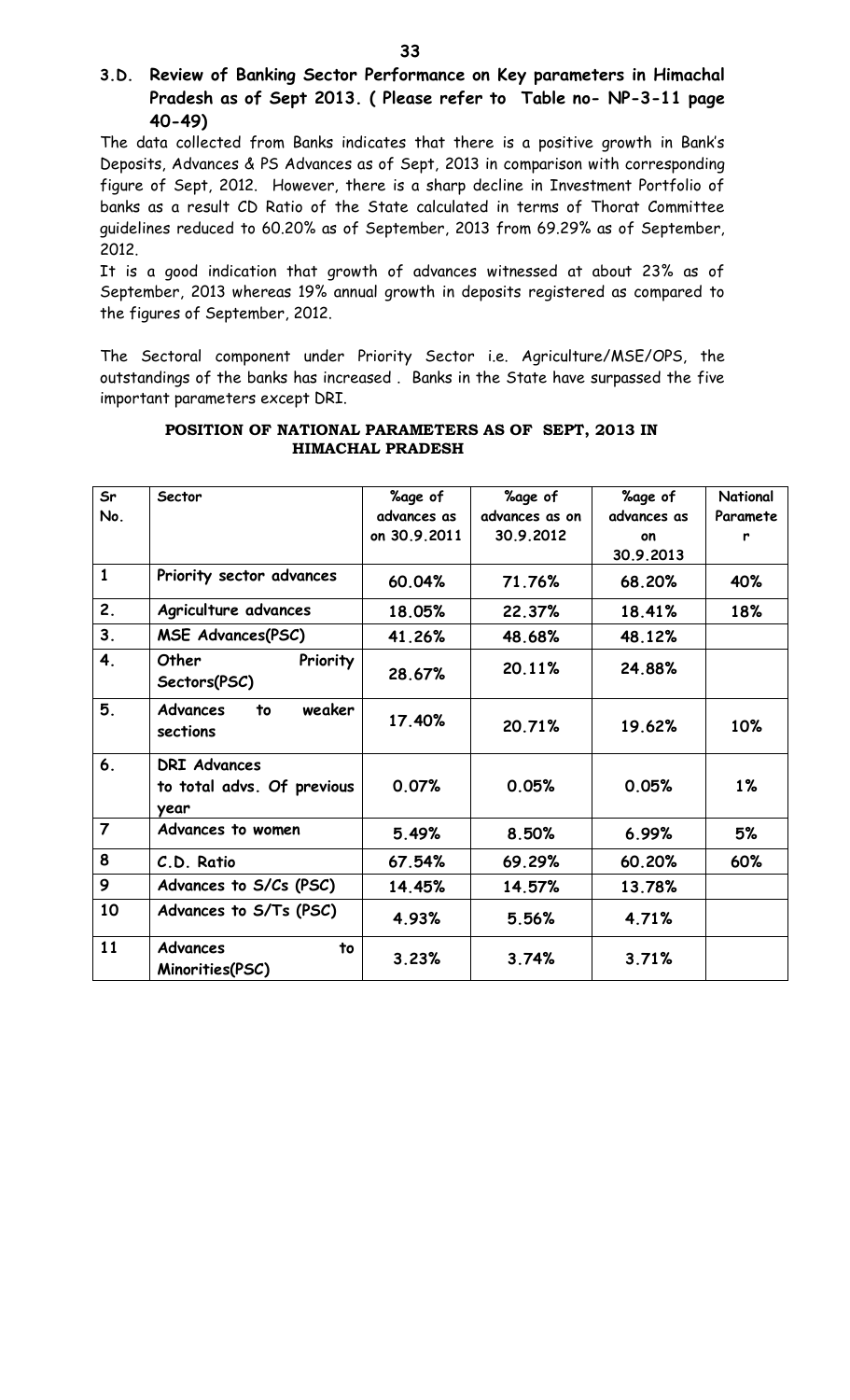#### **\*Credit Deposit Ratio of the State of HP as of SEPT, 2013 = 60.20 %**

Components taken for calculation of Credit Deposit Ratio (CDR) as per Thorat Committee Recommendations as of September, 2013 (Amount in Crores)

| i)   | Advances from Banks (within State)           |                          | 26090.40 |
|------|----------------------------------------------|--------------------------|----------|
| ii)  | Advances from Banks (outside the State)      | $\overline{\phantom{0}}$ | 8301.90  |
| iii) | RIDF (Bal. outstanding as of Sept, 2013)     |                          | 1552.79  |
| 6.   | Investment made by Banks in Govt loans/Bonds |                          |          |
|      | Securities.                                  |                          | 2260.49  |
|      | TOTAL (Credit Component)                     |                          | 38205.22 |

**6.3 BRANCH NET WORK (Please refer to TABLE NO.NP-1, page no.-38)** During the period under review, 9 banks have reported the opening of 28 new branches in the State. The position of new branches opened during quarter ended Sept, 2013 is as under:

|                | NEW BRANCH OPENED DURING THE QUARTER SPET, 2013 |                |            |       |       |  |
|----------------|-------------------------------------------------|----------------|------------|-------|-------|--|
|                |                                                 | Rural          | Semi Urban | Urban | Total |  |
| $\mathbf{1}$   | Andhra                                          |                |            |       |       |  |
| $\overline{c}$ | <b>Bank of Baroda</b>                           |                |            |       |       |  |
| 3              | Canara Bank                                     | 3              | 2          |       | 5     |  |
| 4              | Central Bank of India                           | 3              |            |       |       |  |
| 5              | Punjab National Bank                            | $\overline{c}$ |            |       | 2     |  |
| 6              | State Bank of India                             | 4              |            |       |       |  |
| $\overline{7}$ | State Bank of Patiala                           |                |            |       |       |  |
| 8              | <b>HDFC</b>                                     | 7              |            |       | 8     |  |
| 9              | <b>JCCB</b>                                     | 3              |            |       | 3     |  |
|                | TOTAL                                           | 25             |            |       | 28    |  |

The branch expansion campaign in the State has gradually increasing and the position of branch net work in the State as of Sept, 2013 is as under:

| Branch network | Position | June,   New Br. Opened   Position Sept, 2013 |      |
|----------------|----------|----------------------------------------------|------|
|                | 2013     | during Sept, 2013                            |      |
| Rural          | 1342     | 25                                           | 1367 |
| Semi Urban     | 250      | 03                                           | 253  |
| Urban          | 86       |                                              | 86   |
| Total          | 1678     | 28                                           | 1706 |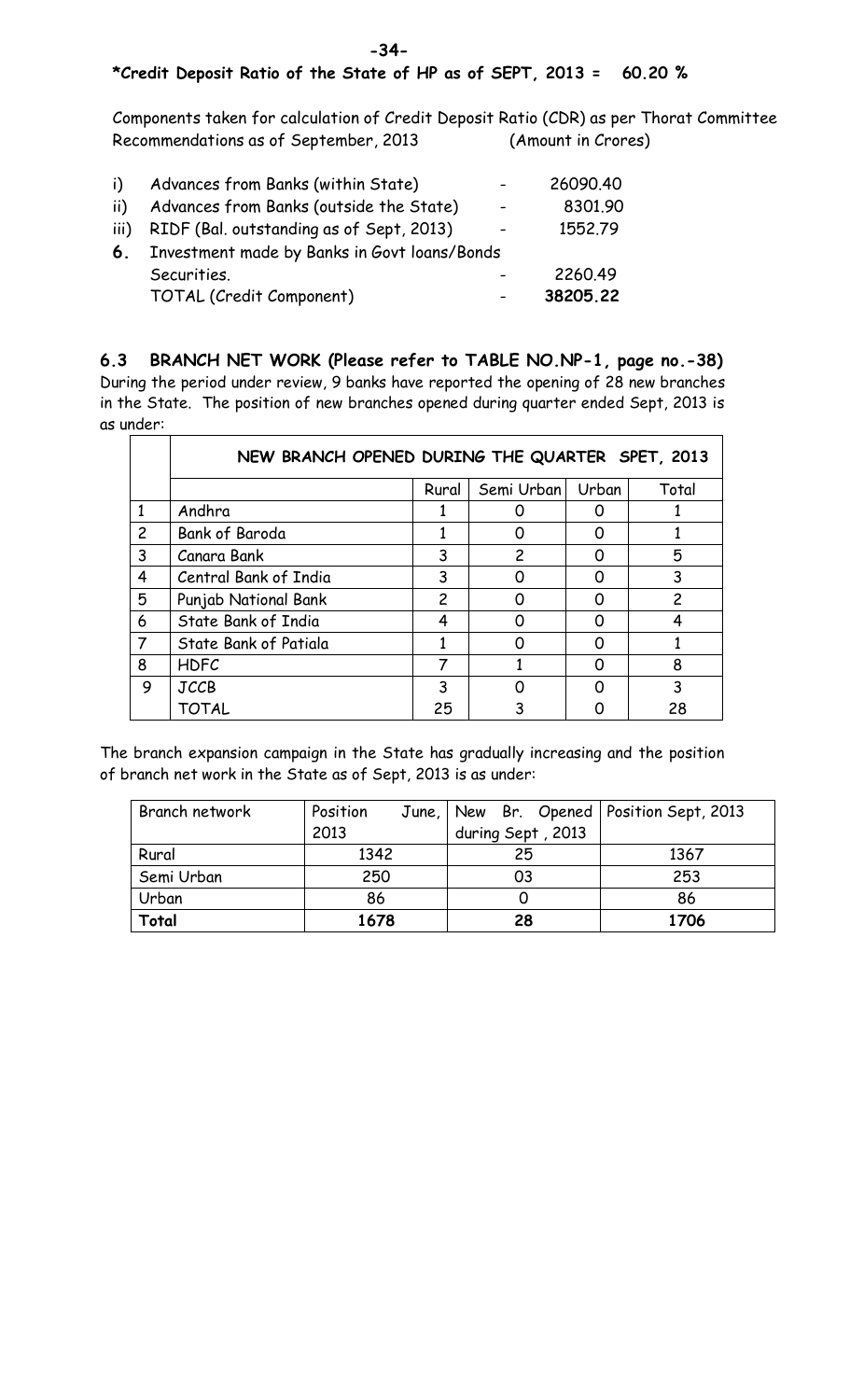#### **VIP REFERENCES FOR OPENING OF NEW BANK BRANCHES IN THE STATE:**

The Department of Financial Services, MOF, GOI from time to time forwarded the Convenor Bank the VIP recommendations received from Hon'ble Chief Minister/MP regarding opening of bank branches at various places in the State.

The Convenor Bank in tune send these recommendations to respective LDMs with the advice to undertake survey of the places and explore the possibility for opening of new bank branch preferably by the bank having allocated Service Area under Lead Bank Scheme. It has also requested that such matter should also be deliberated in the DLCC meetings. The districtwise list of VIP references received for the State of HP is given below:

| S.No.          | <b>District</b> | Name of VIP              | Name of Place           | Ref. file No. & |
|----------------|-----------------|--------------------------|-------------------------|-----------------|
|                |                 |                          |                         | date            |
| $\mathbf{1}$   | Bilaspur        | Sh.<br>Thakur,<br>Anurag | VILL. SAMOH             | 10/366          |
|                |                 | <b>MP</b>                |                         | DT.27.8.2013    |
| $\overline{c}$ | $-DO-$          | -do-                     | VILL.BHARADI            | 10/370<br>DT.   |
|                |                 |                          |                         | 10.8.2013       |
| $\overline{3}$ | Hamirpur        | -do-                     | <b>TIKKAR BAZAR</b>     | DT.<br>10/142   |
|                |                 |                          |                         | 29.3.2013       |
| $\overline{4}$ | $-DO-$          | $-DO-$                   | VILL.KULWAL, TEHSIL     | 10/253          |
|                |                 |                          | <b>BARSAR</b>           | DT.14.6.2013    |
| 5              | Mandi           | Sh.Virbhadra<br>Singh,   | Vill.Panarasa, sub Div. | 10/337<br>DT.   |
|                |                 | Hon'ble CM, HP           | Aut                     | 12.8.2013       |
| 6              | $-DO-$          | Sh.<br>Thakur,<br>Anurag | Vill.Bhadehad           | 10/377          |
|                |                 | <b>MP</b>                | (Kujjwalh)              | dt.18.9.2013    |
| $\overline{7}$ | $-DO-$          | -do-                     | Vill. Samoh & Bhadew    | 10/378          |
|                |                 |                          |                         | dt.18.9.2013    |
| 8              | $-DO-$          | -do-                     | Vill.Garoudu            | 10/385          |
|                |                 |                          |                         | dt.18.9.2013    |
| 9              | $-DO-$          | -do-                     | Vill. Tiharar           | dt.<br>10/385   |
|                |                 |                          |                         | 18.9.2013       |
| 10             | Solan           | Sh.Virender<br>Kashyap,  | <b>BAROG</b>            | dt<br>10/160    |
|                |                 | <b>MP</b>                |                         | 29.3.2013       |

The concerned LDMs are requested to apprise the House about the latest progress and the observations gained on the survey reports. In case the place is not economically viable then USB type of banking outlet should be considered under Financial Inclusion.

In addition a request from Advisory Planning, Govt. of HP is received requesting to open a Bank branch in Gram Panchayat Gopalpur, Distt. Kangra and Gram Panchayat Palhori, Distt. Sirmour by any public sector bank /or PNB as the same has raised by Gujjar Welfare Board, HP.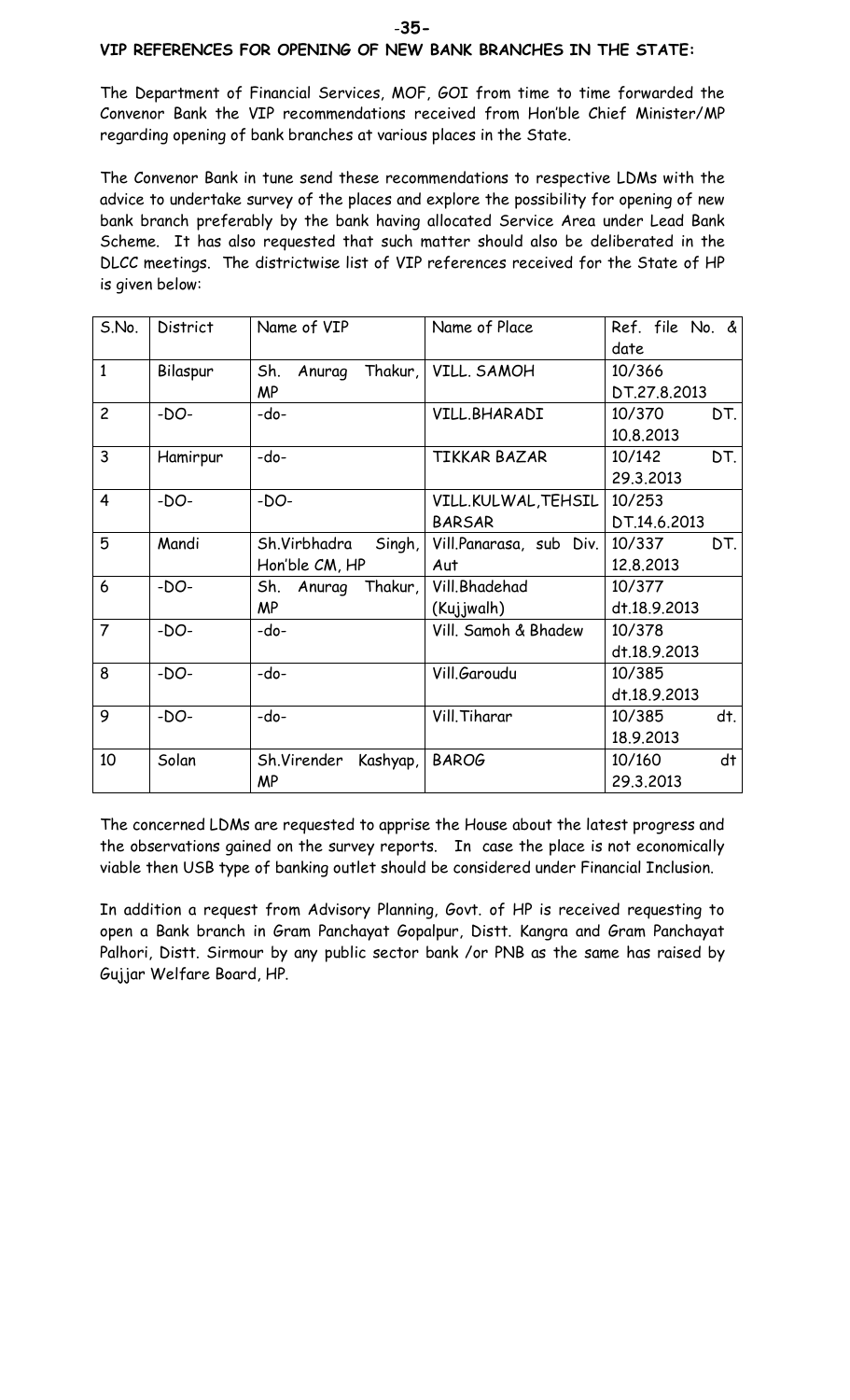The position of banking outreach in Himachal Pradesh:

| S.No.          | Position                                | Status as of Sept, 2013 |
|----------------|-----------------------------------------|-------------------------|
|                | Total number of branches                | 1706                    |
| $\overline{c}$ | Total number of rural branches          | 1367                    |
| 3              | Total number of Semi Urban branches     | 253                     |
| 4              | Total number of Urban branches          | 86                      |
| 5              | Total CBS branches                      | 1646                    |
| 6              | Total Non CBS Branches (LDB 49, KCC 11) | 60                      |
| $\overline{7}$ | ATMs installed by Banks                 | 1056                    |
| 8              | Branches dealing in foreign business    | 41                      |
| 9              | Branches having currency chest          | 54                      |
| 10             | Branches dealing Treasury Business      | 92                      |
| 11             | Branches having Clearing Houses         | 25                      |
| 12             | Branches having Extension counters      | 34                      |
| 13             | Branches specified SME                  | 50                      |
| 14             | Branches specified USB                  | 46                      |
| 15             | Branches having BC model                | 170                     |
| 16             | Branches having Business facilitator    | 302                     |

**(Please refer to TABLE NO.NP-2, page no.-39)**

#### **6.4 PRIORITY SECTOR ADVANCES IN HP AS OF SEPT, 2013. (Please refer to Table no NP-7, page no. 44-45)**

| --- | 10 . abio 110 . 11 pago 110. 07 |        |                  |
|-----|---------------------------------|--------|------------------|
| Sr. | Particulars                     | A/cs   | Amount in crores |
| No. |                                 |        |                  |
| A   | Agriculture Loans               | 455322 | 4803.27          |
|     | of which Crop loan              | 285361 | 2880.51          |
|     | Term Loan                       | 169961 | 1922.76          |
| B   | Total MSE Loans                 | 180843 | 8563.30          |
|     | of which Micro Mnf.             | 31895  | 1681.51          |
|     | Small manf                      | 12161  | 1180.31          |
|     | Micro Services                  | 104242 | 2700.38          |
|     | Small Services                  | 32545  | 3001.10          |
| C   | Total Other Priority Sector     | 175614 | 4427.54          |
|     | of which Housing loan           | 72182  | 2724.93          |
|     | <b>Education Loan</b>           | 17651  | 371.43           |
|     | Consumption/Demand loan         | 21330  | 1046.03          |
|     | Micro Finance                   | 64451  | 285.15           |
|     | Total PS (A+B+C)                | 811779 | 17794.11         |

#### **6.5 INSTALLATION OF ATMs AT ALL BUS STANDS IN THE STATE BY BANKS**

The State Road Transport Authority has intended to provide ATM facility at all Bus Stands in the State and ensure to provide space for installation of ATMs by banks on rental basis. It is a good step for local people and tourists visiting the State. The member banks are requested to contact General Manger, HRTC in this regard.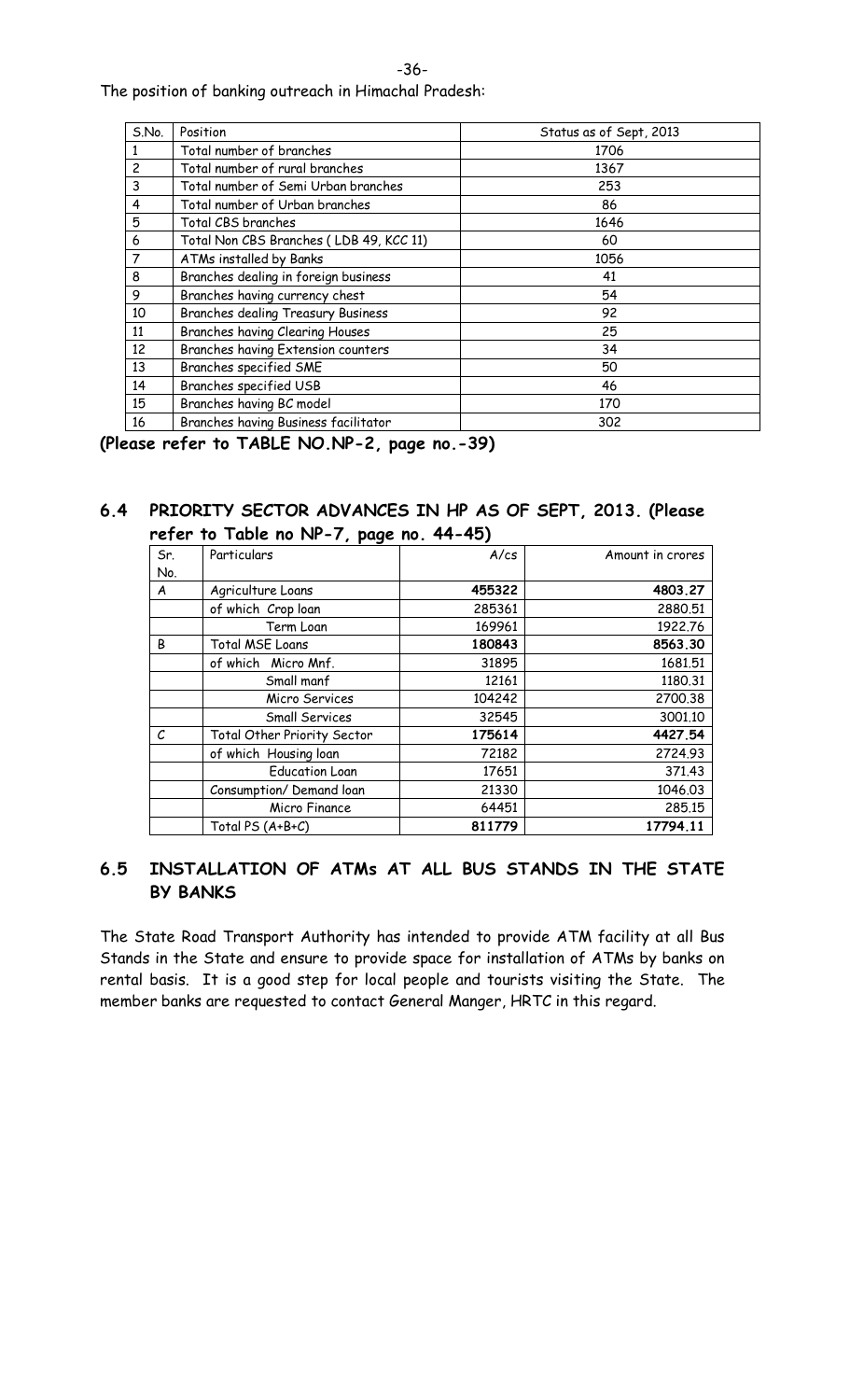#### **6.6 CREDIT DEPOSIT RATIO (CDR) [please refer to Table no. NP-10 page no. 48]**

During the period under review the overall CD Ratio calculated in terms of Thorat Committee guidelines declined to 60.20% as of Sept, 2013 from 65.16% as of June, 2013 against the National Goal of 60%. The sharp reduction in the CD Ratio is due to substantial decline in the Investment portfolio of banks in State Govt. Securities and Bonds. However, the CD Ratio in terms of Domestic Deposit and Advances stood at 41.11% marginally declined by 1.28% over the position of June, 2013.

The Districtwise CD Ratio in terms of Deposit and Advances data reported by Banks as of Sept, 2013 is as under:

| S.No           | <b>Distt</b> | CD    | S.No | Distt   | CD Ratio | S.No | Distt   | CD Ratio |
|----------------|--------------|-------|------|---------|----------|------|---------|----------|
|                |              | Ratio |      |         |          |      |         |          |
|                | Bilaspur     | 26.89 | 5    | Kinnour | 168.88   | 9    | Shimla  | 34.82    |
| $\overline{2}$ | Chamba       | 40.81 | 6    | Kullu   | 47.14    | 10   | Sirmour | 77.05    |
| 3              | Hamirpur     | 21.68 |      | L&S     | 27.92    | 11   | Solan   | 91.84    |
| 4              | Kangra       | 30.92 | 8    | Mandi   | 30.40    | 12   | Una     | 35.32    |

Data reveals that only five districts namely Sirmour, Solan, Kullu, Chamba and Kinnour is maintaining more than 40% CD Ratio as of Sept, 2013 and the remaining seven districts are below 40%. All the LDMs of eight districts are requested to draw up Monitorable Action Plan (MAP) for improvement the CDR in their district in terms of RBI guidelines contained in Circular No. RPCD.LBS.BCNo.47/02.13.03/2005-06 dated 9.11.2005 highlighted the function of Special Sub Committee on CD Ratio at district level.

∞∞∞∞∞xxxx∞∞∞∞∞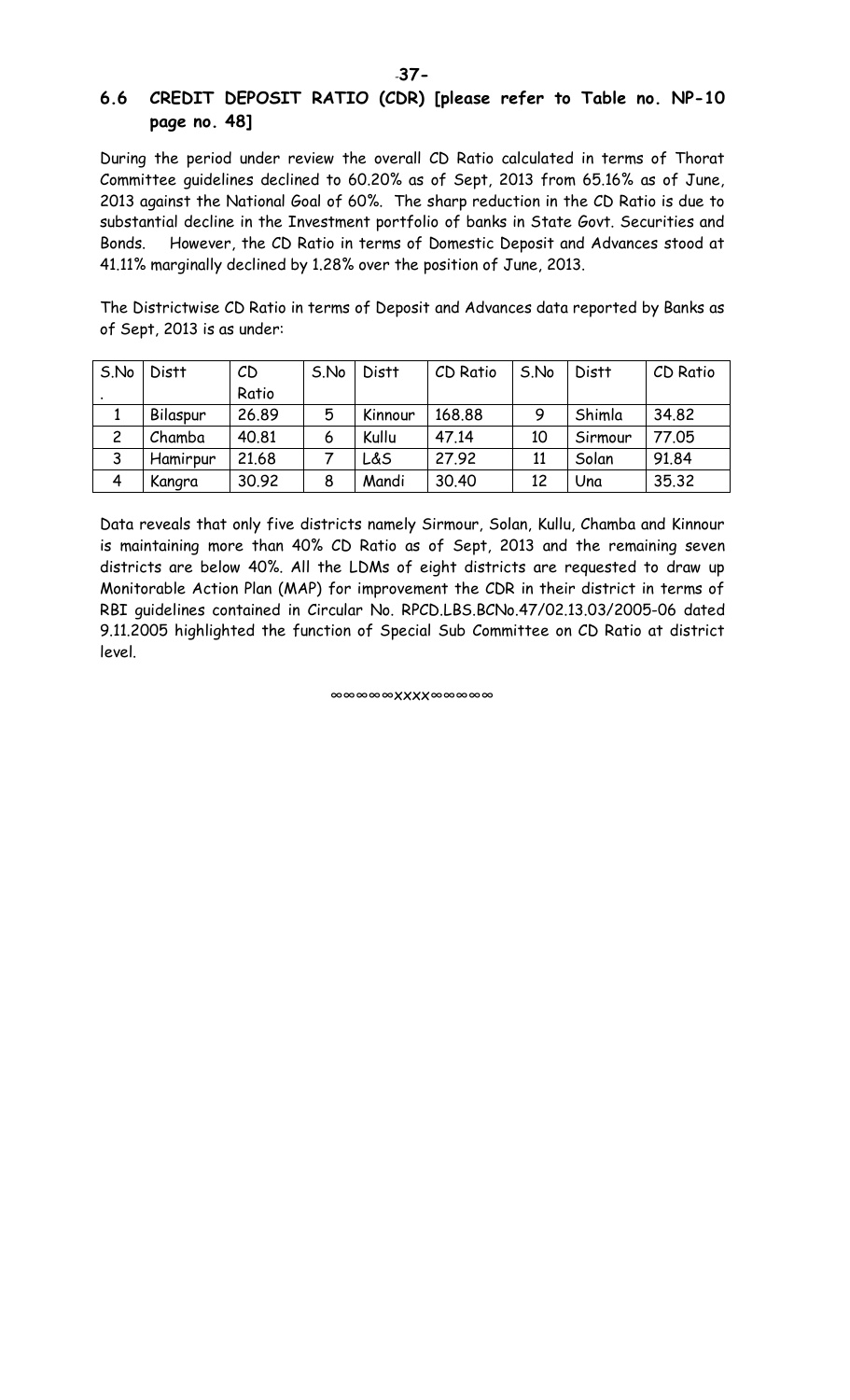

#### **Review of Performance under Centrally Sponsored Schemes:**

#### **7.1 LAUNCHING OF NATIONAL RURAL LIVELIHOOD MISSION (NRLM) AAJEEVIKA IN HIMACHAL PRADESH**

The member banks are aware that Aajeevika one of the new flagship programme of GOI has been launched in the State by HP State Rural Livelihood Mission (HPSLRM) for implementation of the scheme during the current financial year by closure of SGSY scheme w.e.f.  $1^{st}$  July, 2013. The RBI/NABARD quidelines allows that in respect of loans sanctioned under SGSY during 2012-13 for which subsidy is released, the banks may disburse the loan before 30.6.2013 or return the subsidy amount if the loan is not disbursed. Guidelines further says that loan sanctioned by banks on or after  $1<sup>st</sup>$  April, 2013 will be covered under the ambit of NRLM and in case of part disbursal of loans the bank may disburse the full amount by availing the balance subsidy amount under SGSY.

The credit mobilization target under NRLM as received from Rural Development Department to the tune of Rs.100 Crores for the current fiscal has been allocated to all PSBs and RRBs in accordance with the RBI guidelines. However, the scheme is also being implemented by Cooperative banks in view of NABARD HO Circular reference No. NB.MCID/979/SHG-1(policy)/2013-14 dated 21.11.2013. Now all Cooperative Banks functioning in the State are made eligible to implement the scheme. The KCCB vide letter dated 2.12.2013 has consented to implement the scheme in the State. The similar consent from remaining two Cooperative Banks i.e. HPSCB and JCCB is awaited. The Credit Mobilization target for Cooperative Banks for the current fiscal shall be allocated by Convenor Bank after reverting the matter from two Coop. Banks having large rural branch net work in the State.

During the period under review the Rural Development Deptt convened two high level meetings on NRLM on 19.10.2013 and 6.12.2013 at HIPA Shimla, aiming to make awareness about the scheme by all field functionaries for successful implementation of scheme in accordance with the guidelines issued by GOI. The HPSRLM has also released a community operational manual in Hindi to guide the field functionaries under NRLM.

The important points relating to banks emerged during high level meeting on 6.12.2013 are listed below for initiating immediate necessary action by banks.

1. Lack of awareness about the new scheme at the branch level as a result abnormal delays occurs in sanction of fresh SHGs under NRLM. The RDD has pointed out large number of pendency in district Una and Mandi. To over come these issues Controlling Heads of Banks are again requested to provide detailed guidelines of RBI issued on the subject vide their circular reference no. RPCD.GSSD.CO No. 81/09.01.03 2012-13 dated 27.6.2013. The Convenor Bank has already communicated the same to all banks and also reproduced in the Agenda Booklet of 129<sup>th</sup> SLBC.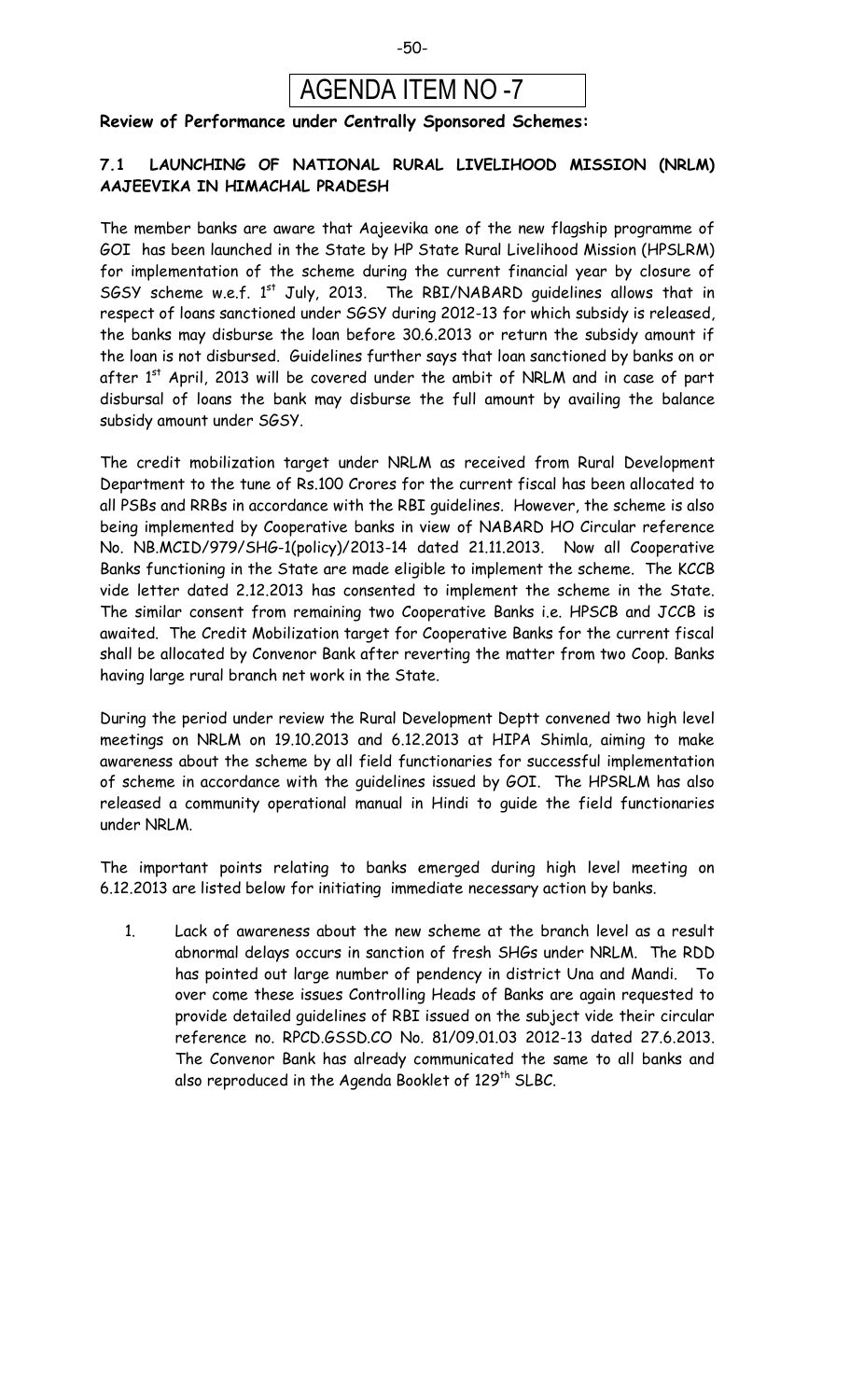2. For strengthening of monitoring system under NRLM the Department has suggested to have a fortnightly review of the scheme at the district level during current financial year and thereafter monthly review.

The LDMs are requested to dispense with SGSY Coordination Committee and form a new NRLM Coordination Committee at the district level in accordance with the MORD guidelines dated 19.10.2012. This Committee will have a specific role of monitoring the SHG bank linkage and the reasons of pendency thereof.

- 3. In order to ensure proper coordination and close involvement of various line departments, banks, public and private sector NGOs the following committee has been recommended at various level.
	- · State level in Himachal Pradesh an exclusive sub committee for SHG bank linkage and financial inclusion in NRLM activities (SLBC sub Committee)has already been constituted.
	- · At the District level the coordination committee as mentioned above under point 2 has to be constituted which shall be chaired by Deputy Commissioner and hold the meeting atleast once every quarter.
	- Sub District Committee A joint Block Level Consultation Committee should be formed to review SHG Bank linkage and NRLM. The Committee will comprise of BDO/Branch Managers and SHG representatives/SHG Federation.
- 4. The Rural Development Department also desired that workshop on NRLM should be organized in coordination with DRDA to educate the District Coordinators of Banks about the new scheme. The Department also desired that Common documentation forms should be supplied in a sufficient quantity to all branches in rural areas.

The feedback received from LDMs reveals that 484 loans amounting to Rs.5.84 Crores has been disbursed by banks under SGSY/NRLM upto September, 2013 out of which 360 loans amounting to Rs.2.87 Crores were sanctioned to Individuals and 124 SHG groups amounting to Rs.2.97 Crores were disbursed. The progress is yet to intensify in the next financial year after sufficient number of SHGs (minimum of six months of age) are formed and their proposals are sent to banks.

#### **Roll of Banks under NRLM:**

- 1. Opening of Savings accounts: The role of banks would commence with opening of accounts for all the Women SHGs, SHGs with members of Disability and the Federations of the SHGs. The 'Know your Customer' (KYC) norms as specified from time to time by Reserve Bank of India are applicable for identification of the customers.
- 2. Leending Norms: The eligibility criteria for the SHGs to avail loans are :
	- a. SHG should be in active existence atleast since the last 6 months, as per the books of account of SHGs and not from the date of opening of Saving Bank account.
	- b. SHG should be practicing "Panchasutras' i.e. Regular meetings, Regular savings, Regular inter-loaning, Timely repayment and Up-to-date books of accounts;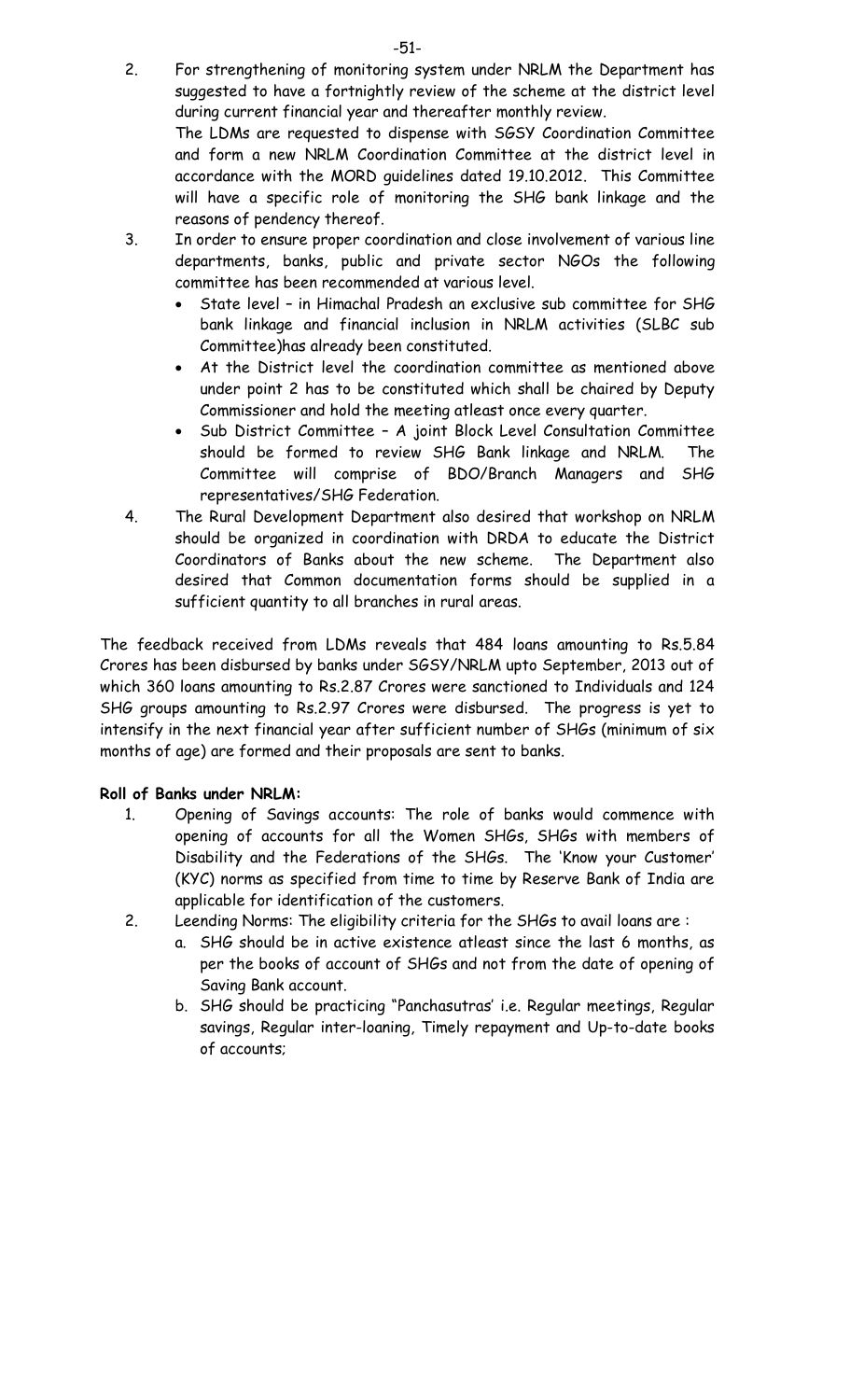c. SHG should be qualified as per grading norms fixed by NABARD. As and when the Federations of the SHGs come to existence, the grading exercise can be done by the Federations to support the Banks.

#### **Introduction of Interest Subvention under NRLM in HP:**

NRLM has a provision for interst subvention, to cover the difference between the Lending Rate of the banks and 7%, on all credit from the banks.financial institutions availed by women SHGs, for a maximum of Rs. 3,00,000/- per SHG. This will be available across the country in two ways.

- a. In 150 identified districts (2 Districts of Himachal Pradesh Mandi & Shimla in 2013-14), banks will lend to all the women SHGs @ 7% upto an aggregated loan amount of Rs. 3,00,000/-. The SHGs will also get additional interest subvention of 3% on prompt payment, reducing the effective rate of interest to 4%.
- b. In the remaining districts, NRLM complaint women SHGs registered with HPSRLM are eligible for interest subvention to the extend of difference between the lending rates and 7% for the loan upto Rs. 3 lakhs, subjected to the norms prescribed by the HPSLRM. This part of the scheme will be operationlized by HPSRLM.

As per the decision taken in the last SLBC as well as second meeting of sub committee of SLBC held on 15.6.2013, Banks were requested to submit the data about existing SHGs in the live status and number of non credit linked SHGs in the common format as approved by the Committee but sorry to inform that no response has been received from any bank. Member banks are requested to give priority on the issue so that the SHGs formed by various agencies waiting for bank finance can be considered under NRLM.

The Director Rural Development Department is requested to apprise the House about the latest progress and any other suggestions to off-take the scheme in the State.

| S.No. | <b>District</b> | Target<br><b>NRLM 2013-</b><br>14 |     | <b>SGSY</b><br>Individual |     | <b>SGSY Group</b> |          | <b>Total SGSY</b> |
|-------|-----------------|-----------------------------------|-----|---------------------------|-----|-------------------|----------|-------------------|
| 1     | Bilaspur        | 6.14                              | 54  | 0.33                      | 16  | 0.46              | 70       | 0.79              |
| 2     | Chamba          | 16.43                             | 55  | 0.67                      | 12  | 0.32              | 67       | 0.99              |
| 3     | Hamirpur        | 6.91                              | 2   | 0.02                      | 0   | 0                 | 2        | 0.02              |
| 4     | Kangra          | 22.40                             | 0   | 0                         | 0   | 0                 | 0        | 0                 |
| 5     | Kinnour         | 1.00                              | 0   | 0                         | 0   | 0                 | 0        | 0                 |
| 6     | Kullu           | 3.99                              | 0   | $\Omega$                  | 0   | 0                 | 0        | 0                 |
| 7     | L&S             | 0.85                              | 0   | 0                         | 0   | 0                 | $\Omega$ | $\Omega$          |
| 8     | Mandi           | 14.64                             | 0   | 0                         | 0   | 0                 | 0        | 0                 |
| 9     | Shimla          | 11.22                             | 45  | 0.73                      | 33  | 0.79              | 78       | 1.52              |
| 10    | Sirmour         | 4.85                              | 29  | 0.06                      | 17  | 0.21              | 46       | 0.27              |
| 11    | Solan           | 6.19                              | 169 | 1.04                      | 39  | 1.06              | 208      | 2.1               |
| 12    | Una             | 5.38                              | 6   | 0.02                      | 7   | 0.13              | 13       | 0.15              |
|       | <b>TOTAL</b>    | 100.00                            | 360 | 2.87                      | 124 | 2.97              | 484      | 5.84              |

PROGRESS UNDER SGSY/NRLM UPTO SEPTEMBER, 2013 (Amt. in Crores)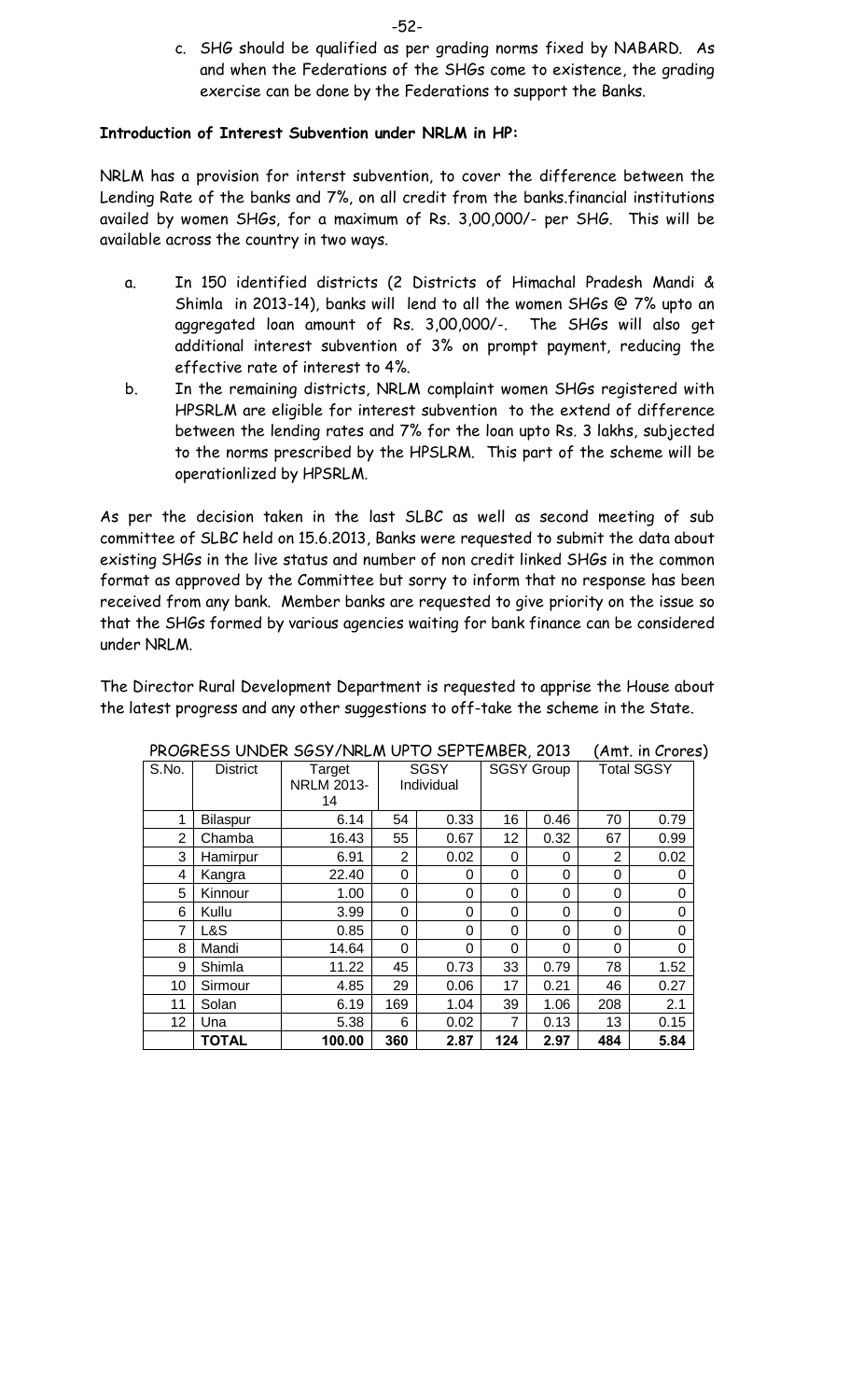#### **7.2 PROGRESS UNDER PRIME MINISTER EMPLOYMENT GENERATION PROGRAMMES (PMEGP) 2012-13 AS OF Sept, 2013**

The Convenor Bank has received the revised un-enhanced targets PMEGP from Director KVIC, Shimla for the current financial year 2013-14 wherein the physical targets for financing of projects has been increased from 758 to 1619 units. The matching margin money and employment numbers has also been revised.

| Agency      | $2013 - 14$<br>(Revised Target) | Proposal disbursed   Amt. disbursed in<br>by banks (Nos.) | Crores |
|-------------|---------------------------------|-----------------------------------------------------------|--------|
| <b>KVIC</b> | 485                             | 70                                                        | 2.00   |
| <b>KVIB</b> | 485                             | 96                                                        | 4.23   |
| <b>DIC</b>  | 649                             | 222                                                       | 10.61  |
| TOTAL       | 1619                            | 388                                                       | 16.84  |

The districtwise consolidated progress position as of September, 2013.

The progress achieved under PMEGP by all the three implementing agencies in the State during the quarter ended Sept, 2013 appears to be slow as only 24% achievement in terms of disbursement over revised annual target has been achieved in the State.

Member banks may please note that entering PMEGP sanctions and disbursement online in KVIC's e-tracking system have become mandatory for banks for all applications in 2013-14 and onwards. Banks should accept the applications of PMEGP from implementing agencies viz. KVIC, KVIB and DICs only if they are received through etracking system. It may further be noted that margin money subsidy will not be released by Ministry of MSME in cases which are not entered in the e-tracking system.

In view of above we request the bank to set a time limit of maximum 30 days for sanctioning of PMRY loans and another 30 days for disbursement so that the entire process of setting up of the project may be over in not more than 100 days.

|       | CONSOLIDATED PROGRESS UNDER PMEGP UPTO SEPT, 2013 (Amt. in Crores) |               |             |              |                |                   |                |          |              |       |
|-------|--------------------------------------------------------------------|---------------|-------------|--------------|----------------|-------------------|----------------|----------|--------------|-------|
| S.No. | <b>District</b>                                                    | <b>TARGET</b> | PMEGP-      |              |                | <b>PMEGP KVIB</b> | PMEGP DIC      |          | <b>PMEGP</b> |       |
|       |                                                                    | 2013-14       | <b>KVIC</b> |              |                |                   |                |          | <b>TOTAL</b> |       |
| 1     | Bilaspur                                                           | 126           | 4           | 0.1          | 3              | 0.27              | 0              | $\Omega$ | 7            | 0.37  |
| 2     | Chamba                                                             | 131           | 25          | 0.28         | $\overline{2}$ | 0.19              | 8              | 0.29     | 35           | 0.76  |
| 3     | Hamirpur                                                           | 129           | 3           | 0.05         | 3              | 0.08              | 2              | 0.03     | 8            | 0.16  |
| 4     | Kangra                                                             | 169           | 0           | 0            | 0              | 0                 | 5              | 0.07     | 5            | 0.07  |
| 5     | Kinnour                                                            | 94            | 7           | 0.04         | 7              | 0.3               | 2              | 0.02     | 16           | 0.36  |
| 6     | Kullu                                                              | 131           | $\Omega$    | 0            | 9              | 0.49              | 4              | 0.2      | 13           | 0.69  |
| 7     | L&S                                                                | 92            | $\Omega$    | $\Omega$     | $\Omega$       | 0                 | 5              | 0.14     | 5            | 0.14  |
| 8     | Mandi                                                              | 182           | 7           | 0.59         | 10             | 0.78              | 29             | 2.21     | 46           | 3.58  |
| 9     | Shimla                                                             | 168           | 4           | 0.24         | 14             | 0.97              | 59             | 4.09     | 77           | 5.3   |
| 10    | Sirmour                                                            | 135           | 3           | 0.09         | $\overline{7}$ | 0.06              | $\overline{2}$ | 0.11     | 12           | 0.26  |
| 11    | Solan                                                              | 132           | 13          | 0.31         | 24             | 0.46              | 103            | 3.17     | 140          | 3.94  |
| 12    | Una                                                                | 130           | 4           | 0.3          | 17             | 0.63              | 3              | 0.28     | 24           | 1.21  |
|       | <b>TOTAL</b>                                                       | 1619          | 70          | $\mathbf{2}$ | 96             | 4.23              | 222            | 10.61    | 388          | 16.84 |

**The Director KVIC is requested to apprise the latest progress position,**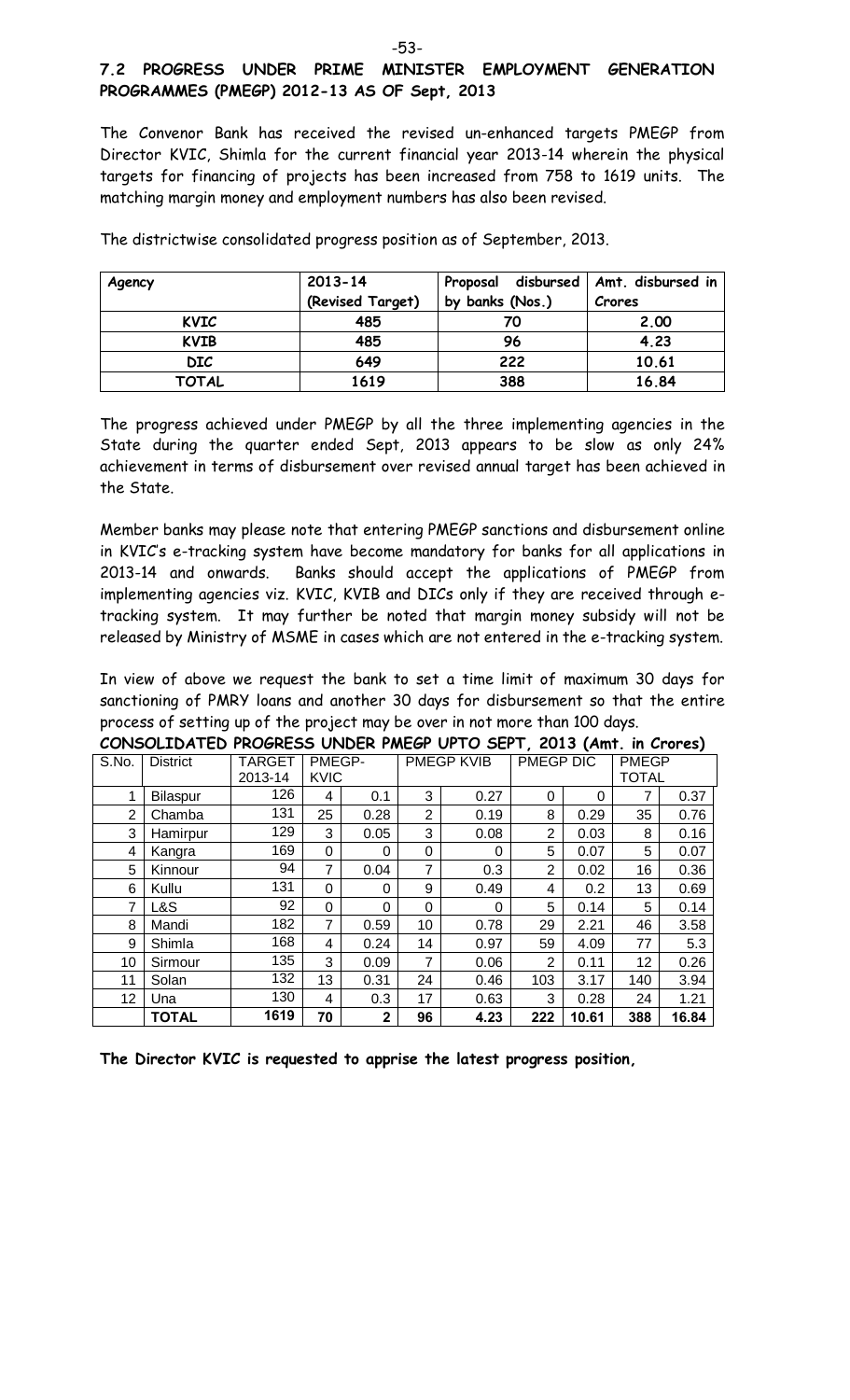#### 7.4 **PROGRESS UNDER INDIRA/RAJIV AWAAS YOJANA FOR THE QUARTER ENDED SEPT, 2013**

Banks are aware that monetary ceiling under IAY/RAY stand revised upto Rs. 75000/- per unit cost for construction of dwelling meant for BPL families. The State has allocated an additional target of 1479 houses in addition to 7064 houses for the current financial year 2013-14.

Under the scheme banks part is concerned about sanction of loans upto Rs.20000/ per unit to meet out additional requirement of funds for completion of house. The amount sanctioned by banks under these schemes attract DRI rate of interest.

The feedback received from Lead District Manager reveals that only 22 beneficiaries under Indira Awaas Yojana has availed bank loan amounting to Rs. 4.40 lacs upto September, 2013.

The Convenor Bank observed that due to lack of monitoring system the figure of availment bank loan is not well reflected. It is requested that DRDA should route all such proposals through Lead District Managers in order to have a track record.

The Director Rural Development Deptt. is requested to apprise the latest progress under both schemes and also report the pendency for availment of additional amount upto Rs. 20000/- if any, which has come to their notice.

#### 7.4 **PROGRESS UNDER SWARAN JAYANTI SHAHRI ROJVAR YOJANA (SJSRY) FOR THE QUARTER ENDED SEPT, 2013**

RBI vide circular dated 4.9.2013 has communicated the targets under SJSRY fixed for the year 2013-14 under which Himachal Pradesh has been allocated a target to finance 150 units (under UWSP component) under Group Micro Enterprises and 200 units for individual Micro Enterprises (under USEP component).

Progress data as of September, 2013 received from LDMs reveals that total 51 loan proposals amounting to Rs. 60 lacs has been disbursed under SJSRY scheme out of which 32 proposals amounting to Rs.,29 lacs was disbursed under USEP component and 19 proposals amounting to Rs. 31 lacs was disbursed under UWSP component. The level of progress against the annual target seems to be on lower side.

The Director Urban Development is requested to apprise the House about the latest progress and it is requested that loan proposals under SJSRY sponsored by various Urban Local Bodies (ULB) must be routed through concerned Lead District Manager to have a better monitoring.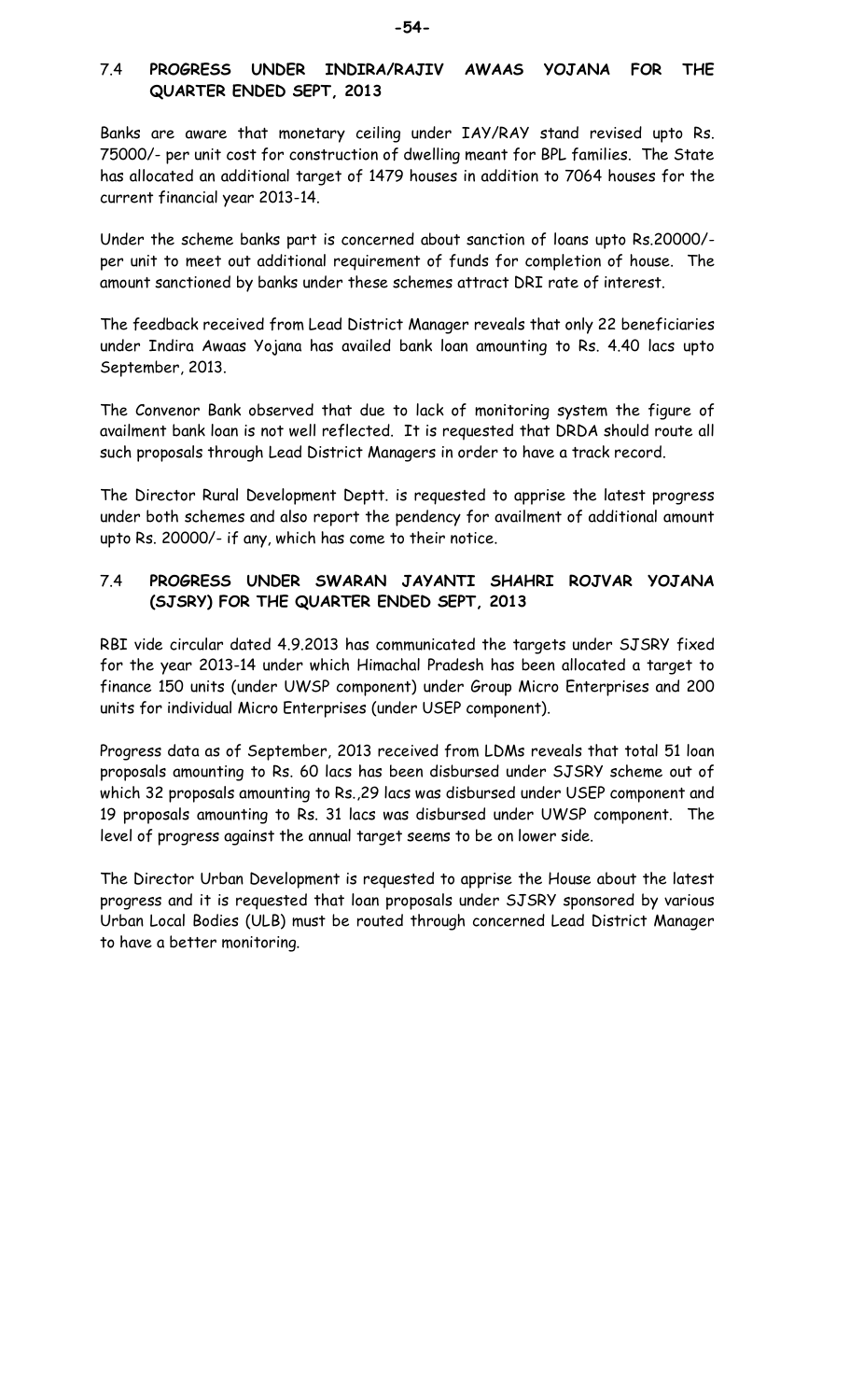#### **7.6 IMPLEMENTATION OF RAJIV RINN YOJANA (RRY)**

The Convenor Bank has received a communication from Housing and Urban Dev. Corporation, RO, Chandigarh about launching of Rajiv Rinn Yojana which would prone an additional instrument for addressing housing needs of the economically weak Society/Low Income Group Segment (EWS/LIG) in Urban Areas. The scheme have a provision to provide fixed interest subsidy of 5% on interest charged on the loan amount sanctioned to EWS/LIG segments.

The copy of detail RRY guidelines is annexed at Annexure-I for the information of the banks.

The Director Urban Development is requested to highlight the important features of the scheme and also focus on possibility of such loans in our State.

#### **7.7 LAUNCHING OF NATIONAL URBAN LIVELIHOOD MISSION**

The House is informed that Govt. of India has approved the National Urban Livelihood Mission (NULM) which will replace the existing SJSRY. The NULM laid emphasis on organizing urban poor in Self Help Groups, creating opportunity for Skill Development leading to market based employment. The scheme also cover Urban Street Vendors and scheme of Shelter for Urban Homeless. The Mission Document of NULM released by GOI, Ministry of Housing and urban Poverty Alleviation is available in their website http:/ / mhupa.gov.in.

The scheme was launched in a meeting held on 14.11.2013 at Shimla under the Chairmanship of Joint Secretary, Ministry of Housing, GOI wherein Bankers and ULB representatives had attended.

The Director Urban Development Deptt. is requested to apprise the House about the roadmap prepared for implementation of scheme in the State.

#### **7.7 PROGRESS UNDER WEAVER CREDIT CARD**

A target to issue 1500 WCC has been fixed by GOI, Ministry of Textile for the current year 2013-14. Member banks are to be informed that revised guidelines under Revival, Reform and Restructuring of Handloom Sector has been issued which is effective 27<sup>th</sup> September, 2013 under which fresh loan given to weavers would enjoy the relaxed norms (Margin Money upto Maximum Rs.10000/- and interest @6%) from this date onward. The data received from Banks reveals that so far 157 WCCs with balance outstanding of Rs.1.19 Crores were outstanding out of which 44 WCCs amounting to Rs. 32.38 lacs were disbursed during quarter ended September, 2013.

The representative from Industries Deptt. is requested to apprise the latest position and also highlight the outcome gained after holding camps in district Kullu, Mandi & Kinnour.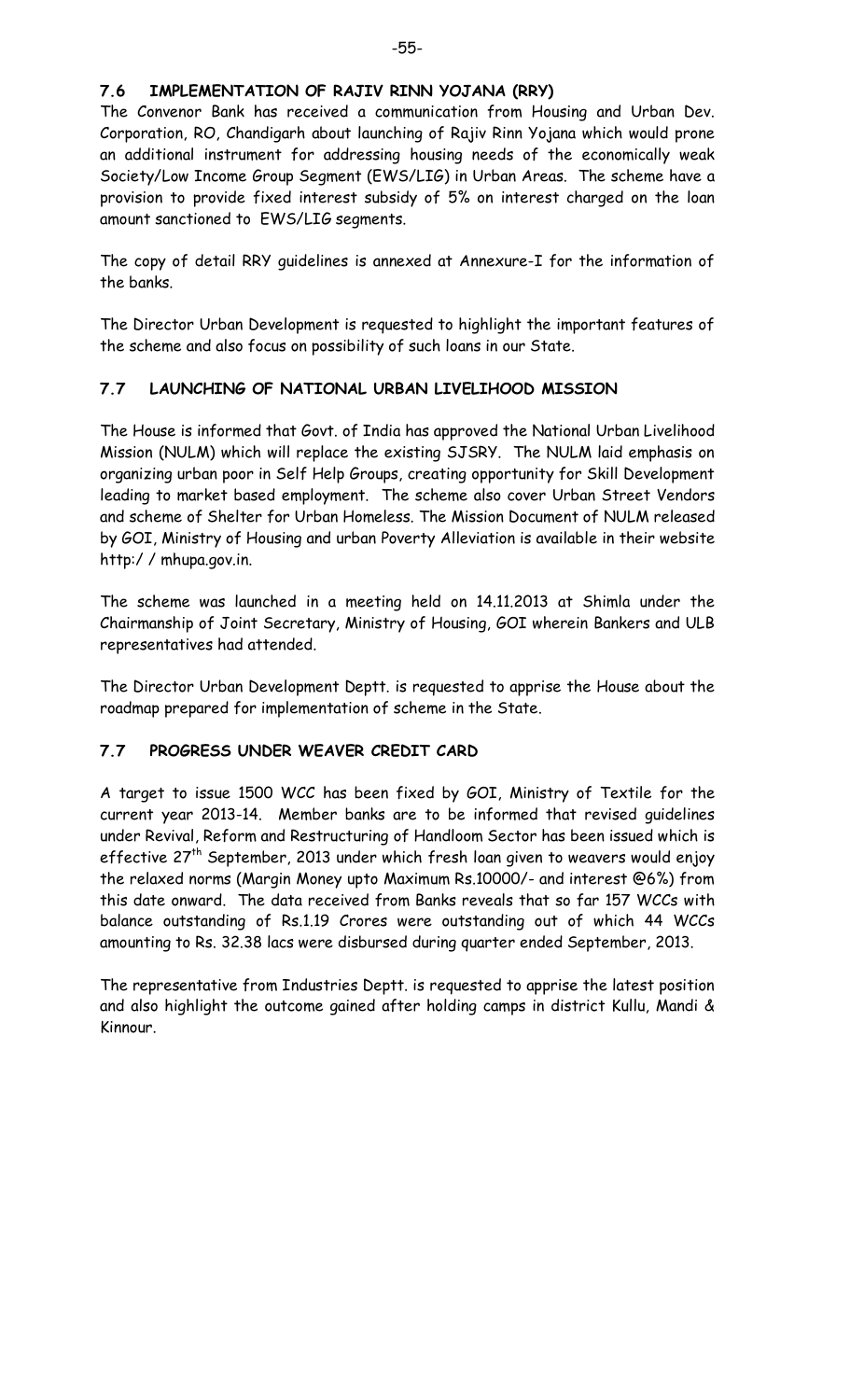## AGENDA ITEM NO.8

#### **8.1 Review of Recovery Performance of Banks in Himachal Pradesh.**

#### **BROAD SECTOR WISE RECOVERY POSITION as of SEPT, 2013**  $P = E - E$ <br>  $P = R = 1$

|                  | Please reter to TABLE NO. REC-1, Page no. 59.) |        |          | Amt. in lacs) |          |
|------------------|------------------------------------------------|--------|----------|---------------|----------|
| S.N              | Sector                                         | Demand | Recovery | Overdue       | %age of  |
| $\circ$          |                                                |        |          |               | Recovery |
| 1                | Agriculture                                    | 105103 | 79074    | 26029         | 75.23    |
| $\overline{c}$   | <b>MSE</b>                                     | 255912 | 194156   | 61756         | 75.87    |
| 3                | Housing                                        | 80422  | 58679    | 21743         | 72.96    |
| $\overline{4}$   | Education                                      | 9427   | 6945     | 2482          | 73.67    |
| 5                | <b>OPS</b>                                     | 26263  | 16693    | 9570          | 63.56    |
| $\boldsymbol{A}$ | <b>Total Priority</b>                          | 477127 | 355547   | 121580        | 74.52    |
| 1                | Medium Enterprise                              | 41858  | 31945    | 9913          | 76.32    |
| $\overline{2}$   | Other Non Priority                             | 198849 | 150512   | 48337         | 75.69    |
| B                | <b>TOTAL-Non Priority</b>                      | 240707 | 182457   | 58250         | 75.80    |
|                  | Grand Total (A+B)                              | 717834 | 538004   | 179830        | 74.95    |

#### **8.2 Recovery Position under Govt. Sponsored Programmes**: (Amt. in lacs)

| S.             | Sector               | Demand | Recovery | Overdue | %age of  |
|----------------|----------------------|--------|----------|---------|----------|
|                |                      |        |          |         | Recovery |
| 1              | <b>SGSY</b>          | 2318   | 1680     | 638     | 72.48    |
| $\overline{c}$ | <b>PMRY</b>          | 1509   | 775      | 734     | 51.36    |
| 3              | <b>PMEGP</b>         | 1649   | 1031     | 618     | 62.52    |
| $\overline{4}$ | <b>SJSRY</b>         | 130    | 76       | 54      | 58.46    |
| 5              | <b>SLRS</b>          | 46     | 24       | 22      | 52.17    |
| 6              | <b>REGP</b>          | 415    | 235      | 180     | 56.63    |
| $\overline{7}$ | <b>RURAL HOUSING</b> | 398    | 312      | 86      | 78.39    |
| 8              | <b>OTHERS</b>        | 3523   | 2111     | 1412    | 59.92    |
|                | <b>TOTAL</b>         | 9988   | 6244     | 3744    | 62.52    |

**(Please refer to Table no- REC-2, page no-60)**

#### **8.3 Agency-wise Recovery Position** (Amount in lacs)

| -  |                     |        |          |         |          |
|----|---------------------|--------|----------|---------|----------|
| S. | Agency              | Demand | Recovery | Overdue | %age of  |
| No |                     |        |          |         | Recovery |
|    | Public Sector Banks | 596509 | 458150   | 138359  | 76.81    |
| 2  | <b>RRBs</b>         | 38345  | 32578    | 5767    | 84.96    |
| 3  | Cooperative Banks   | 80373  | 45064    | 35309   | 56.07    |
| 4  | Private Banks       | 2608   | 2212     | 396     | 84.82    |
|    | TOTAL               | 717835 | 538004   | 179831  | 74.95    |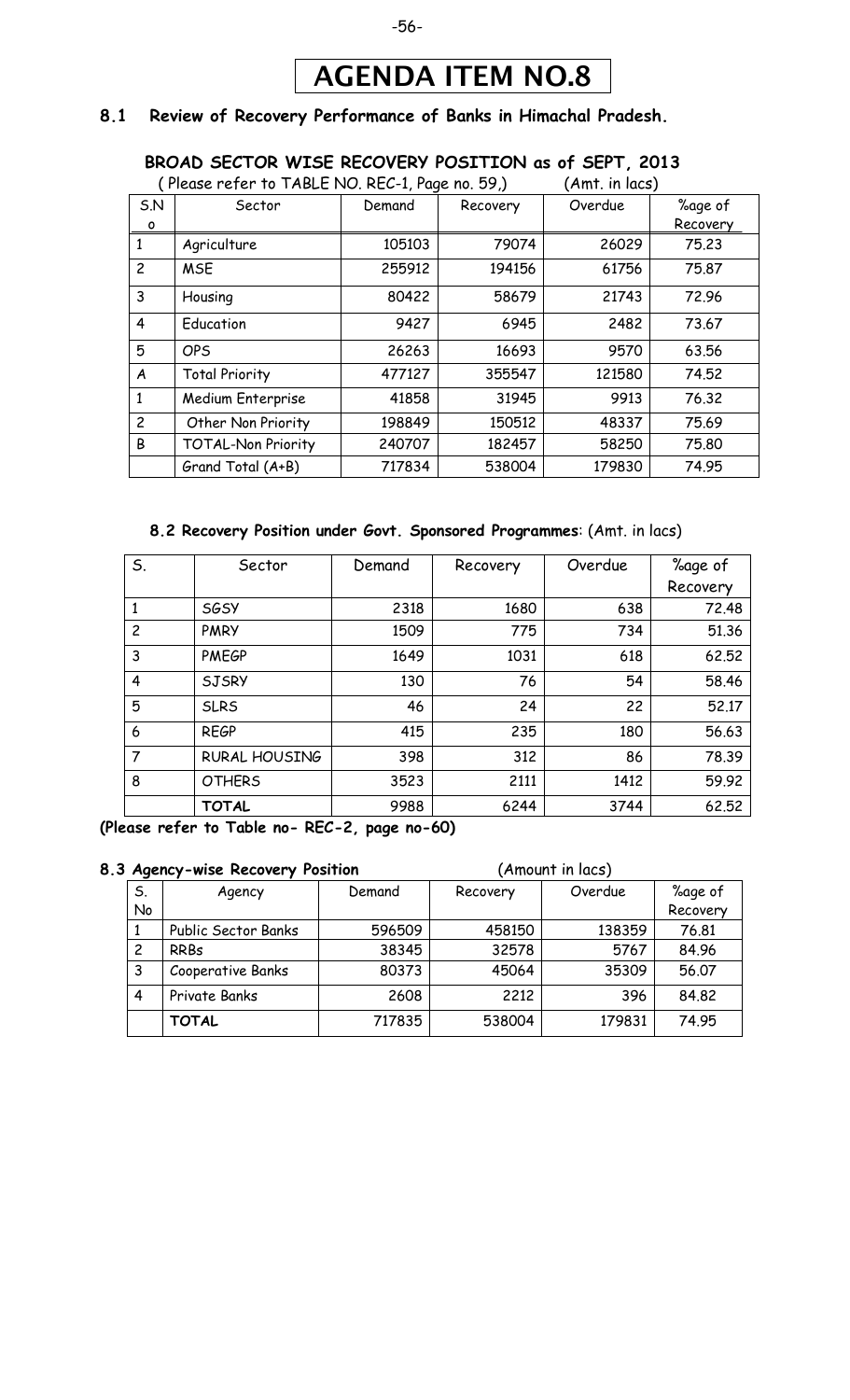#### **8.4 Position of Certificate cases under HP Public Money Recovery Act, 2000 as of SEPT, 2013 (Table No.REC-3, page no-61)** 'Amt in Rs lacs

|                |                                       |      | Position as of SEPT, 2013 |
|----------------|---------------------------------------|------|---------------------------|
| S.NO           | Particulars                           | No.  | Amt.                      |
|                | Previous Pending recovery cases       | 4200 | 5212.09                   |
|                | as of JUNE, 2013                      |      |                           |
| $\overline{c}$ | Fresh cases filed during the quarter  | 295  | 474.64                    |
| 3              | Cases disposed off during the quarter | 61   | 125.13                    |
| 4              | Cases pending as of SEPT, 2013        | 4434 | 5561.60                   |
|                | Out of item 4 cases pending           |      |                           |
| 5              | A - up to period of one year          | 791  | 1395.33                   |
| 6              | B - Beyond one year                   | 3643 | 4166.27                   |

**8.5 Non Performing Assets (NPAs) of Banks as of SEPT, 2013 in HP (Table No.REC-4, page no- 62 (Amount in Crores)**

| Particulars                               | Position as of SEPT 2013 |
|-------------------------------------------|--------------------------|
| Total Advances as on 30.9.2013            | 26090.04                 |
| Total NPA as on 30.9.2013                 | 1441.66                  |
| %age of NPA as on 30.9.2013 of Total Advs | 5.53                     |

#### **Sectorwise position of NPA**

|   | Sector      | Amount in Crores | %age of NPA |
|---|-------------|------------------|-------------|
|   | Agriculture | 374.36           | 25.97       |
| 2 | <b>MSE</b>  | 282,33           | 19.58       |
| 3 | <b>OPS</b>  | 446.99           | 31.01       |
| 4 | <b>NPS</b>  | 337.98           | 23.44       |
|   | TOTAL NPA   | 1441.66          | 100         |

#### **CRITICAL REVIEW**

The recovery performance of banks in the State had shown marginal decline during the period under review. The overall recovery performance decreased by 0.18 points and reached at a level of 74.95% as of Sept, 2013 from 75.13% reported in June, 2013. The summary position in deterioration of recovery performance as of Sept, 2013 is as under:

| Sector/Bank Group     | Recovery                                                   | Recovery      | %age of variation |  |
|-----------------------|------------------------------------------------------------|---------------|-------------------|--|
|                       | performance as of over June, 2013<br>performance as of $ $ |               |                   |  |
|                       | June, 2013 (%)                                             | Sept, 2013(%) |                   |  |
| PS Advances           | 72.85                                                      | 74.52         | $+1.67$           |  |
| NPS Advances          | 81.47                                                      | 75,80         |                   |  |
| <b>Total Advances</b> | 75.13                                                      | 74.95         | $-0.18$           |  |
| which<br>Of<br>Govt.  | 60.80                                                      | 62.52         | $+1.72$           |  |
| <b>Spons</b>          |                                                            |               |                   |  |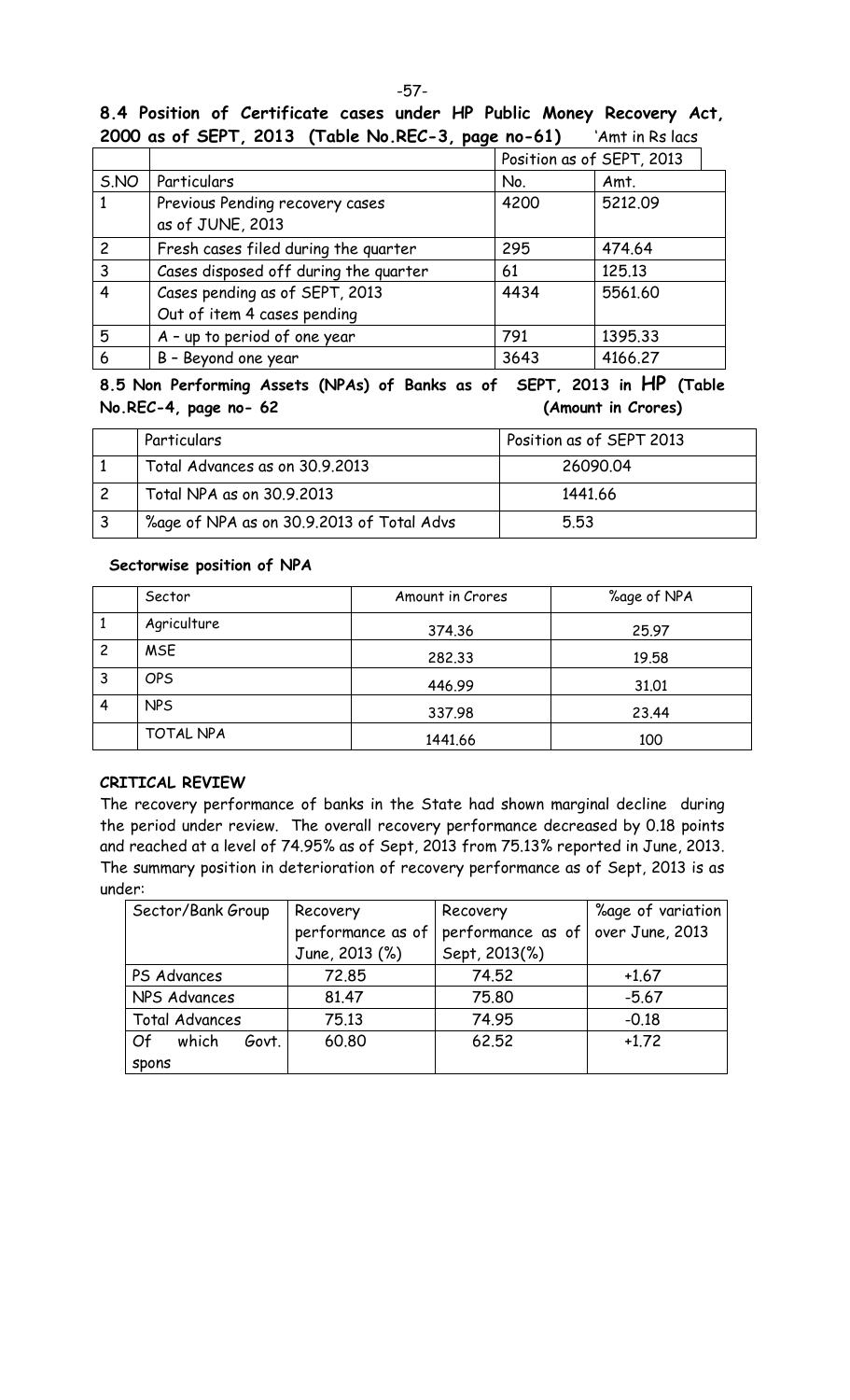| <b>Public Sector Banks</b> | 83.31 | 76.81 | $-6.50$ |
|----------------------------|-------|-------|---------|
| <b>RRBs</b>                | 88.80 | 84.96 | $-3.84$ |
| Coop. Banks                | 54.05 | 56.07 | $+2.02$ |
| Pvt. Banks                 | 82,51 | 84.82 | $+2.31$ |
| Total                      | 75.13 | 74.95 | $-0.18$ |

The Priority Sector Advances was worst effected registering a decline of 6.50% over the position of June, 2013. However Recovery under Govt. sponsored programme slightly improved by 1.72% to the corresponding position of June, 2013. During the period under review the recovery performance of Cooperative Banks was improved by 2.02% as of September, 2013 over the position of June, 2013. The recovery performance of Land Development Bank is very low and require deliberations.

The overall NPAs of the Bank as of Sept, 2013 declined to 5.53% from 6.11% as reported in Juane, 2013.

The speed of disposal of Certificate cases filed by various banks was again goes down and only 61 such cases were settled during the period under review. As many as 4434 number of certificate cases are lying pending with various State Recovery Authorities (SDO Civils) filed under HP Public Money Recovery Act, 2000.

The House is requested to deliberate on the recovery performance. Bankers always seek State Government assistance to help in recovery process of banks for recycling of funds and maintaining a financial discipline.

∞∞∞∞∞xxxx∞∞∞∞∞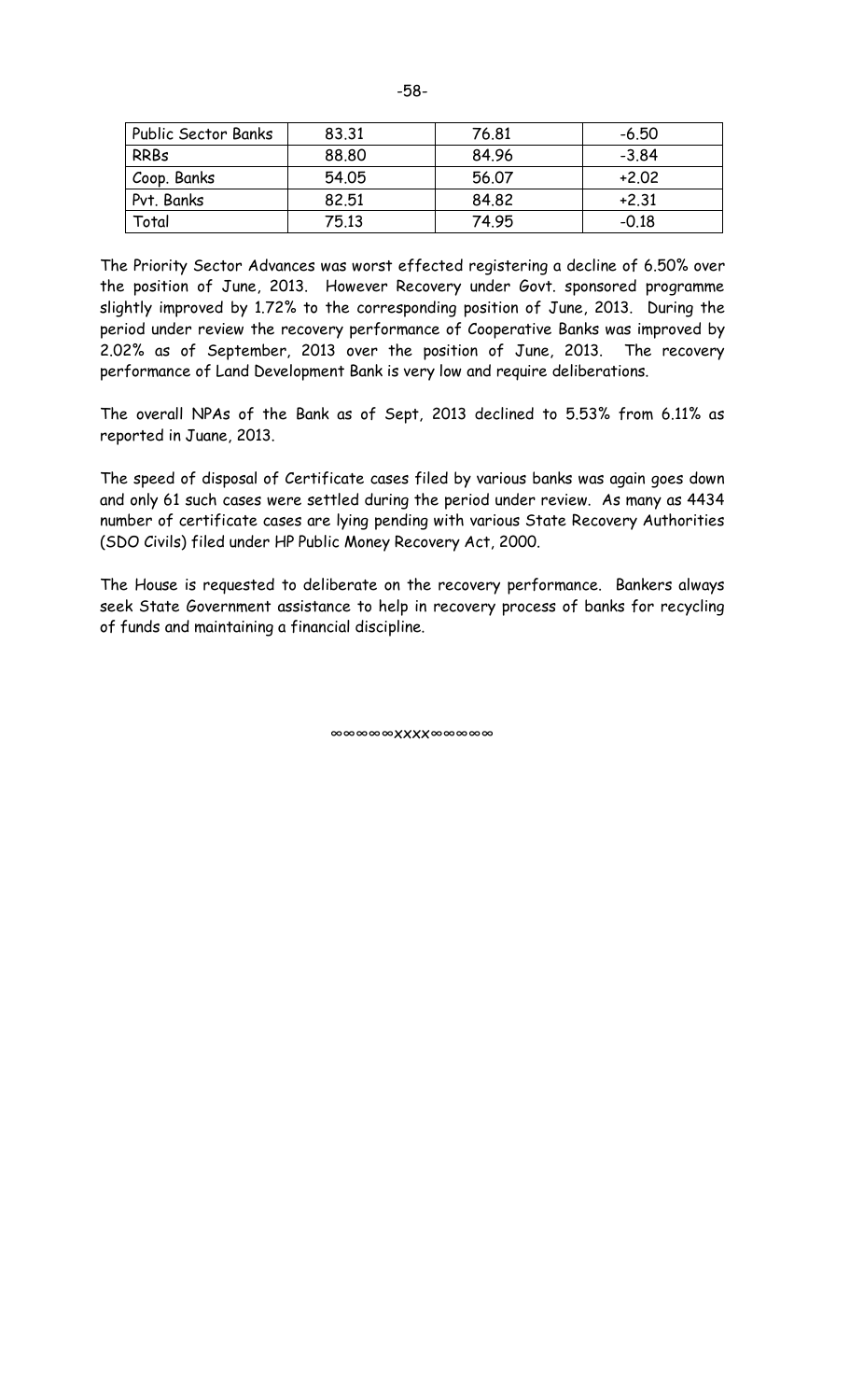

#### Review of **Progress** under Non-sponsored Programmes

#### **3875.1 KISAN CREDIT CARDS: (Refrence Table No. NSP-1, page No.66)**

The Scheme is one of the popular scheme amongst farmers for getting hassle free loans from the banks. As per the data received from the banks 16522 new KCCs were issued by banks during the period under review and total number of 5.85 lakh KCCs were issued by banks in the State as of Sept, 2013. Summary position under KCC as of June,2013 is as under:

|                            | KCC Issued during qtr. Cumulative position |        |
|----------------------------|--------------------------------------------|--------|
| Position as of Sept, 2013  | 16522                                      | 584568 |
| Position as of June, 2013  | 18025                                      | 548187 |
| Position as of March, 2013 | 15523                                      | 568356 |

On compliance with the instructions issued by MOF to provide Rupay Credit Card to each KCC holder, the Convenor Bank has requested the banks in the State to furnish the status on Rupay Credit Card so far given to their farmers. The districtwise data reveals that as many as 51267 Rupay Credit Cards were distributed by various banks through many banks. The Bankwise detail for issuance of KCC is given on Table No. NSP-1. The district-wise position reported by LDMS is as under

| <b>KISAN CREDIT CARDS</b><br>(Amt. in Crores |                 |                             |        |                                |        |                                                   |         |                         |
|----------------------------------------------|-----------------|-----------------------------|--------|--------------------------------|--------|---------------------------------------------------|---------|-------------------------|
| S.No.                                        | <b>District</b> | <b>Position June,</b><br>13 |        | <b>Fresh KCC during</b><br>qtr |        | <b>Cumulative</b><br>position as of<br>Sept, 2013 |         | <b>Rupay</b><br>Cr.Card |
|                                              |                 | A/c                         | Amt    | A/c                            | Amt    | A/c                                               | Amt     | Nos.                    |
| 1                                            | Bilaspur        | 47557                       | 238.71 | 1104                           | 10.00  | 48661                                             | 248.71  | 4677                    |
| 2                                            | Chamba          | 36254                       | 89.34  | 2569                           | 9.21   | 38823                                             | 98.55   | 0                       |
| 3                                            | Hamirpur        | 55950                       | 139.6  | 1649                           | 11.69  | 57599                                             | 151.29  | 1946                    |
| 4                                            | Kangra          | 146573                      | 538    | 3703                           | 65     | 150276                                            | 603.00  | 24334                   |
| 5                                            | Kinnour         | 11328                       | 124.95 | 494                            | 14.28  | 11822                                             | 139.23  | 0                       |
| 6                                            | Kullu           | 25043                       | 384.96 | 2867                           | 52.46  | 27910                                             | 437.42  | 5822                    |
| 7                                            | L&S             | 5457                        | 68.84  | 592                            | 10.61  | 6049                                              | 79.45   | O                       |
| 8                                            | Mandi           | 66596                       | 323.33 | 10051                          | 50.25  | 76647                                             | 373.58  | 7306                    |
| 9                                            | Shimla          | 63147                       | 720.44 | 10194                          | 135.89 | 73341                                             | 856.33  | 4499                    |
| 10                                           | Sirmour         | 52818                       | 329.81 | 812                            | 12.98  | 53630                                             | 342.79  | 1895                    |
| 11                                           | Solan           | 42806                       | 219.99 | 1182                           | 14.66  | 43988                                             | 234.65  | 788                     |
| 12                                           | Una             | 51540                       | 287.53 | 1638                           | 23.11  | 53178                                             | 310.64  | 0                       |
|                                              | <b>TOTAL</b>    | 605069                      | 3465.5 | 36855                          | 410.14 | 641924                                            | 3875.64 | 51267                   |

The House is requested to review the position.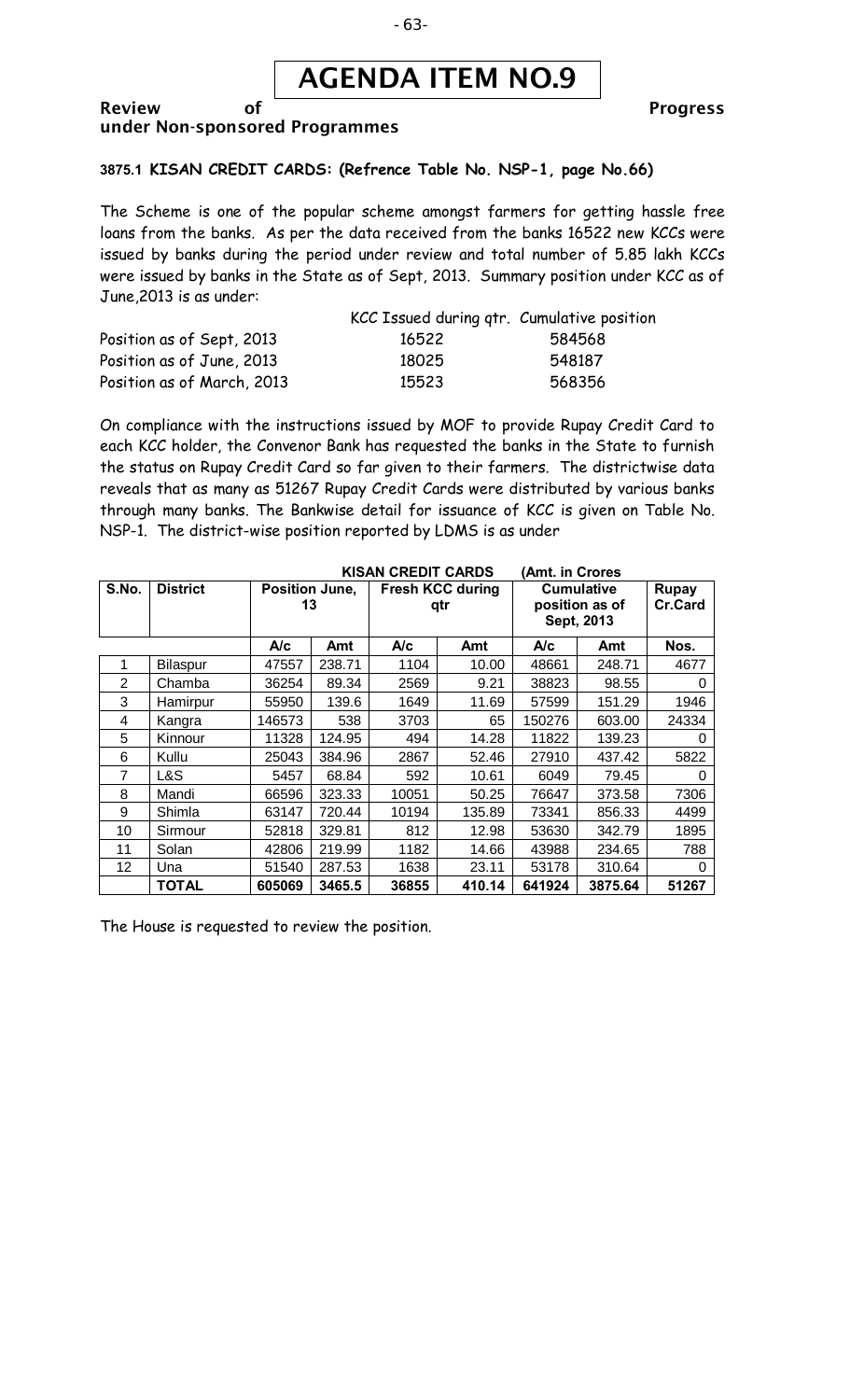**9.2 SELF HELP GROUPS (Refrence Table No. NSP-1, page No.66)**

Micro Finance movement is picking up in the State. During the period under review banks has reported formation of 803 new SHG groups and 399 Groups were credit linked. The cumulative position goes upto formation of 67070 SHGs out of which 65261 groups were credit linked with a balance outstanding of Rs. 349.11 Crores reported as of Sept, 2013. Summary position under SHG as of Sept,2013 is as under:

|                           | March, 2013 |            | June, 2013 Sept, 2013 |
|---------------------------|-------------|------------|-----------------------|
| No. of SHGs formed        | 66106       | 66725      | 67070                 |
| No. of SHGs credit linked | 64451       | 64776      | 65261                 |
| Balance outstanding       | 285.15 Crs  | 294.14 Crs | 349.11 Crs.           |

The Convenor Bank request the member banks to delete the non existence SHGs from the progress data and report only the live SHGs as per data reflected in the system. This will reflect actual position under Micro Finance. The number of Rupay Credit Cards have increased from 49500 to 51267 as of September, 2013.

The House may review the position.

#### **9.3 Review of performance under Education Loan 2013-14 (Refrence Table No. NSP-3, page No.67)**

The Ministry of Finance, GOI, DFS vide communication dated 21.5.2013 has advised the Statewise Education Loan targets for the year 2013-14 based on the position of achievement made by banks as of 31.3.2013. Accordingly the Ministry has allocated Education Loan targets of the State at the level of Rs.426.98 Crores by enhancing the physical and financial targets at the rate of 20% of the last year performance.

The feedback data received from Banks indicates that Banks in the State has sanctioned 1318 fresh Education Loans amounting to Rs.20.40 Crores and cumulative position reached to 16709 number of education loans having balance outstanding Rs. 349.69 Crores in real terms arrived after closure of accounts. The summary position of education loan as of Sept, 2013 is as under:

| Targets to be ach. by March, 2014 | 22637     | Rs.426.89                         | Rs. 349.69       |
|-----------------------------------|-----------|-----------------------------------|------------------|
| Balance outstanding               | Rs.361.96 | Rs.372.98                         | Rs. 20.40        |
| No. of Education Loans sanctioned | 17971     | 17554                             | 1318             |
|                                   |           | March, 2013 June, 2013 Sept, 2013 | (Amt. in Crores) |
|                                   |           |                                   |                  |

The House may review the position.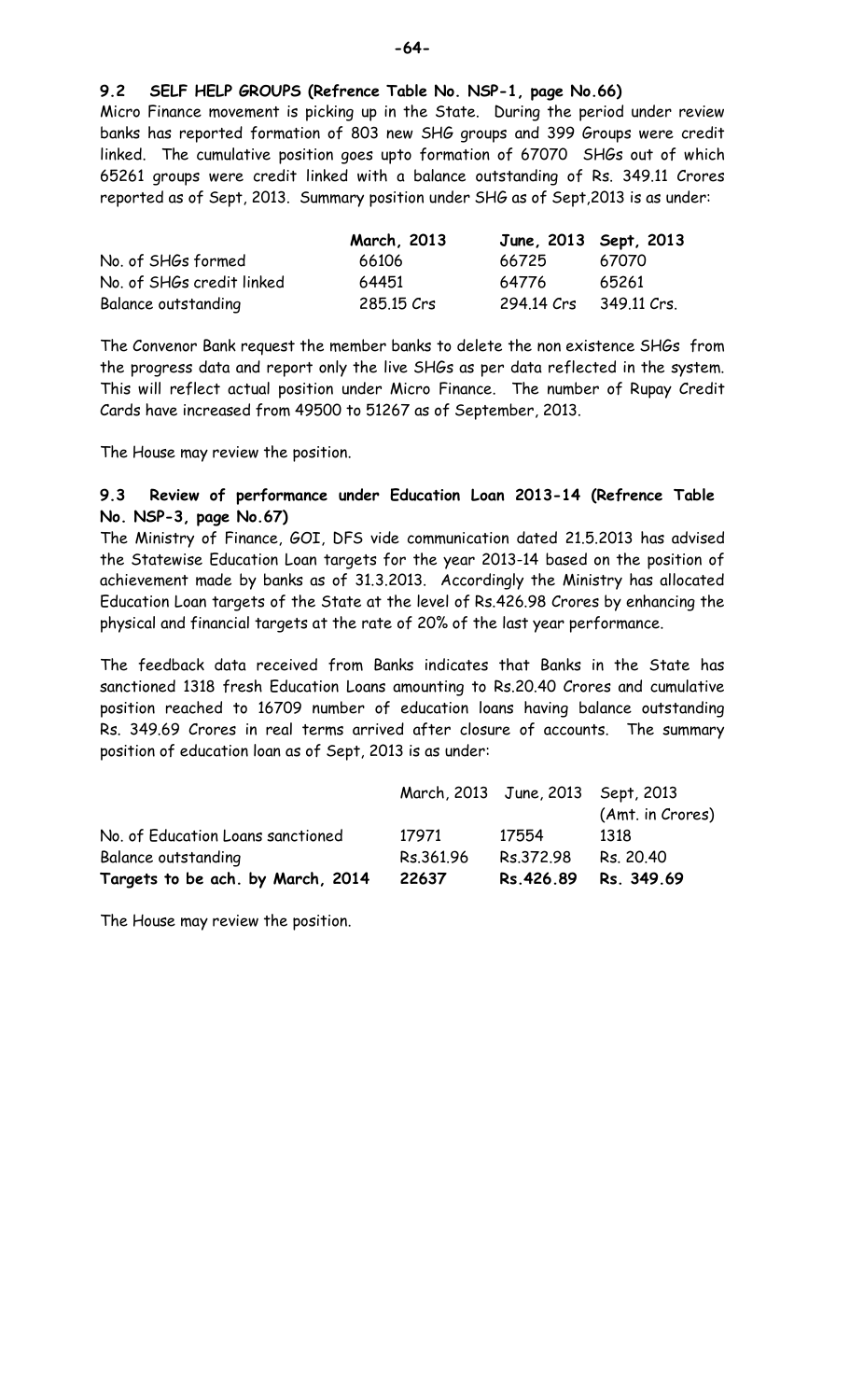#### **9.4 Progress under Housing Finance 2013-14 (Refrence Table No. NSP-3, page No.67)**

The feedback data received from Banks indicates that Banks in the State has sanctioned 5328 fresh Housing Loans amounting to Rs.287.53 Crores and cumulative position reached to 89594 number of Housing loans having balance outstanding Rs. 3727.26 Crores. The summary position of education loan as of Sept, 2013 is as under:

(Amt in Crores)

|                          | March, 2013 | June, 2013 Sept, 2013 |       |
|--------------------------|-------------|-----------------------|-------|
| Housing Loans sanctioned | 86580       | 88058                 | 89594 |
| Balance outstanding      | Rs.3297.66  | Rs.3322.68 Rs.3727.26 |       |

The House may review the position.

#### **9.4 Progress under Other Misc.schemes 2013-14 (Refrence Table No. NSP-2, page No.66 & 68)**

| SN             | Scheme                           | Sept,<br>Ach.<br>During |              | Cumulative position at |                |
|----------------|----------------------------------|-------------------------|--------------|------------------------|----------------|
| O              |                                  | 2013 quarter            |              | the end of Sept, 2013  |                |
|                |                                  |                         |              |                        |                |
|                |                                  | No.                     | in<br>Amount | No.                    | Amount in lacs |
|                |                                  |                         | lacs         |                        |                |
| $\mathbf{1}$   | All type of Credit Cards         | 1860                    | 624.86       | 45875                  | 10684.00       |
|                | (GCC/SCC/ACC)                    |                         |              |                        |                |
| $\overline{2}$ | Joint Liability Group(JLGs)      | 23                      | 34.80        | 940                    | 650.25         |
| 3              | <b>Basic SB Deposit Accounts</b> | 65444                   | 2292.66      | 1072908                | 65229.08       |
| 4              | Labour<br>Migrate<br>$a$ / $cs$  | 564                     | 11.70        | 2406                   | 72,00          |
|                | opened                           |                         |              |                        |                |
| 5              | Street Vendor a/cs opened        | 126                     | 1.71         | 789                    | 13.40          |
| 6              | Weaver Credit Card               | 44                      | 32.38        | 157                    | 119.35         |

**Statistical Data for review:**

∞∞∞∞∞xxxx∞∞∞∞∞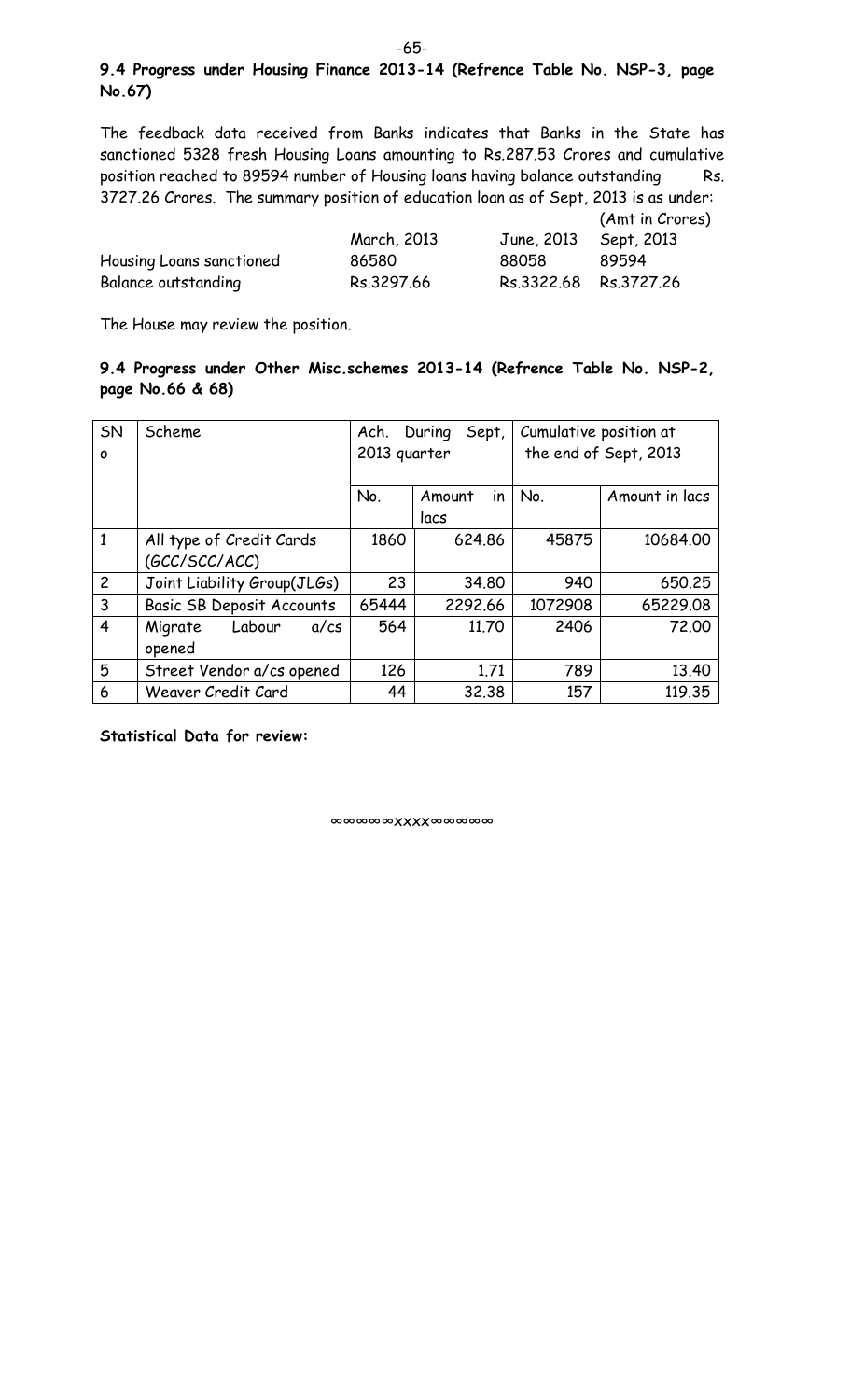#### AGENDA ITEM NO.10

## Misc. & Fresh Issues.

|       |  | 10.1 Review of performance under FLCCs during the quarter ended SEPT, |  |  |  |  |
|-------|--|-----------------------------------------------------------------------|--|--|--|--|
| 2013. |  |                                                                       |  |  |  |  |

| S.No           | <b>District</b> | if<br>Date<br>functioning | Sponsoring<br>bank | Number of<br>persons<br>availed<br>indoor<br>services | of<br>Number<br>outdoor<br>activities<br>undertaken | of<br>No.<br>persons<br>participated<br>outdoor<br>in<br>activities. |
|----------------|-----------------|---------------------------|--------------------|-------------------------------------------------------|-----------------------------------------------------|----------------------------------------------------------------------|
|                | Bilaspur        | 28,10,10                  | <b>UCO</b>         | 195                                                   | 53                                                  | 279                                                                  |
| $\overline{c}$ | Chamba          | 25.3.11                   | SBI                | 99                                                    | 4                                                   | 115                                                                  |
| 3              | Hamirpur        | 19.9.10                   | <b>PNB</b>         | 335                                                   | 16                                                  | 940                                                                  |
| $\overline{4}$ | Kangra          | 1.9.10                    | <b>PNB</b>         | 1499                                                  | 21                                                  | 2374                                                                 |
| 5              | Kinnour         | 17.9.10                   | <b>PNB</b>         | 195                                                   | 3                                                   | 35                                                                   |
| 6              | Kullu           | 31.8.10                   | <b>PNB</b>         | 75                                                    | 12                                                  | 403                                                                  |
| $\overline{7}$ | L&S             | 17.10.11                  | SBI                | $\overline{7}$                                        | 0                                                   | 0                                                                    |
| 8              | Mandi           | 1.9.10                    | <b>PNB</b>         | 43                                                    | 27                                                  | 3961                                                                 |
| 9              | Shimla          | 14.9.11                   | <b>UCO</b>         | 125                                                   | 3                                                   | 174                                                                  |
| 10             | Sirmour         | 10.8.11                   | <b>UCO</b>         | 96                                                    | $\overline{c}$                                      | 45                                                                   |
| 11             | Solan           | 31.8.11                   | <b>UCO</b>         | 140                                                   | $\mathbf 0$                                         | 0                                                                    |
| 12             | Una             | 27.3.10                   | <b>PNB</b>         | 87                                                    | 11                                                  | 780                                                                  |
|                | Total           |                           |                    | 2896                                                  | 152                                                 | 9106                                                                 |

The Controlling Heads of Banks (PNB, SBI & UCO Bank) are requested to instruct FLCC Counselors to maintain records of all outdoor activities as the same is monitored by RBI.

#### **Printing of Financial Literacy related materials.**

As per the decision of 129<sup>th</sup> HP SLBC a meeting of Small Group comprising of representatives from RBI,NABARD and major banks was convened on 19.9.2013 to finalize the tendering process for printing of Financial Literacy Material. Later on the proposal of tendering was found very expensive and cumbersome, as such it has now decided to got the printing material from the Printers engaged by Head office of Convenor Bank in line with the work done by PNB.

The House may give their concurrence on the issue.

#### **10.2. Review of performance under RSETI**

The Principal Secretary Rural Development, Govt. of HP, reviewed the performance of RSETIs in a meeting held on 3.10.2013 wherein progress of all RSETIs for conducting various training batches was reviewed. The issue with regard to abnormal delays for constructing of RSETI building was also reviewed and it has decided that the matter should be reported to Head Offices of Banks either to start the construction or refund the Govt. assistance received for construction of building.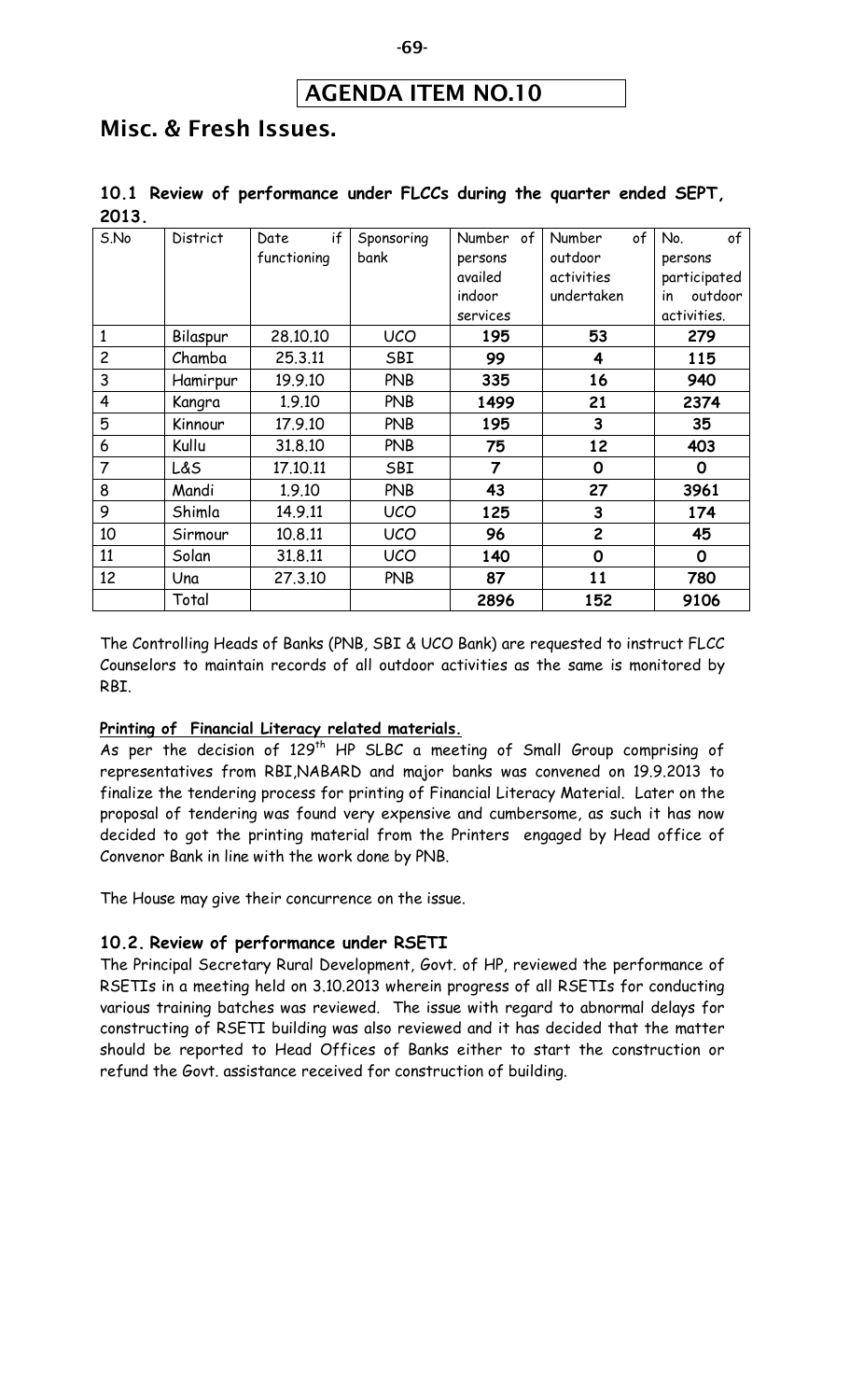In response to the decision a communication dated 16.12.2013 was received from UCO Bank Head Office informing that an advertisement has been published in the newspaper inviting expression of interest from Central Govt./Central Govt. undertakings engaged in construction work for executing construction of building of RSETI of 25 different centers across the country it includes four locations of HP at Solan, Shimla, Nhan & Bilaspur. The last date for submission of offer is fixed as 13.1.2014.

The progress data consolidated by the Convenor reveals that total 49 batches of training was conducted for imparting training 1182 beneficiaries during the quarter ended September, 2013.

The cumulative position for batches conducted by RSETIs in the State upto September, 2013 is as under:

| Sector                 | No. of batches | No. of trainees |
|------------------------|----------------|-----------------|
| Agriculture EDPs       | 161            | 4193            |
| Skill EDPs             | 13             | 276             |
| General EDPs           | 10             | 308             |
| Process EDPs           | 230            | 5801            |
| <b>Production EDPs</b> | 221            | 5268            |
| <b>TOTAL</b>           | 635            | 16206           |

The representative from PNB/SBI is requested to apprise the House about the latest position with regard to construction of RSETI buildings in the State.

#### **10.3 REPRESENTATION OF FARMERS SEEKING RELAXATION FOR REPAYMENT OF BANK LOAN PERTAINING TO POLY HOUSES FINANCED UNDER HORTICULTURAL TECHNOLOGY MISSION**

This is a long outstanding issue emerging from time to time on the pressure built up by HP Green Grower Kisan Union of district Bilaspur. The matter was received from Principal Secretary Finance, Govt. of HP by Convenor Bank to resolve the issue at the SLBC level.

As per the feedback data received from LDM Bilaspur, it reveals that there are about 199 such Poly Houses financed by seven banks in district Bilaspur having balance outstanding of Rs.15.80 Crores as of 31.7.2012. Out of this it has reported that 158 loan accounts amounting to Rs.14.08 Crores become NPA.

In fact the farmers have availed bank loan under Old Horticultural Technology Mission Scheme where 70% loan and 25% subsidy (5% margin) was given. In some cases subsidy was given upto 50% even. The subsidy for construction of Poly Houses has been raised to 80% under DDU Kisan Bagwan Samridhi Yojana.